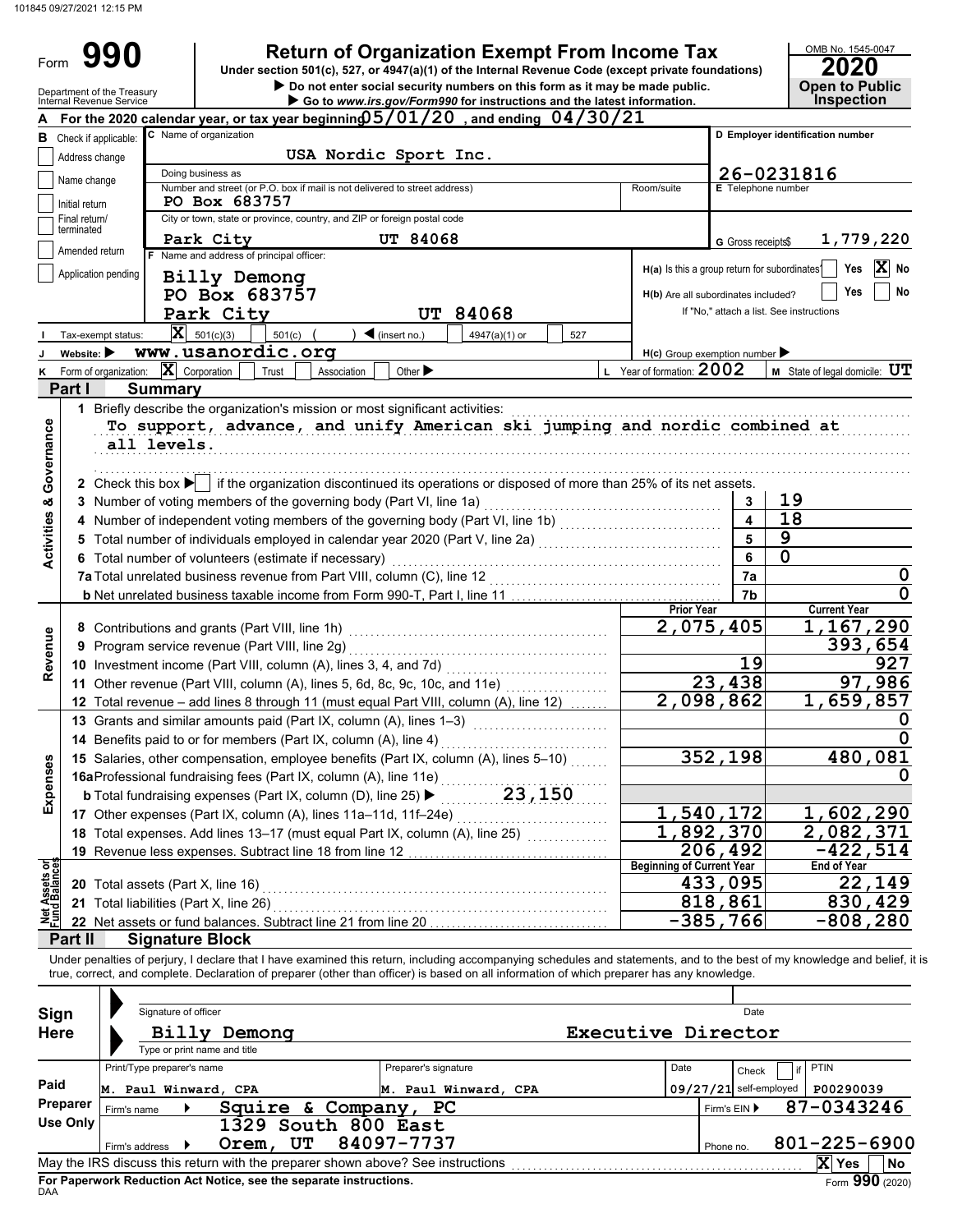|                                  | Form 990 (2020) $USA$ Nordic Sport Inc.                                                                        |                                                                                                      |                       | 26-0231816                                                                                                                     | Page 2                |
|----------------------------------|----------------------------------------------------------------------------------------------------------------|------------------------------------------------------------------------------------------------------|-----------------------|--------------------------------------------------------------------------------------------------------------------------------|-----------------------|
| Part III                         | <b>Statement of Program Service Accomplishments</b>                                                            |                                                                                                      |                       |                                                                                                                                |                       |
|                                  | 1 Briefly describe the organization's mission:                                                                 |                                                                                                      |                       |                                                                                                                                |                       |
|                                  |                                                                                                                |                                                                                                      |                       | To support, advance, and unify American ski jumping and nordic combined at                                                     |                       |
|                                  | all levels.                                                                                                    |                                                                                                      |                       |                                                                                                                                |                       |
|                                  |                                                                                                                |                                                                                                      |                       |                                                                                                                                |                       |
|                                  |                                                                                                                |                                                                                                      |                       |                                                                                                                                |                       |
|                                  | 2 Did the organization undertake any significant program services during the year which were not listed on the |                                                                                                      |                       |                                                                                                                                |                       |
|                                  | prior Form 990 or 990-EZ?                                                                                      |                                                                                                      |                       |                                                                                                                                | Yes $\overline{X}$ No |
|                                  | If "Yes," describe these new services on Schedule O.                                                           |                                                                                                      |                       |                                                                                                                                |                       |
|                                  | Did the organization cease conducting, or make significant changes in how it conducts, any program             |                                                                                                      |                       |                                                                                                                                |                       |
| services?                        |                                                                                                                |                                                                                                      |                       |                                                                                                                                | Yes $\overline{X}$ No |
|                                  | If "Yes," describe these changes on Schedule O.                                                                |                                                                                                      |                       |                                                                                                                                |                       |
|                                  |                                                                                                                |                                                                                                      |                       | Describe the organization's program service accomplishments for each of its three largest program services, as measured by     |                       |
|                                  |                                                                                                                |                                                                                                      |                       | expenses. Section 501(c)(3) and 501(c)(4) organizations are required to report the amount of grants and allocations to others, |                       |
|                                  | the total expenses, and revenue, if any, for each program service reported.                                    |                                                                                                      |                       |                                                                                                                                |                       |
|                                  |                                                                                                                |                                                                                                      |                       |                                                                                                                                |                       |
| 4a (Code:                        |                                                                                                                | $\boxed{\phantom{+}$ ) (Expenses $\$\,\ldots\,1$ , $534$ , $192$ including grants of $\$\,\ldots\,.$ |                       | ) (Revenue \$                                                                                                                  | $393,654$ )           |
|                                  |                                                                                                                |                                                                                                      |                       | Supporting U.S. men and women teams competing in ski jumping and nordic                                                        |                       |
|                                  |                                                                                                                |                                                                                                      |                       | combined events worldwide and developing younger competitors.                                                                  |                       |
|                                  |                                                                                                                |                                                                                                      |                       |                                                                                                                                |                       |
|                                  |                                                                                                                |                                                                                                      |                       |                                                                                                                                |                       |
|                                  |                                                                                                                |                                                                                                      |                       |                                                                                                                                |                       |
|                                  |                                                                                                                |                                                                                                      |                       |                                                                                                                                |                       |
|                                  |                                                                                                                |                                                                                                      |                       |                                                                                                                                |                       |
|                                  |                                                                                                                |                                                                                                      |                       |                                                                                                                                |                       |
|                                  |                                                                                                                |                                                                                                      |                       |                                                                                                                                |                       |
|                                  |                                                                                                                |                                                                                                      |                       |                                                                                                                                |                       |
|                                  |                                                                                                                |                                                                                                      |                       |                                                                                                                                |                       |
|                                  |                                                                                                                |                                                                                                      |                       |                                                                                                                                |                       |
|                                  |                                                                                                                |                                                                                                      |                       |                                                                                                                                |                       |
| N/A                              |                                                                                                                |                                                                                                      |                       | 4b (Code: William Code: 1991) (Expenses \$ 1991) (Expenses \$ 1991) (Revenue \$ 1991) (Revenue \$ 1991) (Revenue \$ 1991)      |                       |
|                                  |                                                                                                                |                                                                                                      |                       |                                                                                                                                |                       |
|                                  |                                                                                                                |                                                                                                      |                       |                                                                                                                                |                       |
|                                  |                                                                                                                |                                                                                                      |                       |                                                                                                                                |                       |
|                                  |                                                                                                                |                                                                                                      |                       |                                                                                                                                |                       |
|                                  |                                                                                                                |                                                                                                      |                       |                                                                                                                                |                       |
|                                  |                                                                                                                |                                                                                                      |                       |                                                                                                                                |                       |
|                                  |                                                                                                                |                                                                                                      |                       |                                                                                                                                |                       |
|                                  |                                                                                                                |                                                                                                      |                       |                                                                                                                                |                       |
|                                  |                                                                                                                |                                                                                                      |                       |                                                                                                                                |                       |
|                                  |                                                                                                                |                                                                                                      |                       |                                                                                                                                |                       |
|                                  |                                                                                                                |                                                                                                      |                       |                                                                                                                                |                       |
|                                  |                                                                                                                |                                                                                                      |                       |                                                                                                                                |                       |
|                                  |                                                                                                                |                                                                                                      |                       |                                                                                                                                |                       |
|                                  | ) (Expenses \$                                                                                                 |                                                                                                      | including grants of\$ | (Revenue \$) (Revenue \$)                                                                                                      |                       |
|                                  |                                                                                                                |                                                                                                      |                       |                                                                                                                                |                       |
|                                  |                                                                                                                |                                                                                                      |                       |                                                                                                                                |                       |
|                                  |                                                                                                                |                                                                                                      |                       |                                                                                                                                |                       |
|                                  |                                                                                                                |                                                                                                      |                       |                                                                                                                                |                       |
|                                  |                                                                                                                |                                                                                                      |                       |                                                                                                                                |                       |
|                                  |                                                                                                                |                                                                                                      |                       |                                                                                                                                |                       |
|                                  |                                                                                                                |                                                                                                      |                       |                                                                                                                                |                       |
|                                  |                                                                                                                |                                                                                                      |                       |                                                                                                                                |                       |
|                                  |                                                                                                                |                                                                                                      |                       |                                                                                                                                |                       |
|                                  |                                                                                                                |                                                                                                      |                       |                                                                                                                                |                       |
|                                  |                                                                                                                |                                                                                                      |                       |                                                                                                                                |                       |
|                                  |                                                                                                                |                                                                                                      |                       |                                                                                                                                |                       |
|                                  |                                                                                                                |                                                                                                      |                       |                                                                                                                                |                       |
| 4c (Code:<br>N/A<br>(Expenses \$ | 4d Other program services (Describe on Schedule O.)                                                            | including grants of\$                                                                                |                       | (Revenue \$                                                                                                                    |                       |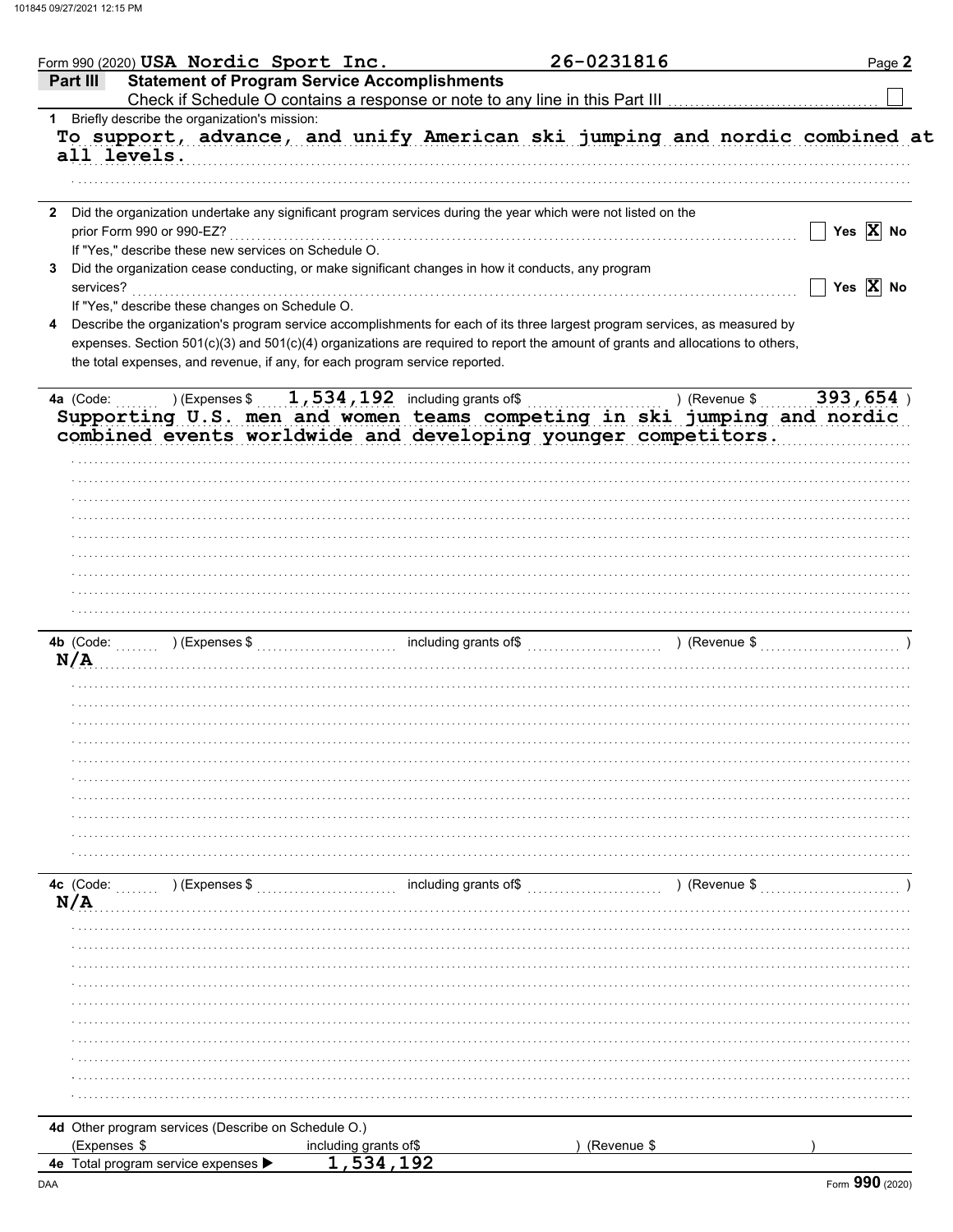|  | Form 990 (2020) USA Nordic Sport Inc.          | 26-0231816 | Page <b>3</b> |
|--|------------------------------------------------|------------|---------------|
|  | <b>Part IV Checklist of Required Schedules</b> |            |               |

|     |                                                                                                                                                                               |              | <b>Yes</b> | No |
|-----|-------------------------------------------------------------------------------------------------------------------------------------------------------------------------------|--------------|------------|----|
| 1.  | Is the organization described in section $501(c)(3)$ or $4947(a)(1)$ (other than a private foundation)? If "Yes,"                                                             |              |            |    |
|     | complete Schedule A                                                                                                                                                           | 1            | X          |    |
| 2   | Is the organization required to complete Schedule B, Schedule of Contributors (see instructions)?                                                                             | $\mathbf{2}$ | X          |    |
| 3   | Did the organization engage in direct or indirect political campaign activities on behalf of or in opposition to                                                              |              |            |    |
|     | candidates for public office? If "Yes," complete Schedule C, Part I                                                                                                           | 3            |            | X. |
| 4   | Section 501(c)(3) organizations. Did the organization engage in lobbying activities, or have a section 501(h)                                                                 |              |            |    |
|     | election in effect during the tax year? If "Yes," complete Schedule C, Part II                                                                                                | 4            |            | X. |
| 5   | Is the organization a section $501(c)(4)$ , $501(c)(5)$ , or $501(c)(6)$ organization that receives membership dues,                                                          |              |            |    |
|     | assessments, or similar amounts as defined in Revenue Procedure 98-19? If "Yes," complete Schedule C, Part III                                                                | 5            |            | X  |
| 6   | Did the organization maintain any donor advised funds or any similar funds or accounts for which donors                                                                       |              |            |    |
|     | have the right to provide advice on the distribution or investment of amounts in such funds or accounts? If                                                                   |              |            |    |
|     | "Yes," complete Schedule D, Part I                                                                                                                                            | 6            |            | X. |
| 7   | Did the organization receive or hold a conservation easement, including easements to preserve open space,                                                                     |              |            |    |
|     | the environment, historic land areas, or historic structures? If "Yes," complete Schedule D, Part II                                                                          | 7            |            | X. |
| 8   | Did the organization maintain collections of works of art, historical treasures, or other similar assets? If "Yes,"                                                           |              |            |    |
|     | complete Schedule D, Part III                                                                                                                                                 | 8            |            | X  |
| 9   | Did the organization report an amount in Part X, line 21, for escrow or custodial account liability, serve as a                                                               |              |            |    |
|     | custodian for amounts not listed in Part X; or provide credit counseling, debt management, credit repair, or                                                                  |              |            | X. |
| 10  | debt negotiation services? If "Yes," complete Schedule D, Part IV                                                                                                             | 9            |            |    |
|     | Did the organization, directly or through a related organization, hold assets in donor-restricted endowments<br>or in quasi endowments? If "Yes," complete Schedule D, Part V | 10           |            | X. |
| 11  | If the organization's answer to any of the following questions is "Yes," then complete Schedule D, Parts VI,                                                                  |              |            |    |
|     | VII, VIII, IX, or X as applicable.                                                                                                                                            |              |            |    |
|     | a Did the organization report an amount for land, buildings, and equipment in Part X, line 10? If "Yes,"                                                                      |              |            |    |
|     | complete Schedule D, Part VI                                                                                                                                                  | 11a          | X          |    |
|     | <b>b</b> Did the organization report an amount for investments—other securities in Part X, line 12, that is 5% or more                                                        |              |            |    |
|     | of its total assets reported in Part X, line 16? If "Yes," complete Schedule D, Part VII                                                                                      | 11b          |            | X. |
|     | c Did the organization report an amount for investments—program related in Part X, line 13, that is 5% or more                                                                |              |            |    |
|     | of its total assets reported in Part X, line 16? If "Yes," complete Schedule D, Part VIII [[[[[[[[[[[[[[[[[[[                                                                 | 11c          |            | X  |
|     | d Did the organization report an amount for other assets in Part X, line 15, that is 5% or more of its total assets                                                           |              |            |    |
|     | reported in Part X, line 16? If "Yes," complete Schedule D, Part IX                                                                                                           | 11d          | X          |    |
| е   | Did the organization report an amount for other liabilities in Part X, line 25? If "Yes," complete Schedule D, Part X                                                         | 11e          |            | X  |
| f   | Did the organization's separate or consolidated financial statements for the tax year include a footnote that addresses                                                       |              |            |    |
|     | the organization's liability for uncertain tax positions under FIN 48 (ASC 740)? If "Yes," complete Schedule D, Part X                                                        | 11f          |            | X. |
|     | 12a Did the organization obtain separate, independent audited financial statements for the tax year? If "Yes," complete                                                       |              |            |    |
|     |                                                                                                                                                                               | 12a          |            | X  |
| b   | Was the organization included in consolidated, independent audited financial statements for the tax year? If                                                                  |              |            |    |
|     | "Yes," and if the organization answered "No" to line 12a, then completing Schedule D, Parts XI and XII is optional                                                            | 12b          |            | X  |
| 13  |                                                                                                                                                                               | 13           |            | X  |
| 14a | Did the organization maintain an office, employees, or agents outside of the United States?                                                                                   | 14a          |            | X  |
| b   | Did the organization have aggregate revenues or expenses of more than \$10,000 from grantmaking,                                                                              |              |            |    |
|     | fundraising, business, investment, and program service activities outside the United States, or aggregate                                                                     |              |            |    |
|     | foreign investments valued at \$100,000 or more? If "Yes," complete Schedule F, Parts I and IV [[[[[[[[[[[[[[[                                                                | 14b          |            | X  |
| 15  | Did the organization report on Part IX, column (A), line 3, more than \$5,000 of grants or other assistance to or                                                             |              |            |    |
|     | for any foreign organization? If "Yes," complete Schedule F, Parts II and IV                                                                                                  | 15           |            | X  |
| 16  | Did the organization report on Part IX, column (A), line 3, more than \$5,000 of aggregate grants or other                                                                    |              |            |    |
|     | assistance to or for foreign individuals? If "Yes," complete Schedule F, Parts III and IV                                                                                     | 16           |            | X  |
| 17  | Did the organization report a total of more than \$15,000 of expenses for professional fundraising services on                                                                |              |            | X. |
| 18  | Did the organization report more than \$15,000 total of fundraising event gross income and contributions on                                                                   | 17           |            |    |
|     | Part VIII, lines 1c and 8a? If "Yes," complete Schedule G, Part II                                                                                                            | 18           | X          |    |
| 19  | Did the organization report more than \$15,000 of gross income from gaming activities on Part VIII, line 9a?                                                                  |              |            |    |
|     |                                                                                                                                                                               | 19           |            | X  |
| 20a |                                                                                                                                                                               | <b>20a</b>   |            | X  |
| b   |                                                                                                                                                                               | 20b          |            |    |
| 21  | Did the organization report more than \$5,000 of grants or other assistance to any domestic organization or                                                                   |              |            |    |
|     |                                                                                                                                                                               | 21           |            | X  |
|     |                                                                                                                                                                               |              |            |    |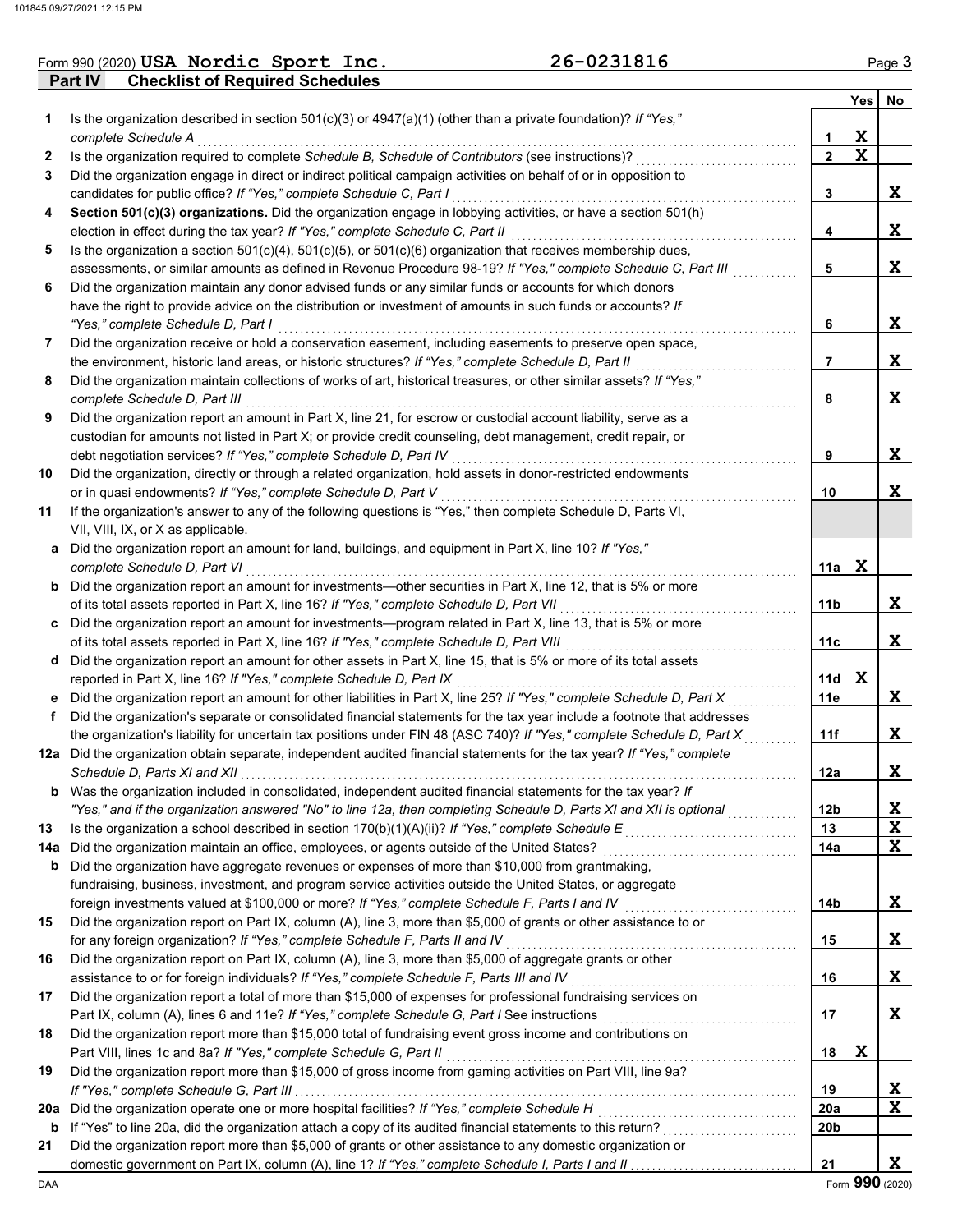**Part IV Checklist of Required Schedules** *(continued)*

|  | Form 990 (2020) USA Nordic Sport Inc. | 26-0231816 | Page <b>4</b> |
|--|---------------------------------------|------------|---------------|
|--|---------------------------------------|------------|---------------|

|     |                                                                                                                                                                                                                  |                |             |            | <b>Yes</b> | No              |  |  |
|-----|------------------------------------------------------------------------------------------------------------------------------------------------------------------------------------------------------------------|----------------|-------------|------------|------------|-----------------|--|--|
| 22  | Did the organization report more than \$5,000 of grants or other assistance to or for domestic individuals on                                                                                                    |                |             |            |            |                 |  |  |
|     | Part IX, column (A), line 2? If "Yes," complete Schedule I, Parts I and III                                                                                                                                      |                |             | 22         |            | X               |  |  |
| 23  | Did the organization answer "Yes" to Part VII, Section A, line 3, 4, or 5 about compensation of the                                                                                                              |                |             |            |            |                 |  |  |
|     | organization's current and former officers, directors, trustees, key employees, and highest compensated<br>employees? If "Yes," complete Schedule J                                                              |                |             |            |            | X               |  |  |
|     | 24a Did the organization have a tax-exempt bond issue with an outstanding principal amount of more than                                                                                                          |                |             | 23         |            |                 |  |  |
|     | \$100,000 as of the last day of the year, that was issued after December 31, 2002? If "Yes," answer lines 24b                                                                                                    |                |             |            |            |                 |  |  |
|     | through 24d and complete Schedule K. If "No," go to line 25a                                                                                                                                                     |                |             | 24a        |            | X               |  |  |
| b   | Did the organization invest any proceeds of tax-exempt bonds beyond a temporary period exception?                                                                                                                |                |             | 24b        |            |                 |  |  |
| c   | Did the organization maintain an escrow account other than a refunding escrow at any time during the year                                                                                                        |                |             |            |            |                 |  |  |
|     | to defease any tax-exempt bonds?                                                                                                                                                                                 |                |             | 24c        |            |                 |  |  |
| d   | Did the organization act as an "on behalf of" issuer for bonds outstanding at any time during the year?                                                                                                          |                |             | 24d        |            |                 |  |  |
|     | 25a Section 501(c)(3), 501(c)(4), and 501(c)(29) organizations. Did the organization engage in an excess benefit                                                                                                 |                |             |            |            |                 |  |  |
|     | transaction with a disqualified person during the year? If "Yes," complete Schedule L, Part I                                                                                                                    |                |             | 25a        |            | X               |  |  |
| b   | Is the organization aware that it engaged in an excess benefit transaction with a disqualified person in a prior                                                                                                 |                |             |            |            |                 |  |  |
|     | year, and that the transaction has not been reported on any of the organization's prior Forms 990 or 990-EZ?                                                                                                     |                |             |            |            |                 |  |  |
|     | If "Yes," complete Schedule L, Part I                                                                                                                                                                            |                |             | 25b        |            | X               |  |  |
| 26  | Did the organization report any amount on Part X, line 5 or 22, for receivables from or payables to any current                                                                                                  |                |             |            |            |                 |  |  |
|     | or former officer, director, trustee, key employee, creator or founder, substantial contributor, or 35%                                                                                                          |                |             |            |            |                 |  |  |
|     | controlled entity or family member of any of these persons? If "Yes," complete Schedule L, Part II                                                                                                               |                |             | 26         | X          |                 |  |  |
| 27  | Did the organization provide a grant or other assistance to any current or former officer, director, trustee, key                                                                                                |                |             |            |            |                 |  |  |
|     | employee, creator or founder, substantial contributor or employee thereof, a grant selection committee<br>member, or to a 35% controlled entity (including an employee thereof) or family member of any of these |                |             |            |            |                 |  |  |
|     | persons? If "Yes," complete Schedule L, Part III                                                                                                                                                                 |                |             | 27         |            | X               |  |  |
| 28  | Was the organization a party to a business transaction with one of the following parties (see Schedule L, Part                                                                                                   |                |             |            |            |                 |  |  |
|     | IV instructions, for applicable filing thresholds, conditions, and exceptions):                                                                                                                                  |                |             |            |            |                 |  |  |
| a   | A current or former officer, director, trustee, key employee, creator or founder, or substantial contributor? If                                                                                                 |                |             |            |            |                 |  |  |
|     | "Yes," complete Schedule L, Part IV                                                                                                                                                                              |                |             | 28a        |            | X               |  |  |
| b   | A family member of any individual described in line 28a? If "Yes," complete Schedule L, Part IV                                                                                                                  |                |             | 28b        |            | $\mathbf x$     |  |  |
| c   | A 35% controlled entity of one or more individuals and/or organizations described in lines 28a or 28b? If                                                                                                        |                |             |            |            |                 |  |  |
|     | "Yes," complete Schedule L, Part IV                                                                                                                                                                              |                |             | 28c        |            | X               |  |  |
| 29  | Did the organization receive more than \$25,000 in non-cash contributions? If "Yes," complete Schedule M                                                                                                         |                |             | 29         |            | X               |  |  |
| 30  | Did the organization receive contributions of art, historical treasures, or other similar assets, or qualified                                                                                                   |                |             |            |            |                 |  |  |
|     | conservation contributions? If "Yes," complete Schedule M                                                                                                                                                        |                |             | 30         |            | X               |  |  |
| 31  | Did the organization liquidate, terminate, or dissolve and cease operations? If "Yes," complete Schedule N, Part I                                                                                               |                |             | 31         |            | $\mathbf x$     |  |  |
| 32  | Did the organization sell, exchange, dispose of, or transfer more than 25% of its net assets? If "Yes,"                                                                                                          |                |             | 32         |            | X               |  |  |
| 33  | complete Schedule N, Part II<br>Did the organization own 100% of an entity disregarded as separate from the organization under Regulations                                                                       |                |             |            |            |                 |  |  |
|     | sections 301.7701-2 and 301.7701-3? If "Yes," complete Schedule R, Part I                                                                                                                                        |                |             | 33         |            | X               |  |  |
| 34  | Was the organization related to any tax-exempt or taxable entity? If "Yes," complete Schedule R, Part II, III,                                                                                                   |                |             |            |            |                 |  |  |
|     | or IV, and Part V, line 1                                                                                                                                                                                        |                |             | 34         |            | X               |  |  |
| 35а | Did the organization have a controlled entity within the meaning of section 512(b)(13)?                                                                                                                          |                |             | <b>35a</b> |            | $\mathbf x$     |  |  |
| b   | If "Yes" to line 35a, did the organization receive any payment from or engage in any transaction with a                                                                                                          |                |             |            |            |                 |  |  |
|     | controlled entity within the meaning of section 512(b)(13)? If "Yes," complete Schedule R, Part V, line 2                                                                                                        |                |             | 35b        |            |                 |  |  |
| 36  | Section 501(c)(3) organizations. Did the organization make any transfers to an exempt non-charitable                                                                                                             |                |             |            |            |                 |  |  |
|     | related organization? If "Yes," complete Schedule R, Part V, line 2                                                                                                                                              |                |             | 36         |            | X               |  |  |
| 37  | Did the organization conduct more than 5% of its activities through an entity that is not a related organization                                                                                                 |                |             | 37         |            | X               |  |  |
|     | and that is treated as a partnership for federal income tax purposes? If "Yes," complete Schedule R, Part VI                                                                                                     |                |             |            |            |                 |  |  |
| 38  | Did the organization complete Schedule O and provide explanations in Schedule O for Part VI, lines 11b and                                                                                                       |                |             |            |            |                 |  |  |
|     | 19? Note: All Form 990 filers are required to complete Schedule O.<br><b>Statements Regarding Other IRS Filings and Tax Compliance</b><br>Part V                                                                 |                |             | 38         | X          |                 |  |  |
|     | Check if Schedule O contains a response or note to any line in this Part V                                                                                                                                       |                |             |            |            |                 |  |  |
|     |                                                                                                                                                                                                                  |                |             |            | Yes        | No              |  |  |
| 1а  | Enter the number reported in Box 3 of Form 1096. Enter -0- if not applicable                                                                                                                                     | 1a             | 11          |            |            |                 |  |  |
| b   | Enter the number of Forms W-2G included in line 1a. Enter -0- if not applicable                                                                                                                                  | 1 <sub>b</sub> | $\mathbf 0$ |            |            |                 |  |  |
| c   | Did the organization comply with backup withholding rules for reportable payments to vendors and                                                                                                                 |                |             |            |            |                 |  |  |
|     |                                                                                                                                                                                                                  |                |             | 1c         |            | X               |  |  |
| DAA |                                                                                                                                                                                                                  |                |             |            |            | Form 990 (2020) |  |  |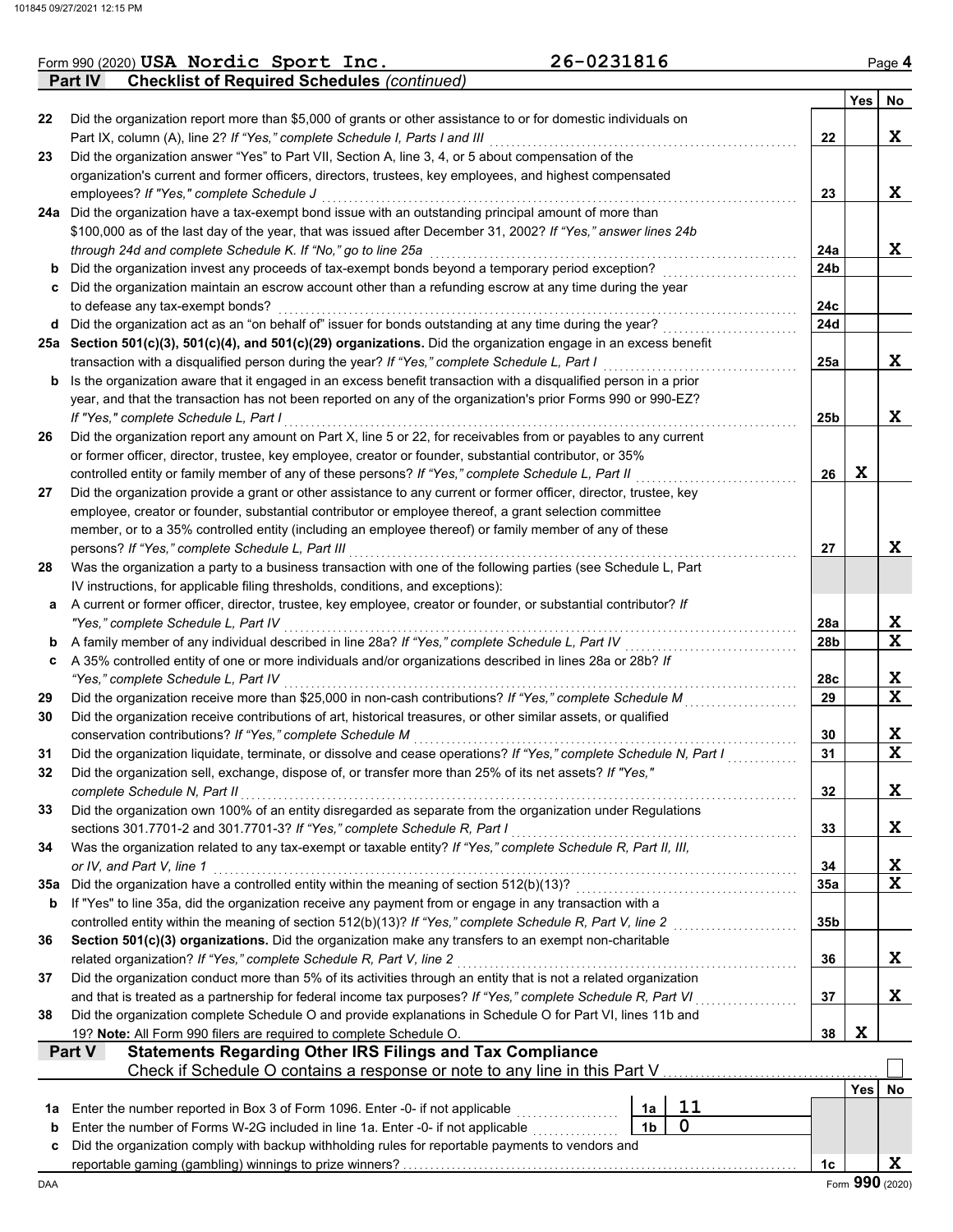|     | Form 990 (2020) USA Nordic Sport Inc.                                                                                              | 26-0231816                                                                                                          |                | Page 5      |
|-----|------------------------------------------------------------------------------------------------------------------------------------|---------------------------------------------------------------------------------------------------------------------|----------------|-------------|
|     | Statements Regarding Other IRS Filings and Tax Compliance (continued)<br>Part V                                                    |                                                                                                                     |                |             |
|     |                                                                                                                                    |                                                                                                                     |                | Yes No      |
|     | 2a Enter the number of employees reported on Form W-3, Transmittal of Wage and Tax                                                 |                                                                                                                     |                |             |
|     | Statements, filed for the calendar year ending with or within the year covered by this return                                      | 9<br>2a                                                                                                             |                |             |
| b   | If at least one is reported on line 2a, did the organization file all required federal employment tax returns?                     |                                                                                                                     | 2b             | X           |
|     | Note: If the sum of lines 1a and 2a is greater than 250, you may be required to e-file (see instructions)                          |                                                                                                                     |                |             |
| За  | Did the organization have unrelated business gross income of \$1,000 or more during the year?                                      |                                                                                                                     | 3a             | X           |
| b   | If "Yes," has it filed a Form 990-T for this year? If "No" to line 3b, provide an explanation on Schedule O                        |                                                                                                                     | 3 <sub>b</sub> |             |
| 4a  | At any time during the calendar year, did the organization have an interest in, or a signature or other authority over,            |                                                                                                                     |                |             |
|     | a financial account in a foreign country (such as a bank account, securities account, or other financial account)?                 |                                                                                                                     | 4a             | X           |
| b   | If "Yes," enter the name of the foreign country ▶                                                                                  |                                                                                                                     |                |             |
|     | See instructions for filing requirements for FinCEN Form 114, Report of Foreign Bank and Financial Accounts (FBAR).                |                                                                                                                     |                |             |
| 5a  | Was the organization a party to a prohibited tax shelter transaction at any time during the tax year?                              | <u> 1999 - Johann Stoff, Amerikaansk kanton en beskriuwer om de formatieke om de formatieke om de formatieke om</u> | 5a             | X           |
| b   | Did any taxable party notify the organization that it was or is a party to a prohibited tax shelter transaction?                   |                                                                                                                     | 5b             | $\mathbf x$ |
| c   | If "Yes" to line 5a or 5b, did the organization file Form 8886-T?                                                                  |                                                                                                                     | 5c             |             |
| 6a  | Does the organization have annual gross receipts that are normally greater than \$100,000, and did the                             |                                                                                                                     |                |             |
|     | organization solicit any contributions that were not tax deductible as charitable contributions?                                   |                                                                                                                     | 6a             | X           |
| b   | If "Yes," did the organization include with every solicitation an express statement that such contributions or                     |                                                                                                                     |                |             |
|     | gifts were not tax deductible?                                                                                                     |                                                                                                                     | 6b             |             |
| 7   | Organizations that may receive deductible contributions under section 170(c).                                                      |                                                                                                                     |                |             |
| а   | Did the organization receive a payment in excess of \$75 made partly as a contribution and partly for goods                        |                                                                                                                     |                |             |
|     | and services provided to the payor?                                                                                                |                                                                                                                     | 7a             | X           |
| b   | If "Yes," did the organization notify the donor of the value of the goods or services provided?                                    |                                                                                                                     | 7b             |             |
| c   | Did the organization sell, exchange, or otherwise dispose of tangible personal property for which it was                           |                                                                                                                     |                |             |
|     | required to file Form 8282?                                                                                                        |                                                                                                                     | 7c             | X           |
| d   | If "Yes," indicate the number of Forms 8282 filed during the year                                                                  | 7d                                                                                                                  |                |             |
| е   | Did the organization receive any funds, directly or indirectly, to pay premiums on a personal benefit contract?                    |                                                                                                                     | 7e             | X           |
| f   | Did the organization, during the year, pay premiums, directly or indirectly, on a personal benefit contract?                       |                                                                                                                     | 7f             | $\mathbf x$ |
| g   | If the organization received a contribution of qualified intellectual property, did the organization file Form 8899 as required?   |                                                                                                                     | 7g             |             |
| h   | If the organization received a contribution of cars, boats, airplanes, or other vehicles, did the organization file a Form 1098-C? |                                                                                                                     | 7h             |             |
| 8   | Sponsoring organizations maintaining donor advised funds. Did a donor advised fund maintained by the                               |                                                                                                                     |                |             |
|     | sponsoring organization have excess business holdings at any time during the year?                                                 |                                                                                                                     | 8              |             |
| 9   | Sponsoring organizations maintaining donor advised funds.                                                                          |                                                                                                                     |                |             |
| а   | Did the sponsoring organization make any taxable distributions under section 4966?                                                 |                                                                                                                     | 9a             |             |
| b   | Did the sponsoring organization make a distribution to a donor, donor advisor, or related person?                                  |                                                                                                                     | 9b             |             |
| 10  | Section 501(c)(7) organizations. Enter:                                                                                            |                                                                                                                     |                |             |
| a   | Initiation fees and capital contributions included on Part VIII, line 12                                                           | 10a                                                                                                                 |                |             |
| b   | Gross receipts, included on Form 990, Part VIII, line 12, for public use of club facilities                                        | 10b                                                                                                                 |                |             |
| 11  | Section 501(c)(12) organizations. Enter:                                                                                           |                                                                                                                     |                |             |
| a   | Gross income from members or shareholders                                                                                          | 11a                                                                                                                 |                |             |
| b   | Gross income from other sources (Do not net amounts due or paid to other sources                                                   |                                                                                                                     |                |             |
|     | against amounts due or received from them.)                                                                                        | 11 <sub>b</sub>                                                                                                     |                |             |
| 12a | Section 4947(a)(1) non-exempt charitable trusts. Is the organization filing Form 990 in lieu of Form 1041?                         |                                                                                                                     | 12a            |             |
| b   | If "Yes," enter the amount of tax-exempt interest received or accrued during the year                                              | 12 <sub>b</sub>                                                                                                     |                |             |
| 13  | Section 501(c)(29) qualified nonprofit health insurance issuers.                                                                   |                                                                                                                     |                |             |
| а   | Is the organization licensed to issue qualified health plans in more than one state?                                               |                                                                                                                     | 13a            |             |
|     | Note: See the instructions for additional information the organization must report on Schedule O.                                  |                                                                                                                     |                |             |
| b   | Enter the amount of reserves the organization is required to maintain by the states in which                                       |                                                                                                                     |                |             |
|     | the organization is licensed to issue qualified health plans                                                                       | 13 <sub>b</sub>                                                                                                     |                |             |
| c   | Enter the amount of reserves on hand                                                                                               | 13 <sub>c</sub>                                                                                                     |                |             |
| 14a | Did the organization receive any payments for indoor tanning services during the tax year?                                         |                                                                                                                     | 14a            | X           |
| b   | If "Yes," has it filed a Form 720 to report these payments? If "No," provide an explanation on Schedule O                          |                                                                                                                     | 14b            |             |
| 15  | Is the organization subject to the section 4960 tax on payment(s) of more than \$1,000,000 in remuneration or                      |                                                                                                                     |                |             |
|     | excess parachute payment(s) during the year?                                                                                       |                                                                                                                     | 15             | X           |
|     | If "Yes," see instructions and file Form 4720, Schedule N.                                                                         |                                                                                                                     |                |             |
| 16  | Is the organization an educational institution subject to the section 4968 excise tax on net investment income?                    |                                                                                                                     | 16             | X           |
|     | If "Yes," complete Form 4720, Schedule O.                                                                                          |                                                                                                                     |                |             |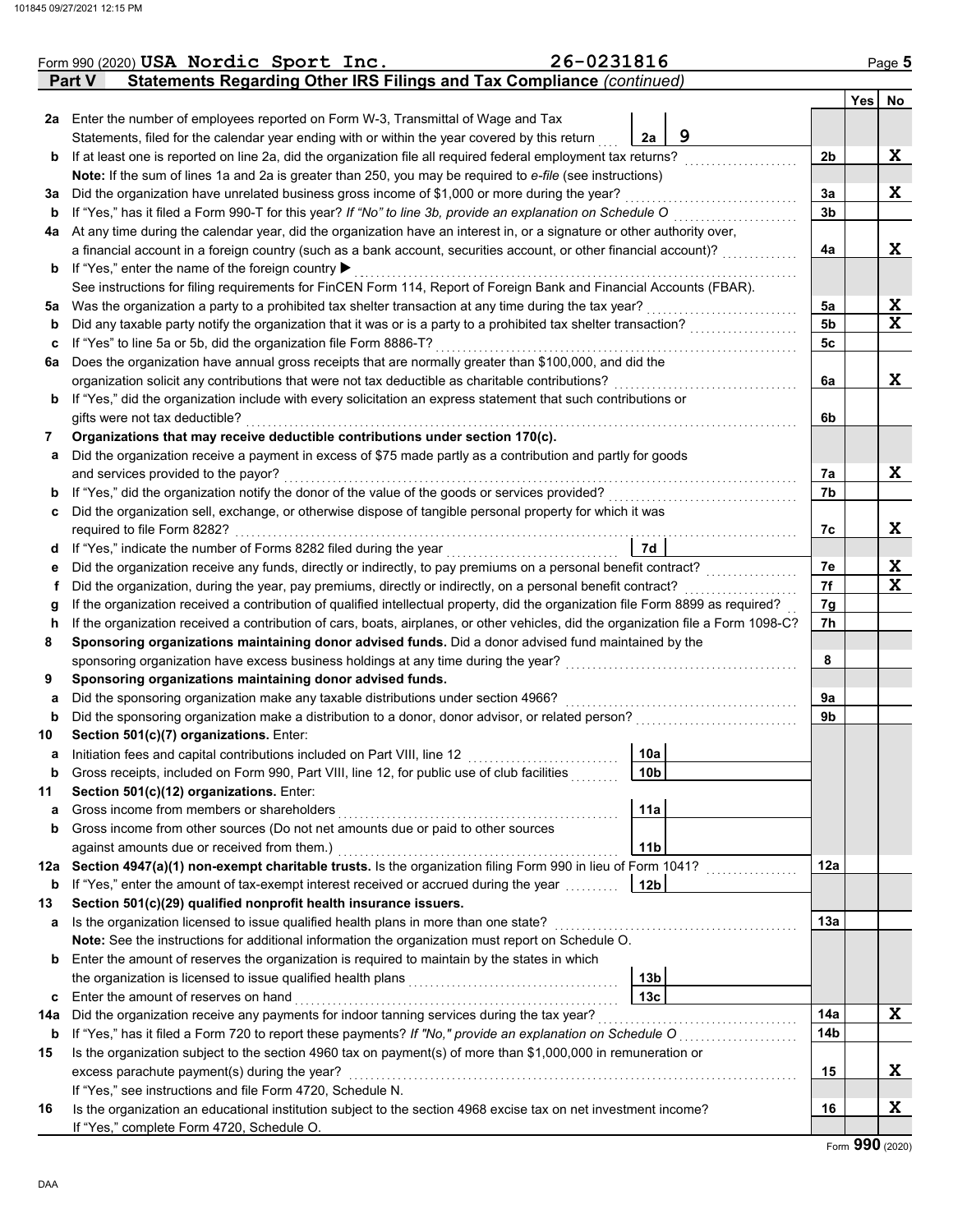|     | Form 990 (2020) USA Nordic Sport Inc.                                                                                                | 26-0231816      |    |    |                 |                 | Page 6      |
|-----|--------------------------------------------------------------------------------------------------------------------------------------|-----------------|----|----|-----------------|-----------------|-------------|
|     | Governance, Management, and Disclosure For each "Yes" response to lines 2 through 7b below, and for a "No"<br><b>Part VI</b>         |                 |    |    |                 |                 |             |
|     | response to line 8a, 8b, or 10b below, describe the circumstances, processes, or changes on Schedule O. See instructions.            |                 |    |    |                 |                 |             |
|     | Check if Schedule O contains a response or note to any line in this Part VI                                                          |                 |    |    |                 |                 | $ {\bf X} $ |
|     | <b>Section A. Governing Body and Management</b>                                                                                      |                 |    |    |                 |                 |             |
|     |                                                                                                                                      |                 |    |    |                 | Yes No          |             |
| 1а  | Enter the number of voting members of the governing body at the end of the tax year                                                  |                 | 1a | 19 |                 |                 |             |
|     | If there are material differences in voting rights among members of the governing body, or                                           |                 |    |    |                 |                 |             |
|     | if the governing body delegated broad authority to an executive committee or similar                                                 |                 |    |    |                 |                 |             |
|     | committee, explain on Schedule O.                                                                                                    |                 |    |    |                 |                 |             |
| b   | Enter the number of voting members included on line 1a, above, who are independent                                                   |                 | 1b | 18 |                 |                 |             |
| 2   | Did any officer, director, trustee, or key employee have a family relationship or a business relationship with                       |                 |    |    |                 |                 |             |
|     | any other officer, director, trustee, or key employee?                                                                               |                 |    |    | 2               |                 | X           |
| 3   | Did the organization delegate control over management duties customarily performed by or under the direct                            |                 |    |    |                 |                 |             |
|     | supervision of officers, directors, trustees, or key employees to a management company or other person?                              |                 |    |    | 3               |                 | X           |
| 4   | Did the organization make any significant changes to its governing documents since the prior Form 990 was filed?                     |                 |    |    | 4               |                 | $\mathbf x$ |
| 5   | Did the organization become aware during the year of a significant diversion of the organization's assets?                           |                 |    |    | 5               |                 | $\mathbf X$ |
| 6   | Did the organization have members or stockholders?                                                                                   |                 |    |    | 6               |                 | $\mathbf x$ |
| 7a  | Did the organization have members, stockholders, or other persons who had the power to elect or appoint                              |                 |    |    |                 |                 |             |
|     | one or more members of the governing body?                                                                                           |                 |    |    | 7a              |                 | X           |
|     | Are any governance decisions of the organization reserved to (or subject to approval by) members,                                    |                 |    |    |                 |                 |             |
| b   | stockholders, or persons other than the governing body?                                                                              |                 |    |    | 7b              |                 | X           |
|     | Did the organization contemporaneously document the meetings held or written actions undertaken during the year by the following:    |                 |    |    |                 |                 |             |
| 8   |                                                                                                                                      |                 |    |    |                 | X               |             |
| а   | The governing body?                                                                                                                  |                 |    |    | 8a              | $\mathbf x$     |             |
| b   | Each committee with authority to act on behalf of the governing body?                                                                |                 |    |    | 8b              |                 |             |
| 9   | Is there any officer, director, trustee, or key employee listed in Part VII, Section A, who cannot be reached at                     |                 |    |    |                 |                 |             |
|     | the organization's mailing address? If "Yes," provide the names and addresses on Schedule O                                          |                 |    |    | 9               |                 | X           |
|     | Section B. Policies (This Section B requests information about policies not required by the Internal Revenue Code.)                  |                 |    |    |                 |                 |             |
|     |                                                                                                                                      |                 |    |    |                 | Yes             | No          |
| 10a | Did the organization have local chapters, branches, or affiliates?                                                                   |                 |    |    | 10a             |                 | X           |
| b   | If "Yes," did the organization have written policies and procedures governing the activities of such chapters,                       |                 |    |    |                 |                 |             |
|     | affiliates, and branches to ensure their operations are consistent with the organization's exempt purposes?                          |                 |    |    | 10 <sub>b</sub> |                 |             |
| 11a | Has the organization provided a complete copy of this Form 990 to all members of its governing body before filing the form?          |                 |    |    | 11a             | $\mathbf x$     |             |
| b   | Describe in Schedule O the process, if any, used by the organization to review this Form 990.                                        |                 |    |    |                 |                 |             |
| 12a | Did the organization have a written conflict of interest policy? If "No," go to line 13                                              |                 |    |    | 12a             |                 | X           |
| b   | Were officers, directors, or trustees, and key employees required to disclose annually interests that could give rise to conflicts?  |                 |    |    | 12 <sub>b</sub> |                 |             |
| c   | Did the organization regularly and consistently monitor and enforce compliance with the policy? If "Yes,"                            |                 |    |    |                 |                 |             |
|     | describe in Schedule O how this was done                                                                                             |                 |    |    | 12 <sub>c</sub> |                 |             |
| 13  | Did the organization have a written whistleblower policy?                                                                            |                 |    |    | 13              |                 | X           |
| 14  | Did the organization have a written document retention and destruction policy?                                                       |                 |    |    | 14              |                 | $\mathbf x$ |
| 15  | Did the process for determining compensation of the following persons include a review and approval by                               |                 |    |    |                 |                 |             |
|     | independent persons, comparability data, and contemporaneous substantiation of the deliberation and decision?                        |                 |    |    |                 |                 |             |
| a   | The organization's CEO, Executive Director, or top management official                                                               |                 |    |    | 15a             | X               |             |
| b   | Other officers or key employees of the organization                                                                                  |                 |    |    | 15b             |                 | X           |
|     | If "Yes" to line 15a or 15b, describe the process in Schedule O (see instructions).                                                  |                 |    |    |                 |                 |             |
|     | 16a Did the organization invest in, contribute assets to, or participate in a joint venture or similar arrangement                   |                 |    |    |                 |                 |             |
|     | with a taxable entity during the year?                                                                                               |                 |    |    | 16a             |                 | X           |
|     | <b>b</b> If "Yes," did the organization follow a written policy or procedure requiring the organization to evaluate its              |                 |    |    |                 |                 |             |
|     | participation in joint venture arrangements under applicable federal tax law, and take steps to safeguard the                        |                 |    |    |                 |                 |             |
|     |                                                                                                                                      |                 |    |    | 16b             |                 |             |
|     | <b>Section C. Disclosure</b>                                                                                                         |                 |    |    |                 |                 |             |
|     |                                                                                                                                      |                 |    |    |                 |                 |             |
| 17  | List the states with which a copy of this Form 990 is required to be filed ▶ None                                                    |                 |    |    |                 |                 |             |
| 18  | Section 6104 requires an organization to make its Forms 1023 (1024 or 1024-A, if applicable), 990, and 990-T (Section 501(c)         |                 |    |    |                 |                 |             |
|     | (3)s only) available for public inspection. Indicate how you made these available. Check all that apply.                             |                 |    |    |                 |                 |             |
|     | Another's website $ \mathbf{X} $ Upon request $ \cdot $ Other (explain on Schedule O)<br>Own website                                 |                 |    |    |                 |                 |             |
| 19  | Describe on Schedule O whether (and if so, how) the organization made its governing documents, conflict of interest policy, and      |                 |    |    |                 |                 |             |
|     | financial statements available to the public during the tax year.                                                                    |                 |    |    |                 |                 |             |
| 20  | State the name, address, and telephone number of the person who possesses the organization's books and records $\blacktriangleright$ |                 |    |    |                 |                 |             |
|     | PO Box 683757<br>Billy Demong                                                                                                        |                 |    |    |                 |                 |             |
|     | Park City                                                                                                                            | <b>UT 84068</b> |    |    | 435-649-7801    |                 |             |
| DAA |                                                                                                                                      |                 |    |    |                 | Form 990 (2020) |             |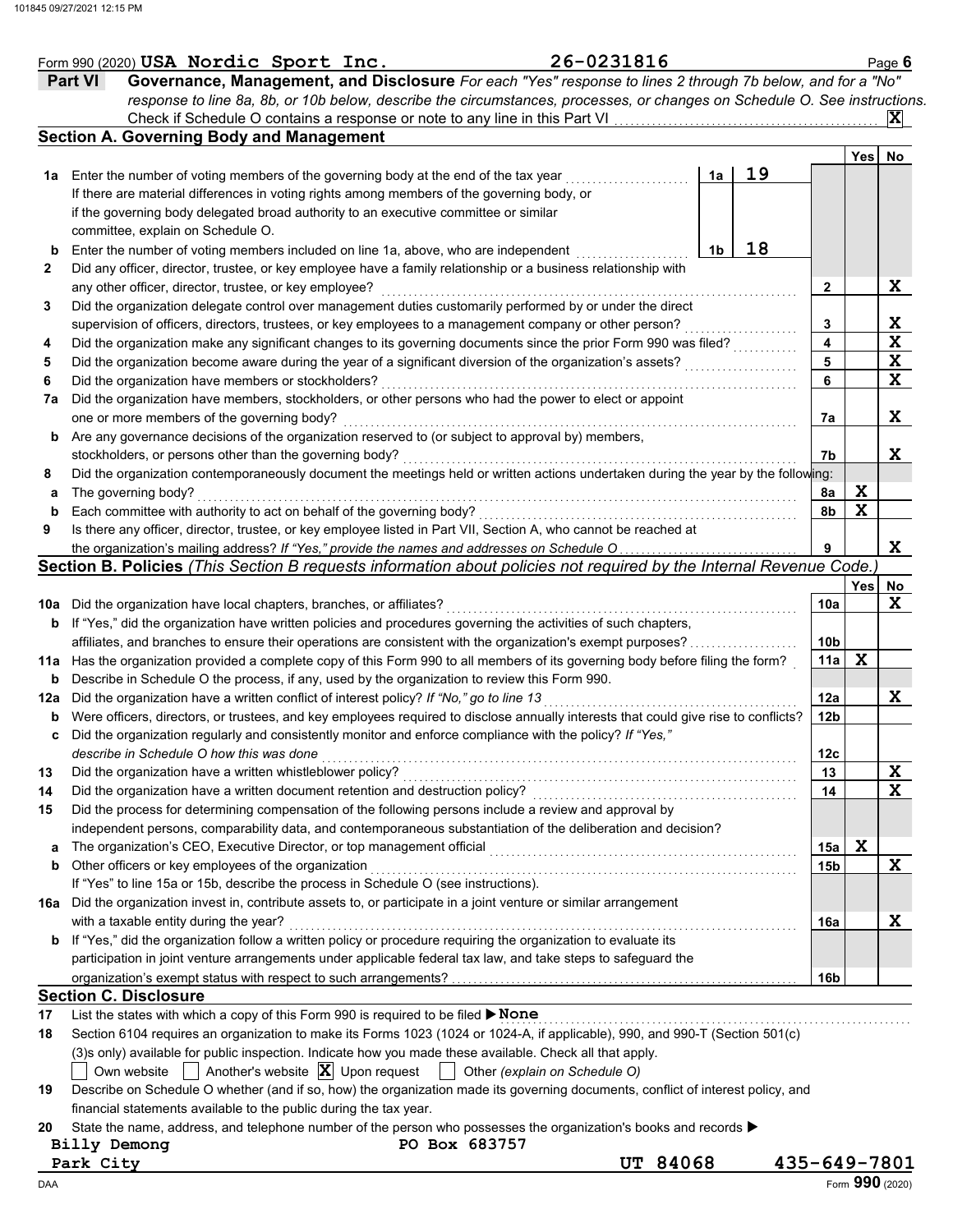|                                                                              | Form 990 (2020) USA Nordic Sport Inc.                                                                                                                                                                                       | 26-0231816 | Page 7 |  |  |  |  |  |  |  |  |
|------------------------------------------------------------------------------|-----------------------------------------------------------------------------------------------------------------------------------------------------------------------------------------------------------------------------|------------|--------|--|--|--|--|--|--|--|--|
|                                                                              | Compensation of Officers, Directors, Trustees, Key Employees, Highest Compensated Employees, and<br><b>Part VII</b>                                                                                                         |            |        |  |  |  |  |  |  |  |  |
|                                                                              | <b>Independent Contractors</b>                                                                                                                                                                                              |            |        |  |  |  |  |  |  |  |  |
| Check if Schedule O contains a response or note to any line in this Part VII |                                                                                                                                                                                                                             |            |        |  |  |  |  |  |  |  |  |
| <b>Section A.</b>                                                            | Officers, Directors, Trustees, Key Employees, and Highest Compensated Employees                                                                                                                                             |            |        |  |  |  |  |  |  |  |  |
| organization's tax year.                                                     | 1a Complete this table for all persons required to be listed. Report compensation for the calendar year ending with or within the                                                                                           |            |        |  |  |  |  |  |  |  |  |
|                                                                              | • List all of the organization's current officers, directors, trustees (whether individuals or organizations), regardless of amount of<br>compensation. Enter -0- in columns (D), (E), and (F) if no compensation was paid. |            |        |  |  |  |  |  |  |  |  |

List all of the organization's **current** key employees, if any. See instructions for definition of "key employee."

who received reportable compensation (Box 5 of Form W-2 and/or Box 7 of Form 1099-MISC) of more than \$100,000 from the organization and any related organizations. ■ List all of the organization's **current** key employees, if any. See instructions for definition of "key employee."<br>■ List the organization's five **current** highest compensated employees (other than an officer, director,

• List all of the organization's **former** officers, key employees, and highest compensated employees who received more than<br>00,000 of reportable compensation from the organization and any related erganizations. \$100,000 of reportable compensation from the organization and any related organizations.

List all of the organization's **former directors or trustees** that received, in the capacity as a former director or trustee of the • List all of the organization's **former directors or trustees** that received, in the capacity as a former director organization, more than \$10,000 of reportable compensation from the organization and any related organizat See instructions for the order in which to list the persons above.

Check this box if neither the organization nor any related organization compensated any current officer, director, or trustee.

| (A)<br>Name and title | (B)<br>Average<br>hours<br>per week<br>(list any               |                                   |                      | (C)<br>Position<br>(do not check more than one<br>box, unless person is both an<br>officer and a director/trustee) |              |                                           | (D)<br>Reportable<br>compensation<br>from the<br>organization | (E)<br>Reportable<br>compensation<br>from related<br>organizations | (F)<br>Estimated amount<br>of other<br>compensation<br>from the |
|-----------------------|----------------------------------------------------------------|-----------------------------------|----------------------|--------------------------------------------------------------------------------------------------------------------|--------------|-------------------------------------------|---------------------------------------------------------------|--------------------------------------------------------------------|-----------------------------------------------------------------|
|                       | hours for<br>related<br>organizations<br>below<br>dotted line) | Individual trustee<br>or director | nstitutional trustee | Officer                                                                                                            | Key employee | Highest compensated<br>employee<br>Former | (W-2/1099-MISC)                                               | (W-2/1099-MISC)                                                    | organization and<br>related organizations                       |
| (1) Tom Bickner       | 5.00                                                           |                                   |                      |                                                                                                                    |              |                                           |                                                               |                                                                    |                                                                 |
| Chair                 | 0.00                                                           | $\mathbf X$                       |                      |                                                                                                                    |              |                                           | $\mathbf 0$                                                   | 0                                                                  | $\mathbf 0$                                                     |
| (2) Kevin Arquit      | 3.00                                                           |                                   |                      |                                                                                                                    |              |                                           |                                                               |                                                                    |                                                                 |
| Vice Chair            | 0.00                                                           | $\mathbf x$                       |                      |                                                                                                                    |              |                                           | 0                                                             | 0                                                                  | $\mathbf 0$                                                     |
| (3) Tom Petro         |                                                                |                                   |                      |                                                                                                                    |              |                                           |                                                               |                                                                    |                                                                 |
| <b>Treasurer</b>      | 7.00<br>0.00                                                   | X                                 |                      |                                                                                                                    |              |                                           | 0                                                             | 0                                                                  | $\mathbf 0$                                                     |
| (4) Matt Petri        |                                                                |                                   |                      |                                                                                                                    |              |                                           |                                                               |                                                                    |                                                                 |
|                       | 7.00                                                           |                                   |                      |                                                                                                                    |              |                                           |                                                               |                                                                    |                                                                 |
| Secretary             | 0.00                                                           | $\mathbf X$                       |                      |                                                                                                                    |              |                                           | $\mathbf 0$                                                   | 0                                                                  | $\mathbf 0$                                                     |
| $(5)$ Rex Bell        | 10.00                                                          |                                   |                      |                                                                                                                    |              |                                           |                                                               |                                                                    |                                                                 |
| Chair Emeritus        | 0.00                                                           | $\mathbf x$                       |                      |                                                                                                                    |              |                                           | 0                                                             | 0                                                                  | $\mathbf 0$                                                     |
| (6) Quique Nagle      |                                                                |                                   |                      |                                                                                                                    |              |                                           |                                                               |                                                                    |                                                                 |
| Member                | 2.00<br>0.00                                                   | $\mathbf x$                       |                      |                                                                                                                    |              |                                           | 0                                                             | 0                                                                  | $\mathbf 0$                                                     |
| (7) Robin Outwater    |                                                                |                                   |                      |                                                                                                                    |              |                                           |                                                               |                                                                    |                                                                 |
|                       | 2.00                                                           |                                   |                      |                                                                                                                    |              |                                           |                                                               |                                                                    |                                                                 |
| Member                | 0.00                                                           | $\mathbf x$                       |                      |                                                                                                                    |              |                                           | $\mathbf 0$                                                   | 0                                                                  | $\mathbf 0$                                                     |
| (8) Jim Holland       | 2.00                                                           |                                   |                      |                                                                                                                    |              |                                           |                                                               |                                                                    |                                                                 |
| Member                | 0.00                                                           | $\mathbf x$                       |                      |                                                                                                                    |              |                                           | $\mathbf 0$                                                   | 0                                                                  | $\mathbf 0$                                                     |
| (9) Liz Holbrook      |                                                                |                                   |                      |                                                                                                                    |              |                                           |                                                               |                                                                    |                                                                 |
|                       | 2.00                                                           |                                   |                      |                                                                                                                    |              |                                           |                                                               |                                                                    |                                                                 |
| Member                | 0.00                                                           | $\mathbf x$                       |                      |                                                                                                                    |              |                                           | $\mathbf 0$                                                   | 0                                                                  | $\mathbf 0$                                                     |
| (10) Curt Dowd        | 2.00                                                           |                                   |                      |                                                                                                                    |              |                                           |                                                               |                                                                    |                                                                 |
| Member                | 0.00                                                           | $\mathbf x$                       |                      |                                                                                                                    |              |                                           | 0                                                             | 0                                                                  | $\mathbf 0$                                                     |
| (11) Alissa Johnson   |                                                                |                                   |                      |                                                                                                                    |              |                                           |                                                               |                                                                    |                                                                 |
|                       | 2.00                                                           |                                   |                      |                                                                                                                    |              |                                           |                                                               |                                                                    |                                                                 |
| Member                | 0.00                                                           | $\mathbf x$                       |                      |                                                                                                                    |              |                                           | $\mathbf 0$                                                   | $\mathbf 0$                                                        | $\boldsymbol{0}$                                                |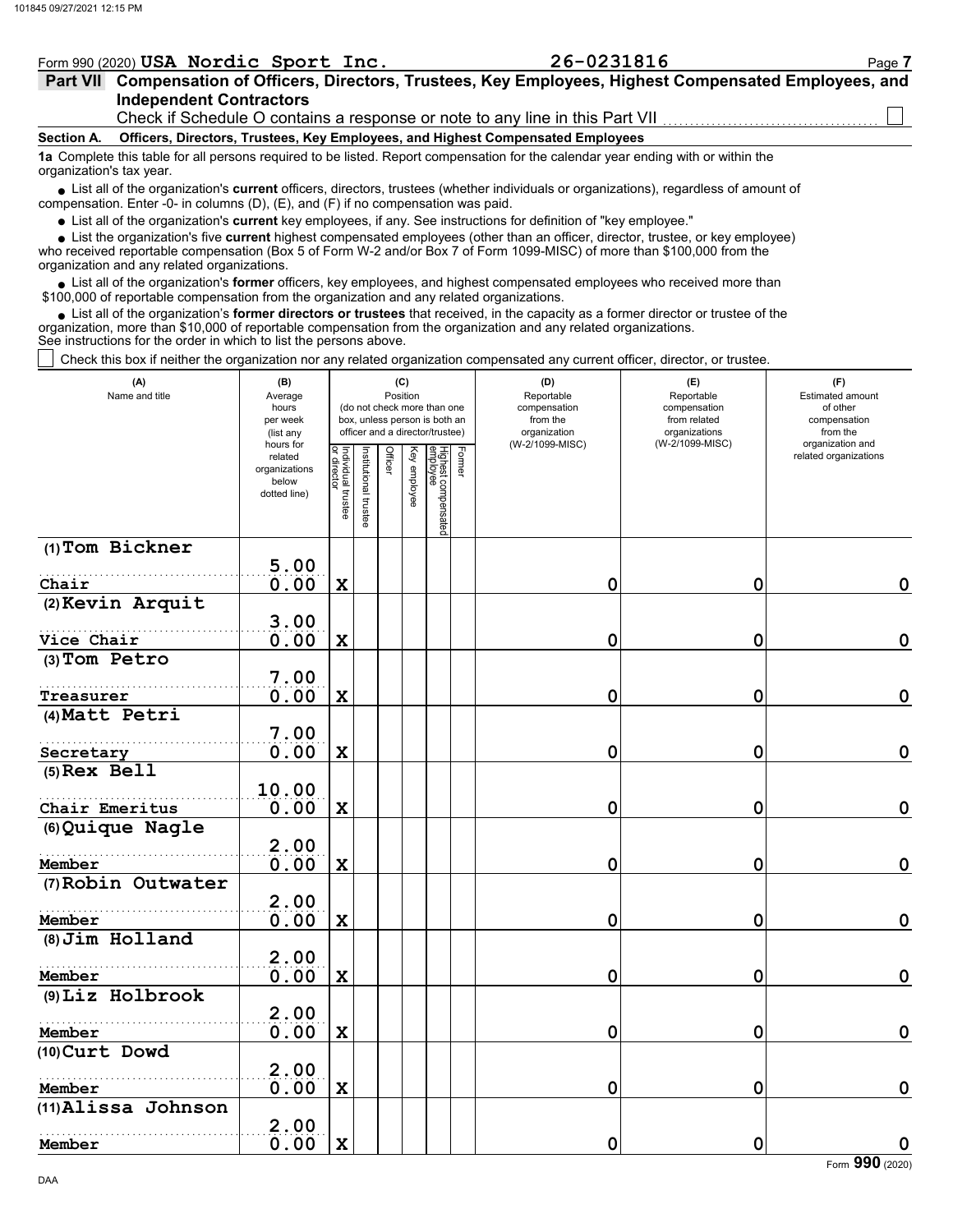| Form 990 (2020) USA Nordic Sport Inc.                                                                                                                                                                                                                                                                                                                                                                             |                                                                |                                   |                         |                 |                 |                                                                                                 |        | 26-0231816                                                    |                                                                                                        | Page 8                                                          |
|-------------------------------------------------------------------------------------------------------------------------------------------------------------------------------------------------------------------------------------------------------------------------------------------------------------------------------------------------------------------------------------------------------------------|----------------------------------------------------------------|-----------------------------------|-------------------------|-----------------|-----------------|-------------------------------------------------------------------------------------------------|--------|---------------------------------------------------------------|--------------------------------------------------------------------------------------------------------|-----------------------------------------------------------------|
| <b>Part VII</b>                                                                                                                                                                                                                                                                                                                                                                                                   |                                                                |                                   |                         |                 |                 |                                                                                                 |        |                                                               | Section A. Officers, Directors, Trustees, Key Employees, and Highest Compensated Employees (continued) |                                                                 |
| (A)<br>Name and title                                                                                                                                                                                                                                                                                                                                                                                             | (B)<br>Average<br>hours<br>per week<br>(list any               |                                   |                         | (C)<br>Position |                 | (do not check more than one<br>box, unless person is both an<br>officer and a director/trustee) |        | (D)<br>Reportable<br>compensation<br>from the<br>organization | (E)<br>Reportable<br>compensation<br>from related<br>organizations                                     | (F)<br>Estimated amount<br>of other<br>compensation<br>from the |
|                                                                                                                                                                                                                                                                                                                                                                                                                   | hours for<br>related<br>organizations<br>below<br>dotted line) | Individual trustee<br>or director | nstitutional<br>trustee | Officer         | Key<br>amployee | Highest compensated<br>employee                                                                 | Former | (W-2/1099-MISC)                                               | (W-2/1099-MISC)                                                                                        | organization and<br>related organizations                       |
| Sarah Hendrickson<br>(12)                                                                                                                                                                                                                                                                                                                                                                                         |                                                                |                                   |                         |                 |                 |                                                                                                 |        |                                                               |                                                                                                        |                                                                 |
| Member                                                                                                                                                                                                                                                                                                                                                                                                            | 2.00<br>0.00                                                   | X                                 |                         |                 |                 |                                                                                                 |        | 0                                                             | 0                                                                                                      | 0                                                               |
| Walter McCormack<br>(13)                                                                                                                                                                                                                                                                                                                                                                                          |                                                                |                                   |                         |                 |                 |                                                                                                 |        |                                                               |                                                                                                        |                                                                 |
|                                                                                                                                                                                                                                                                                                                                                                                                                   | 2.00                                                           |                                   |                         |                 |                 |                                                                                                 |        |                                                               |                                                                                                        |                                                                 |
| Member<br>Dan Macuga<br>(14)                                                                                                                                                                                                                                                                                                                                                                                      | 0.00                                                           | X                                 |                         |                 |                 |                                                                                                 |        | 0                                                             | 0                                                                                                      | 0                                                               |
|                                                                                                                                                                                                                                                                                                                                                                                                                   | 2.00                                                           |                                   |                         |                 |                 |                                                                                                 |        |                                                               |                                                                                                        |                                                                 |
| Member                                                                                                                                                                                                                                                                                                                                                                                                            | 0.00                                                           | X                                 |                         |                 |                 |                                                                                                 |        | 0                                                             | 0                                                                                                      | 0                                                               |
| Chuck Pieper<br>(15)                                                                                                                                                                                                                                                                                                                                                                                              | 2.00                                                           |                                   |                         |                 |                 |                                                                                                 |        |                                                               |                                                                                                        |                                                                 |
| Member                                                                                                                                                                                                                                                                                                                                                                                                            | 0.00                                                           | X                                 |                         |                 |                 |                                                                                                 |        | 0                                                             | 0                                                                                                      | 0                                                               |
| David Noteware<br>(16)                                                                                                                                                                                                                                                                                                                                                                                            |                                                                |                                   |                         |                 |                 |                                                                                                 |        |                                                               |                                                                                                        |                                                                 |
| Member                                                                                                                                                                                                                                                                                                                                                                                                            | 2.00                                                           |                                   |                         |                 |                 |                                                                                                 |        | 0                                                             |                                                                                                        | 0                                                               |
| Jon Schumann<br>(17)                                                                                                                                                                                                                                                                                                                                                                                              | 0.00                                                           | X                                 |                         |                 |                 |                                                                                                 |        |                                                               | 0                                                                                                      |                                                                 |
|                                                                                                                                                                                                                                                                                                                                                                                                                   | 2.00                                                           |                                   |                         |                 |                 |                                                                                                 |        |                                                               |                                                                                                        |                                                                 |
| Member                                                                                                                                                                                                                                                                                                                                                                                                            | 0.00                                                           | X                                 |                         |                 |                 |                                                                                                 |        | 0                                                             | 0                                                                                                      | 0                                                               |
| Adam Loomis<br>(18)                                                                                                                                                                                                                                                                                                                                                                                               | 2.00                                                           |                                   |                         |                 |                 |                                                                                                 |        |                                                               |                                                                                                        |                                                                 |
| Member                                                                                                                                                                                                                                                                                                                                                                                                            | 0.00                                                           | X                                 |                         |                 |                 |                                                                                                 |        | 0                                                             | 0                                                                                                      | 0                                                               |
| (19) Billy Demong                                                                                                                                                                                                                                                                                                                                                                                                 |                                                                |                                   |                         |                 |                 |                                                                                                 |        |                                                               |                                                                                                        |                                                                 |
|                                                                                                                                                                                                                                                                                                                                                                                                                   | 40.00<br>0.00                                                  |                                   |                         | $\mathbf x$     |                 |                                                                                                 |        |                                                               |                                                                                                        | 0                                                               |
| Executive Director<br>1b Subtotal                                                                                                                                                                                                                                                                                                                                                                                 |                                                                |                                   |                         |                 |                 |                                                                                                 |        | <u>72,692</u><br>72,692                                       | 0                                                                                                      |                                                                 |
| c Total from continuation sheets to Part VII, Section A                                                                                                                                                                                                                                                                                                                                                           |                                                                |                                   |                         |                 |                 |                                                                                                 |        |                                                               |                                                                                                        |                                                                 |
|                                                                                                                                                                                                                                                                                                                                                                                                                   |                                                                |                                   |                         |                 |                 |                                                                                                 |        | 72,692                                                        |                                                                                                        |                                                                 |
| Total number of individuals (including but not limited to those listed above) who received more than \$100,000 of<br>2<br>reportable compensation from the organization $\bigtriangledown$                                                                                                                                                                                                                        |                                                                |                                   |                         |                 |                 |                                                                                                 |        |                                                               |                                                                                                        |                                                                 |
| Did the organization list any former officer, director, trustee, key employee, or highest compensated<br>3<br>employee on line 1a? If "Yes," complete Schedule J for such individual<br>For any individual listed on line 1a, is the sum of reportable compensation and other compensation from the<br>4<br>organization and related organizations greater than \$150,000? If "Yes," complete Schedule J for such |                                                                |                                   |                         |                 |                 |                                                                                                 |        |                                                               |                                                                                                        | No<br>Yes<br>X<br>3<br>X                                        |
| individual<br>Did any person listed on line 1a receive or accrue compensation from any unrelated organization or individual<br>5                                                                                                                                                                                                                                                                                  |                                                                |                                   |                         |                 |                 |                                                                                                 |        |                                                               |                                                                                                        | 4                                                               |
| for services rendered to the organization? If "Yes," complete Schedule J for such person                                                                                                                                                                                                                                                                                                                          |                                                                |                                   |                         |                 |                 |                                                                                                 |        |                                                               |                                                                                                        | X<br>5                                                          |
| <b>Section B. Independent Contractors</b><br>Complete this table for your five highest compensated independent contractors that received more than \$100,000 of<br>1                                                                                                                                                                                                                                              |                                                                |                                   |                         |                 |                 |                                                                                                 |        |                                                               |                                                                                                        |                                                                 |
| compensation from the organization. Report compensation for the calendar year ending with or within the organization's tax year.                                                                                                                                                                                                                                                                                  |                                                                |                                   |                         |                 |                 |                                                                                                 |        |                                                               |                                                                                                        |                                                                 |
|                                                                                                                                                                                                                                                                                                                                                                                                                   | (A)<br>Name and business address                               |                                   |                         |                 |                 |                                                                                                 |        |                                                               | (B)<br>Description of services                                                                         | (C)<br>Compensation                                             |
|                                                                                                                                                                                                                                                                                                                                                                                                                   |                                                                |                                   |                         |                 |                 |                                                                                                 |        |                                                               |                                                                                                        |                                                                 |
|                                                                                                                                                                                                                                                                                                                                                                                                                   |                                                                |                                   |                         |                 |                 |                                                                                                 |        |                                                               |                                                                                                        |                                                                 |
|                                                                                                                                                                                                                                                                                                                                                                                                                   |                                                                |                                   |                         |                 |                 |                                                                                                 |        |                                                               |                                                                                                        |                                                                 |
|                                                                                                                                                                                                                                                                                                                                                                                                                   |                                                                |                                   |                         |                 |                 |                                                                                                 |        |                                                               |                                                                                                        |                                                                 |
|                                                                                                                                                                                                                                                                                                                                                                                                                   |                                                                |                                   |                         |                 |                 |                                                                                                 |        |                                                               |                                                                                                        |                                                                 |
|                                                                                                                                                                                                                                                                                                                                                                                                                   |                                                                |                                   |                         |                 |                 |                                                                                                 |        |                                                               |                                                                                                        |                                                                 |
|                                                                                                                                                                                                                                                                                                                                                                                                                   |                                                                |                                   |                         |                 |                 |                                                                                                 |        |                                                               |                                                                                                        |                                                                 |
| Total number of independent contractors (including but not limited to those listed above) who<br>2                                                                                                                                                                                                                                                                                                                |                                                                |                                   |                         |                 |                 |                                                                                                 |        |                                                               |                                                                                                        |                                                                 |
| received more than \$100,000 of compensation from the organization ▶                                                                                                                                                                                                                                                                                                                                              |                                                                |                                   |                         |                 |                 |                                                                                                 |        |                                                               | 0                                                                                                      |                                                                 |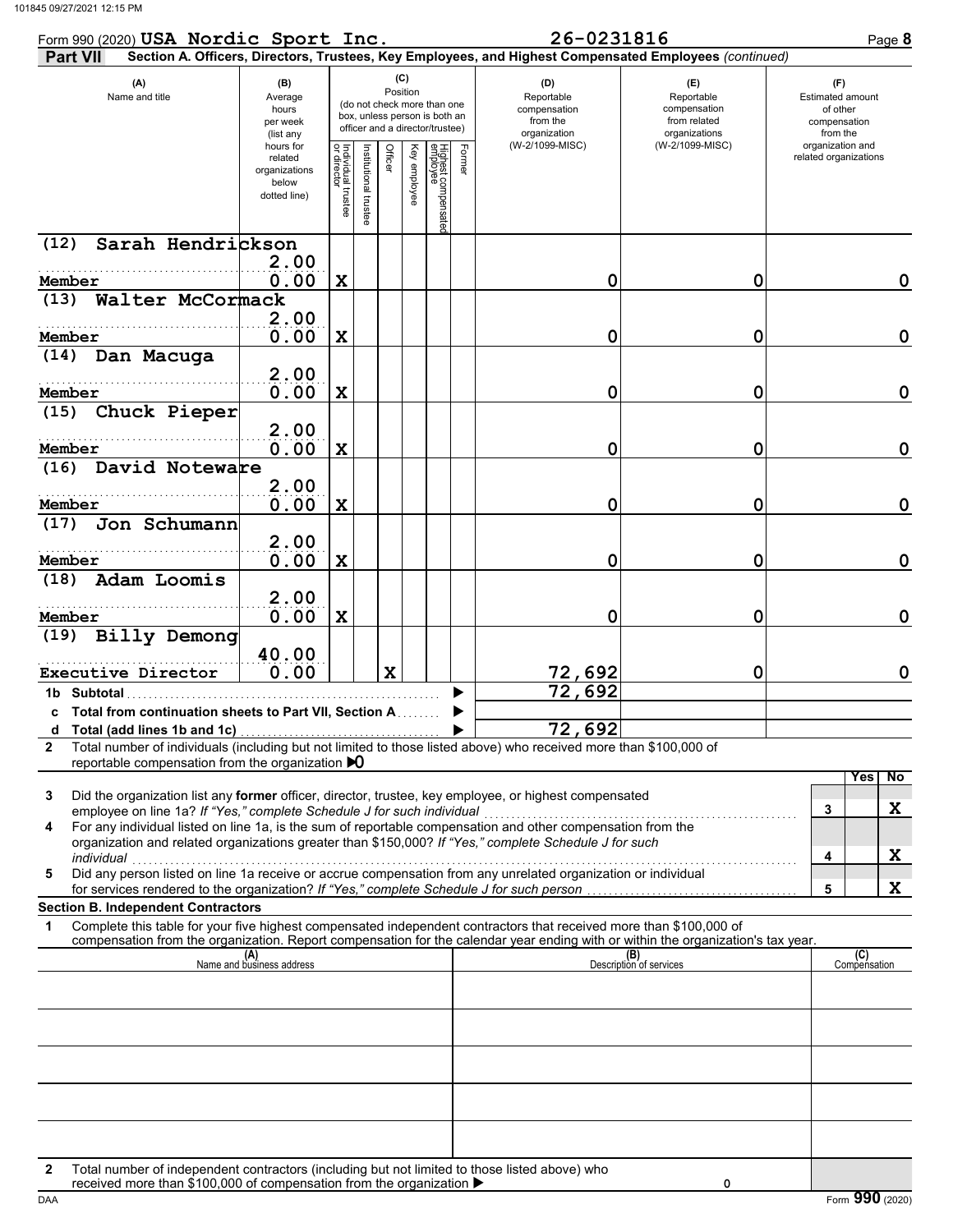### Form 990 (2020) Page **9 USA Nordic Sport Inc. 26-0231816 Part VIII Statement of Revenue** Check if Schedule O contains a response or note to any line in this Part VIII. (A) (B) (C) (C) (D)<br>Total revenue Related or exempt Unrelated Revenue e: Total revenue Related or exempt Unrelated Revenue excluded function revenue business revenue from tax under sections 512-514 **Contributions, Gifts, Grants and Other Similar Amounts** Grant **1a 1a** Federated campaigns . . . . . . . . . . . ifts, Gr<br>r Amol **1b b** Membership dues  $\ldots$  . . . . . . . . . . . . **1c c** Fundraising events <sub>.</sub> . . . . . . . . . . . . ā **1d d** Related organizations <sub>.</sub> . . . . . . . . . . Contributions,<br>and Other Sim **1e 180,450 e** Government grants (contributions) . . . . . . . . . . **f** All other contributions, gifts, grants, and similar amounts not included above  $\dots$ . **986,840 1f 1g g** Noncash contributions included in lines 1a-1f . .  $\frac{1}{2}$ **1,167,290**  $\blacktriangleright$ **h Total.** Add lines 1a–1f . . . . . . . . . . . . . . . . . . . . . . . . . . . . . . . . . . . . . **Business Code** Program Service<br>Revenue . . . . . . . . . . . . . . . . . . . . . . . . . . . . . . . . . . . . . . . . . . . . . . . . . . . . . **Program Service Revenue 393,654 393,654 2a Program Service b** . . . . . . . . . . . . . . . . . . . . . . . . . . . . . . . . . . . . . . . . . . . . . . . . . . . . . **c** . . . . . . . . . . . . . . . . . . . . . . . . . . . . . . . . . . . . . . . . . . . . . . . . . . . . . **d** . . . . . . . . . . . . . . . . . . . . . . . . . . . . . . . . . . . . . . . . . . . . . . . . . . . . . **e** . . . . . . . . . . . . . . . . . . . . . . . . . . . . . . . . . . . . . . . . . . . . . . . . . . . . . **f** All other program service revenue . . . . . . . . . . . . . . . . . **393,654 g Total.** Add lines 2a–2f . . . . . . . . . . . . . . . . . . . . . . . . . . . . . . . . . . . . . **3** Investment income (including dividends, interest, and **927 927** other similar amounts) ь Income from investment of tax-exempt bond proceeds **4**  $\blacktriangleright$ **5** Royalties .... ▶ (i) Real (ii) Personal **6a** Gross rents **6a 6b b** Less: rental expenses **6c c** Rental inc. or (loss) ь **d** Net rental income or (loss) . . . . . . . . . . . . . . . . . . . . . . . . . . . . . . . . . **7a** Gross amount from (i) Securities (ii) Other sales of assets **7a** other than inventory **Other Revenue Other Revenue b** Less: cost or other **7b** basis and sales exps. **7c c** Gain or (loss) **d** Net gain or (loss) . . . . . . . . . . . . . . . . . . . . . . . . . . . . . . . . . . . . . . . . . . . **8a** Gross income from fundraising events (not including \$ . . . . . . . . . . . . . . . . . . . . of contributions reported on line 1c). See Part IV, line 18 . . . . . . . . . . . . . . . . . . **98,704 8a 8b 18,637 b** Less: direct expenses <sub>.</sub> . . . . . . . . . . **80,067 80,067 c** Net income or (loss) from fundraising events . . . . . . . . . . . . . . ▶ **9a** Gross income from gaming activities. See Part IV, line 19 . . . . . . . . . . . . . . . . . . **9a 9b b** Less: direct expenses  $\ldots$ ▶ Net income or (loss) from gaming activities . . . . . . . . . . . . . . . **c** 10a Gross sales of inventory, less **114,197** returns and allowances **10a 100,726 10b b** Less:  $\cosh$  of goods  $\sinh$ **13,471 13,471** ▶ Net income or (loss) from sales of inventory . . . . . . . . . . . . . . . **c** cellaneous<br>Revenue Business Code **Miscellaneous Other Revenue 4,448 4,448 4,448 11a Revenue b** . . . . . . . . . . . . . . . . . . . . . . . . . . . . . . . . . . . . . . . . . . . . . . . . . . . . . **c** . . . . . . . . . . . . . . . . . . . . . . . . . . . . . . . . . . . . . . . . . . . . . . . . . . . . . ă<br>Nă **d** All other revenue . . . . . . . . . . . . . . . . . . . . . . . . . . . . . . . . . . . ь **4,448 Total.** Add lines 11a-11d **e 1,659,857 399,029 0 93,538 Total revenue.** See instructions  $\blacktriangleright$ **12**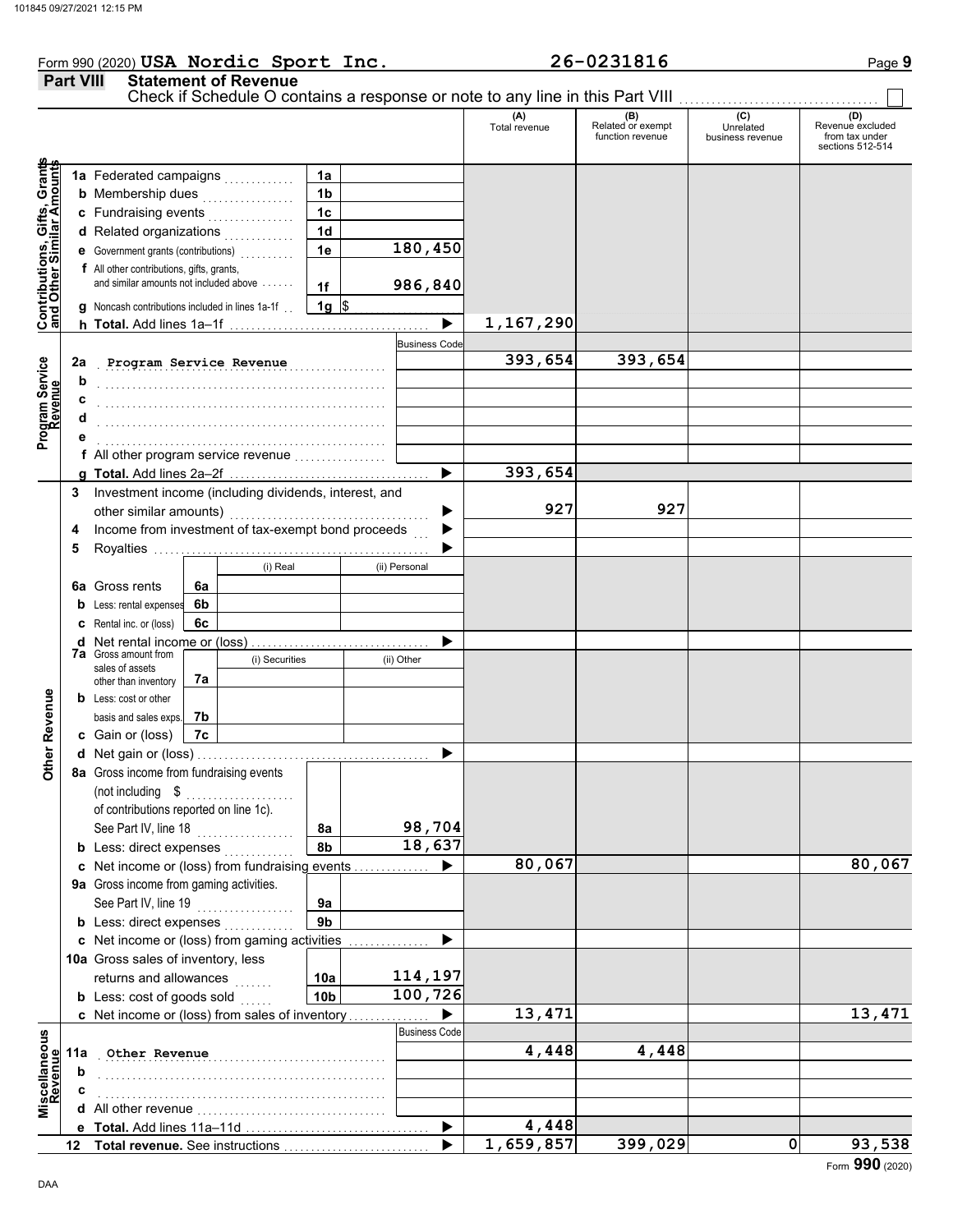**7 8** Other salaries and wages . . . . . . . . . . . . . . . . . Pension plan accruals and contributions (include section 401(k) and 403(b) employer contributions)

## **Part IX Statement of Functional Expenses** Form 990 (2020) Page **10 USA Nordic Sport Inc. 26-0231816** *Section 501(c)(3) and 501(c)(4) organizations must complete all columns. All other organizations must complete column (A). Do not include amounts reported on lines 6b, 7b, 8b, 9b, and 10b of Part VIII.* **1 2 3 4 5 6** Grants and other assistance to domestic organizations and domestic governments. See Part IV, line 21 . . . . . . . . Grants and other assistance to domestic individuals. See Part IV, line 22 Grants and other assistance to foreign organizations, foreign governments, and foreign individuals. See Part IV, lines 15 and 16 Benefits paid to or for members . . . . . . . . . . Compensation of current officers, directors, trustees, and key employees Compensation not included above to disqualified persons (as defined under section 4958(f)(1)) and persons described in section 4958(c)(3)(B) **(A) (B)** (B) (B) (C) (C) (A) (D)<br>Total expenses Program service Management and Fundrai expenses and general expenses (D)<br>Fundraising expenses Check if Schedule O contains a response or note to any line in this Part IX **X 72,692 72,692**

**363,603 241,056 122,547**

| 9  | Other employee benefits                                                                                         | 10,425           | 10,425                |         |        |
|----|-----------------------------------------------------------------------------------------------------------------|------------------|-----------------------|---------|--------|
| 10 |                                                                                                                 | 33,361           | 18,349                | 15,012  |        |
| 11 | Fees for services (nonemployees):                                                                               |                  |                       |         |        |
|    | a Management                                                                                                    |                  |                       |         |        |
|    |                                                                                                                 | 12,600           |                       | 12,600  |        |
|    |                                                                                                                 |                  |                       |         |        |
|    |                                                                                                                 |                  |                       |         |        |
|    | e Professional fundraising services. See Part IV, line 17                                                       |                  |                       |         |        |
|    | f Investment management fees                                                                                    |                  |                       |         |        |
|    | g Other. (If line 11g amount exceeds 10% of line 25, column                                                     |                  |                       |         |        |
|    | (A) amount, list line 11g expenses on Schedule O.)                                                              | 678,457          | 471,540               | 183,767 | 23,150 |
|    | 12 Advertising and promotion                                                                                    | 28,960           | 28,960                |         |        |
| 13 | Office expenses                                                                                                 | 18,498           |                       | 18,498  |        |
| 14 | Information technology<br>                                                                                      | 10,585           | 2,117                 | 8,468   |        |
| 15 |                                                                                                                 |                  |                       |         |        |
| 16 |                                                                                                                 | 13,524           |                       | 13,524  |        |
| 17 |                                                                                                                 | 518,875          | 518,875               |         |        |
| 18 | Payments of travel or entertainment expenses                                                                    |                  |                       |         |        |
|    | for any federal, state, or local public officials                                                               |                  |                       |         |        |
|    | Conferences, conventions, and meetings                                                                          |                  |                       |         |        |
| 19 |                                                                                                                 | 58,854           |                       | 58,854  |        |
| 20 |                                                                                                                 |                  |                       |         |        |
| 21 | Payments to affiliates [11] contains the material contains a payment of the Payment of Payment of Payment and P | 1,063            | 1,063                 |         |        |
| 22 | Depreciation, depletion, and amortization                                                                       | 8,709            |                       | 8,709   |        |
| 23 |                                                                                                                 |                  |                       |         |        |
| 24 | Other expenses. Itemize expenses not covered                                                                    |                  |                       |         |        |
|    | above (List miscellaneous expenses on line 24e. If                                                              |                  |                       |         |        |
|    | line 24e amount exceeds 10% of line 25, column                                                                  |                  |                       |         |        |
|    | (A) amount, list line 24e expenses on Schedule O.)                                                              |                  |                       |         |        |
| a  | Equipment                                                                                                       | 80,283           | 80,283                |         |        |
| b  | Events                                                                                                          | 65,406           | $\overline{65}$ , 406 |         |        |
| C  | Supplies                                                                                                        | 62,879           | 62,879                |         |        |
| d  | Training                                                                                                        | 33,239<br>10,358 | 33,239                | 10,358  |        |
| е  | All other expenses                                                                                              |                  |                       |         |        |
| 25 | Total functional expenses. Add lines 1 through 24e<br>Joint costs. Complete this line only if the               | 2,082,371        | 1,534,192             | 525,029 | 23,150 |
| 26 | organization reported in column (B) joint costs                                                                 |                  |                       |         |        |
|    | from a combined educational campaign and                                                                        |                  |                       |         |        |
|    | fundraising solicitation. Check here $\blacktriangleright$<br>if                                                |                  |                       |         |        |

following SOP 98-2 (ASC 958-720) . . . . . . . . . .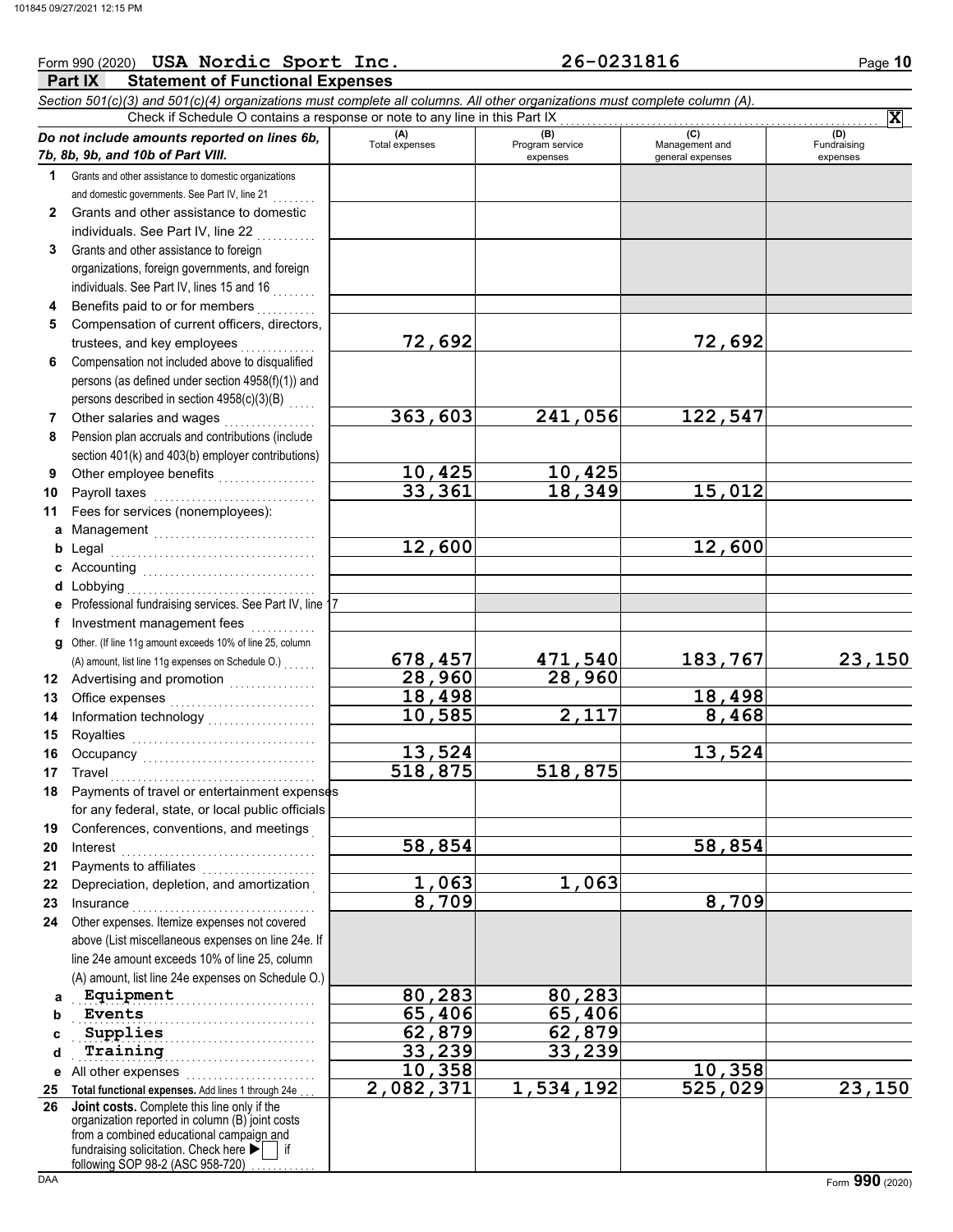| Form 990 (2020) USA Nordic Sport Inc. | 26-0231816 | Page 11 |
|---------------------------------------|------------|---------|
| <b>Part X</b><br><b>Balance Sheet</b> |            |         |

|                             |    | Check if Schedule O contains a response or note to any line in this Part X                                                                                                                                                    |                 |                         |                   |              |                        |
|-----------------------------|----|-------------------------------------------------------------------------------------------------------------------------------------------------------------------------------------------------------------------------------|-----------------|-------------------------|-------------------|--------------|------------------------|
|                             |    |                                                                                                                                                                                                                               |                 |                         | (A)               |              | (B)                    |
|                             |    |                                                                                                                                                                                                                               |                 |                         | Beginning of year |              | End of year            |
|                             | 1. | Cash-non-interest-bearing                                                                                                                                                                                                     |                 |                         | $\sqrt{293,949}$  | $\mathbf{1}$ | $-32,658$              |
|                             | 2  |                                                                                                                                                                                                                               |                 |                         | 7,702             | $\mathbf{2}$ |                        |
|                             | 3  |                                                                                                                                                                                                                               |                 |                         | 83,165            | 3            |                        |
|                             | 4  | Accounts receivable, net                                                                                                                                                                                                      |                 |                         |                   | 4            | 12,578                 |
|                             | 5  | Loans and other receivables from any current or former officer, director,                                                                                                                                                     |                 |                         |                   |              |                        |
|                             |    | trustee, key employee, creator or founder, substantial contributor, or 35%                                                                                                                                                    |                 |                         |                   |              |                        |
|                             |    |                                                                                                                                                                                                                               |                 |                         |                   | 5            |                        |
|                             | 6  | Loans and other receivables from other disqualified persons (as defined                                                                                                                                                       |                 |                         |                   |              |                        |
|                             |    | under section $4958(f)(1)$ ), and persons described in section $4958(c)(3)(B)$                                                                                                                                                |                 |                         |                   | 6            |                        |
| Assets                      | 7  | Notes and loans receivable, net with an architecture of the state of the state of the state of the state of the state of the state of the state of the state of the state of the state of the state of the state of the state |                 |                         |                   | 7            |                        |
|                             | 8  | Inventories for sale or use contained and a series of the state of the state of the state of the state of the                                                                                                                 |                 |                         | 14,198            | 8            | 13,229                 |
|                             | 9  | Prepaid expenses and deferred charges                                                                                                                                                                                         |                 |                         | 4,018             | 9            |                        |
|                             |    | 10a Land, buildings, and equipment: cost or other                                                                                                                                                                             |                 |                         |                   |              |                        |
|                             |    |                                                                                                                                                                                                                               | 10a             |                         |                   |              |                        |
|                             |    | <b>b</b> Less: accumulated depreciation                                                                                                                                                                                       | 10 <sub>b</sub> | $\frac{24,979}{24,979}$ |                   | 10c          |                        |
|                             | 11 |                                                                                                                                                                                                                               |                 |                         |                   | 11           |                        |
|                             | 12 |                                                                                                                                                                                                                               |                 |                         |                   | 12           |                        |
|                             | 13 |                                                                                                                                                                                                                               |                 |                         |                   | 13           |                        |
|                             | 14 | Intangible assets                                                                                                                                                                                                             |                 |                         | 14                |              |                        |
|                             | 15 |                                                                                                                                                                                                                               |                 | $\overline{30}$ , 063   | 15                | 29,000       |                        |
|                             | 16 |                                                                                                                                                                                                                               |                 |                         | 433,095           | 16           | 22,149                 |
|                             | 17 |                                                                                                                                                                                                                               |                 |                         | 240,456           | 17           | $\overline{227}$ , 699 |
|                             | 18 | Grants payable                                                                                                                                                                                                                |                 |                         |                   | 18           |                        |
|                             | 19 |                                                                                                                                                                                                                               |                 |                         |                   | 19           | 17,264                 |
|                             | 20 |                                                                                                                                                                                                                               |                 |                         |                   | 20           |                        |
|                             | 21 | Escrow or custodial account liability. Complete Part IV of Schedule D                                                                                                                                                         |                 |                         |                   | 21           |                        |
|                             | 22 | Loans and other payables to any current or former officer, director,                                                                                                                                                          |                 |                         |                   |              |                        |
| Liabilities                 |    | trustee, key employee, creator or founder, substantial contributor, or 35%                                                                                                                                                    |                 |                         |                   |              |                        |
|                             |    | controlled entity or family member of any of these persons                                                                                                                                                                    |                 |                         | 271,225           | 22           | 258,991                |
|                             | 23 | Secured mortgages and notes payable to unrelated third parties                                                                                                                                                                |                 |                         | $200,000$ 23      |              | 153,107                |
|                             | 24 | Unsecured notes and loans payable to unrelated third parties                                                                                                                                                                  |                 |                         | 77,027            | 24           | 173,368                |
|                             | 25 | Other liabilities (including federal income tax, payables to related third                                                                                                                                                    |                 |                         |                   |              |                        |
|                             |    | parties, and other liabilities not included on lines 17-24). Complete Part X                                                                                                                                                  |                 |                         |                   |              |                        |
|                             |    |                                                                                                                                                                                                                               |                 |                         | $30, 153$ 25      |              |                        |
|                             | 26 | Total liabilities. Add lines 17 through 25                                                                                                                                                                                    |                 |                         | 818,861           | 26           | 830,429                |
|                             |    | Organizations that follow FASB ASC 958, check here X                                                                                                                                                                          |                 |                         |                   |              |                        |
|                             |    | and complete lines 27, 28, 32, and 33.                                                                                                                                                                                        |                 |                         |                   |              |                        |
|                             | 27 | Net assets without donor restrictions                                                                                                                                                                                         |                 |                         | $-385,766$        | 27           | $-808,280$             |
|                             | 28 | Net assets with donor restrictions                                                                                                                                                                                            |                 |                         |                   | 28           |                        |
|                             |    | Organizations that do not follow FASB ASC 958, check here                                                                                                                                                                     |                 |                         |                   |              |                        |
|                             |    | and complete lines 29 through 33.                                                                                                                                                                                             |                 |                         |                   |              |                        |
|                             | 29 | Capital stock or trust principal, or current funds                                                                                                                                                                            |                 |                         |                   | 29           |                        |
|                             | 30 | Paid-in or capital surplus, or land, building, or equipment fund                                                                                                                                                              |                 |                         |                   | 30           |                        |
| Net Assets or Fund Balances | 31 | Retained earnings, endowment, accumulated income, or other funds                                                                                                                                                              |                 |                         |                   | 31           |                        |
|                             | 32 | Total net assets or fund balances                                                                                                                                                                                             |                 |                         | $-385,766$        | 32           | $-808,280$             |
|                             | 33 |                                                                                                                                                                                                                               |                 |                         | 433,095           | 33           | 22,149                 |

Form **990** (2020)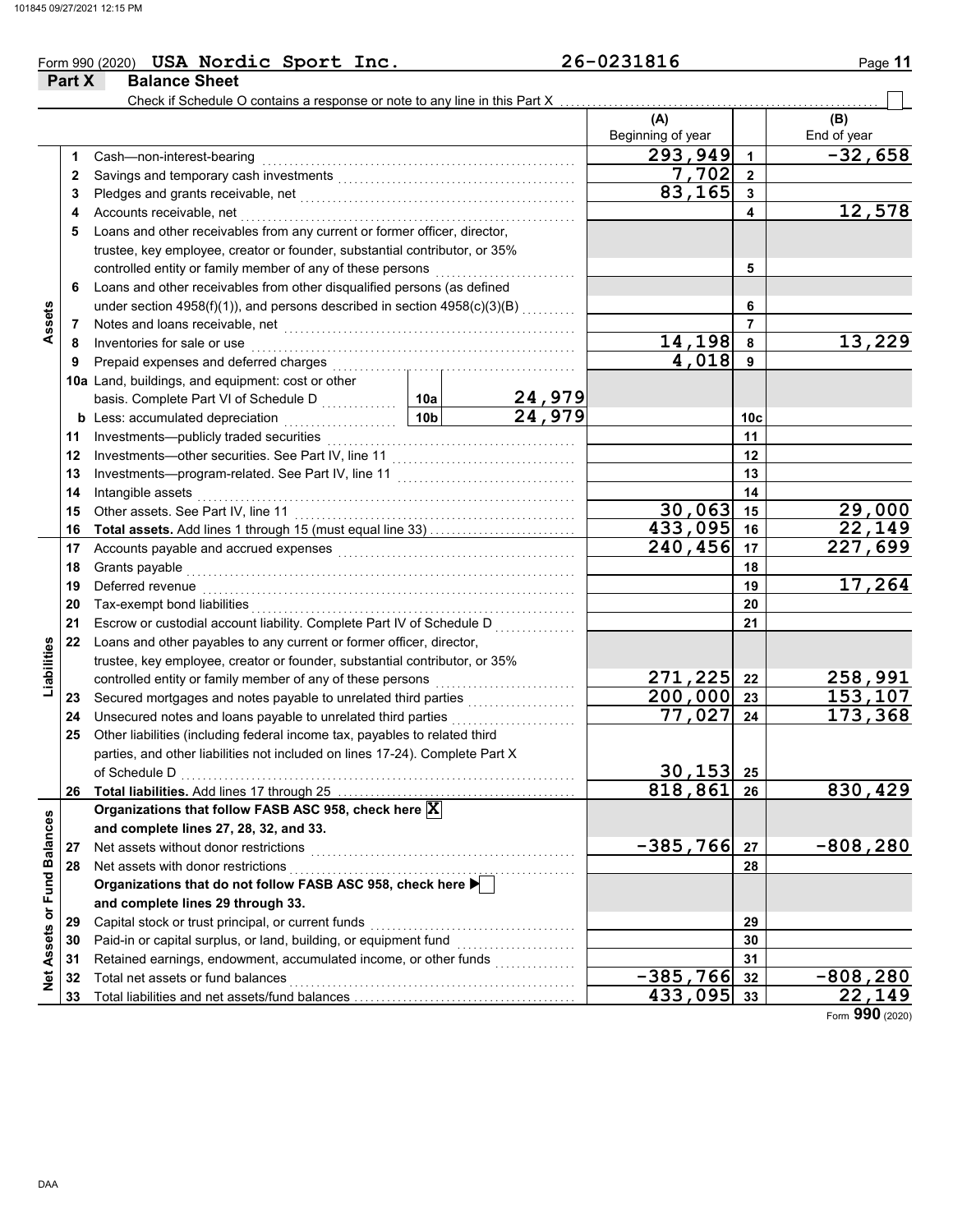|              | 26-0231816<br>Form 990 (2020) USA Nordic Sport Inc.                                                                                                                                                                                 |                         |    | Page 12          |
|--------------|-------------------------------------------------------------------------------------------------------------------------------------------------------------------------------------------------------------------------------------|-------------------------|----|------------------|
|              | <b>Reconciliation of Net Assets</b><br><b>Part XI</b>                                                                                                                                                                               |                         |    |                  |
|              |                                                                                                                                                                                                                                     |                         |    |                  |
| 1            |                                                                                                                                                                                                                                     | $\mathbf{1}$            |    | 1,659,857        |
| $\mathbf{2}$ |                                                                                                                                                                                                                                     | $\overline{2}$          |    | 2,082,371        |
| 3            | Revenue less expenses. Subtract line 2 from line 1                                                                                                                                                                                  | $\overline{3}$          |    | $-422, 514$      |
| 4            | Net assets or fund balances at beginning of year (must equal Part X, line 32, column (A)) [[[[[[[[[[[[[[[[[[[                                                                                                                       | $\overline{\mathbf{4}}$ |    | $-385,766$       |
| 5            | Net unrealized gains (losses) on investments [11] with the contract of the state of the state of the state of the state of the state of the state of the state of the state of the state of the state of the state of the stat      | 5                       |    |                  |
| 6            | Donated services and use of facilities <b>constructs</b> and the construction of the service of the construction of the construction of the construction of the construction of the construction of the construction of the constru | 6                       |    |                  |
| 7            | Investment expenses                                                                                                                                                                                                                 | $\overline{7}$          |    |                  |
| 8            | Prior period adjustments entertainment and the control of the control of the control of the control of the control of the control of the control of the control of the control of the control of the control of the control of      | 8                       |    |                  |
| 9            |                                                                                                                                                                                                                                     | $\mathbf{9}$            |    |                  |
| 10           | Net assets or fund balances at end of year. Combine lines 3 through 9 (must equal Part X, line                                                                                                                                      |                         |    |                  |
|              |                                                                                                                                                                                                                                     | 10                      |    | $-808,280$       |
|              | <b>Financial Statements and Reporting</b><br>Part XII                                                                                                                                                                               |                         |    |                  |
|              |                                                                                                                                                                                                                                     |                         |    |                  |
|              |                                                                                                                                                                                                                                     |                         |    | <b>Yes</b><br>No |
| 1            | $\mathbf{X}$ Accrual<br>Accounting method used to prepare the Form 990:     Cash<br>Other                                                                                                                                           |                         |    |                  |
|              | If the organization changed its method of accounting from a prior year or checked "Other," explain in                                                                                                                               |                         |    |                  |
|              | Schedule O.                                                                                                                                                                                                                         |                         |    |                  |
|              | 2a Were the organization's financial statements compiled or reviewed by an independent accountant?                                                                                                                                  |                         | 2a | X                |
|              | If "Yes," check a box below to indicate whether the financial statements for the year were compiled or                                                                                                                              |                         |    |                  |
|              | reviewed on a separate basis, consolidated basis, or both:                                                                                                                                                                          |                         |    |                  |
|              | Separate basis<br><b>Consolidated basis</b><br>Both consolidated and separate basis<br>$\mathcal{L}$                                                                                                                                |                         |    |                  |
|              | <b>b</b> Were the organization's financial statements audited by an independent accountant?                                                                                                                                         |                         | 2b | $\mathbf x$      |
|              | If "Yes," check a box below to indicate whether the financial statements for the year were audited on a                                                                                                                             |                         |    |                  |
|              | separate basis, consolidated basis, or both:                                                                                                                                                                                        |                         |    |                  |
|              | Separate basis<br><b>Consolidated basis</b><br>Both consolidated and separate basis                                                                                                                                                 |                         |    |                  |
|              | c If "Yes" to line 2a or 2b, does the organization have a committee that assumes responsibility for oversight of                                                                                                                    |                         |    |                  |
|              | the audit, review, or compilation of its financial statements and selection of an independent accountant?                                                                                                                           |                         | 2c |                  |
|              | If the organization changed either its oversight process or selection process during the tax year, explain on                                                                                                                       |                         |    |                  |
|              | Schedule O.                                                                                                                                                                                                                         |                         |    |                  |
|              | 3a As a result of a federal award, was the organization required to undergo an audit or audits as set forth in the                                                                                                                  |                         |    |                  |
|              | Single Audit Act and OMB Circular A-133?                                                                                                                                                                                            |                         | 3a | X                |
|              | <b>b</b> If "Yes," did the organization undergo the required audit or audits? If the organization did not undergo the                                                                                                               |                         |    |                  |
|              | required audit or audits, explain why on Schedule O and describe any steps taken to undergo such audits                                                                                                                             |                         | 3b |                  |

Form **990** (2020)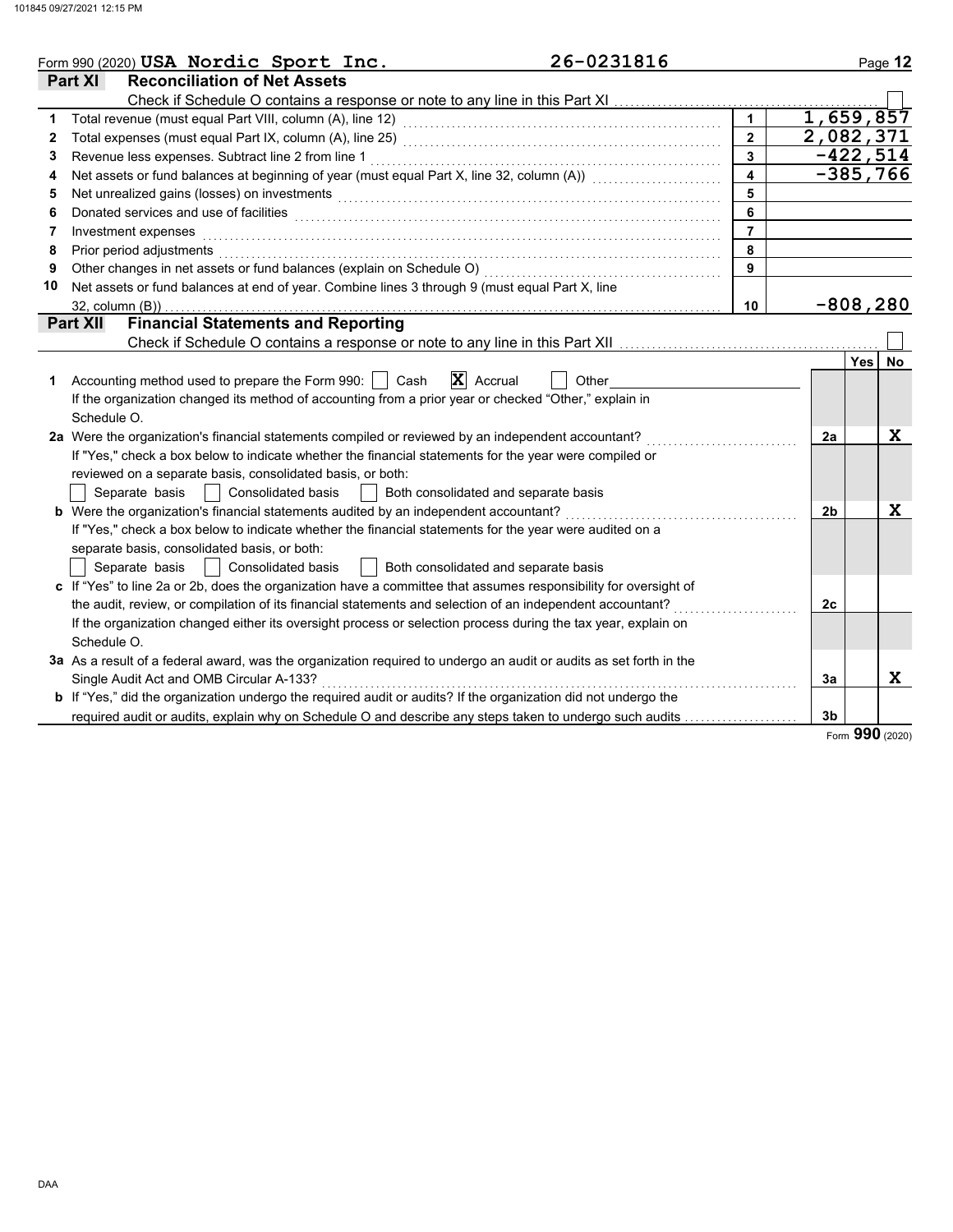Department of the Treasury Internal Revenue Service

# **SCHEDULE D Supplemental Financial Statements**

 **Attach to Form 990. (Form 990) Part IV, line 6, 7, 8, 9, 10, 11a, 11b, 11c, 11d, 11e, 11f, 12a, or 12b. Complete if the organization answered "Yes" on Form 990,**

 **Go to** *www.irs.gov/Form990* **for instructions and the latest information.**

**Inspection**

**2020**

**Open to Public**

OMB No. 1545-0047

|              | Name of the organization                                                                                                                                                                                                                                             |                                                | <b>Employer identification number</b> |
|--------------|----------------------------------------------------------------------------------------------------------------------------------------------------------------------------------------------------------------------------------------------------------------------|------------------------------------------------|---------------------------------------|
|              | USA Nordic Sport Inc.                                                                                                                                                                                                                                                |                                                | 26-0231816                            |
|              | Organizations Maintaining Donor Advised Funds or Other Similar Funds or Accounts.<br>Part I<br>Complete if the organization answered "Yes" on Form 990, Part IV, line 6.                                                                                             |                                                |                                       |
|              |                                                                                                                                                                                                                                                                      | (a) Donor advised funds                        | (b) Funds and other accounts          |
|              |                                                                                                                                                                                                                                                                      |                                                |                                       |
| 1.           | Total number at end of year<br>Aggregate value of contributions to (during year) [11] Aggregate value of contributions of the during year)                                                                                                                           |                                                |                                       |
| 2<br>З       |                                                                                                                                                                                                                                                                      |                                                |                                       |
| 4            | Aggregate value at end of year                                                                                                                                                                                                                                       |                                                |                                       |
| 5            | Did the organization inform all donors and donor advisors in writing that the assets held in donor advised                                                                                                                                                           |                                                |                                       |
|              | funds are the organization's property, subject to the organization's exclusive legal control?                                                                                                                                                                        |                                                | Yes<br><b>No</b>                      |
| 6            | Did the organization inform all grantees, donors, and donor advisors in writing that grant funds can be used                                                                                                                                                         |                                                |                                       |
|              | only for charitable purposes and not for the benefit of the donor or donor advisor, or for any other purpose                                                                                                                                                         |                                                |                                       |
|              | conferring impermissible private benefit?                                                                                                                                                                                                                            |                                                | <b>Yes</b><br>No                      |
|              | Part II<br><b>Conservation Easements.</b>                                                                                                                                                                                                                            |                                                |                                       |
|              | Complete if the organization answered "Yes" on Form 990, Part IV, line 7.                                                                                                                                                                                            |                                                |                                       |
| 1            | Purpose(s) of conservation easements held by the organization (check all that apply).                                                                                                                                                                                |                                                |                                       |
|              | Preservation of land for public use (for example, recreation or educatior   Preservation of a historically important land area                                                                                                                                       |                                                |                                       |
|              | Protection of natural habitat                                                                                                                                                                                                                                        | Preservation of a certified historic structure |                                       |
|              | Preservation of open space                                                                                                                                                                                                                                           |                                                |                                       |
| $\mathbf{2}$ | Complete lines 2a through 2d if the organization held a qualified conservation contribution in the form of a conservation                                                                                                                                            |                                                |                                       |
|              | easement on the last day of the tax year.                                                                                                                                                                                                                            |                                                | Held at the End of the Tax Year       |
| a            | Total number of conservation easements                                                                                                                                                                                                                               |                                                | 2a                                    |
| b            |                                                                                                                                                                                                                                                                      |                                                | 2 <sub>b</sub>                        |
| c            |                                                                                                                                                                                                                                                                      |                                                | 2c                                    |
| d            | Number of conservation easements included in (c) acquired after 7/25/06, and not on a                                                                                                                                                                                |                                                |                                       |
|              | historic structure listed in the National Register                                                                                                                                                                                                                   |                                                | 2d                                    |
| 3            | Number of conservation easements modified, transferred, released, extinguished, or terminated by the organization during the                                                                                                                                         |                                                |                                       |
|              | tax year $\blacktriangleright$                                                                                                                                                                                                                                       |                                                |                                       |
|              | Number of states where property subject to conservation easement is located ▶                                                                                                                                                                                        |                                                |                                       |
| 5            | Does the organization have a written policy regarding the periodic monitoring, inspection, handling of<br>violations, and enforcement of the conservation easements it holds?                                                                                        |                                                | No<br>Yes                             |
| 6            | Staff and volunteer hours devoted to monitoring, inspecting, handling of violations, and enforcing conservation easements during the year                                                                                                                            |                                                |                                       |
|              |                                                                                                                                                                                                                                                                      |                                                |                                       |
| 7            | Amount of expenses incurred in monitoring, inspecting, handling of violations, and enforcing conservation easements during the year                                                                                                                                  |                                                |                                       |
|              | $\blacktriangleright$ \$                                                                                                                                                                                                                                             |                                                |                                       |
|              | Does each conservation easement reported on line $2(d)$ above satisfy the requirements of section $170(h)(4)(B)(i)$                                                                                                                                                  |                                                |                                       |
|              | and section $170(h)(4)(B)(ii)$ ?                                                                                                                                                                                                                                     |                                                | Yes<br><b>No</b>                      |
| 9            | In Part XIII, describe how the organization reports conservation easements in its revenue and expense statement and                                                                                                                                                  |                                                |                                       |
|              | balance sheet, and include, if applicable, the text of the footnote to the organization's financial statements that describes the                                                                                                                                    |                                                |                                       |
|              | organization's accounting for conservation easements.                                                                                                                                                                                                                |                                                |                                       |
|              | Organizations Maintaining Collections of Art, Historical Treasures, or Other Similar Assets.<br>Part III<br>Complete if the organization answered "Yes" on Form 990, Part IV, line 8.                                                                                |                                                |                                       |
|              |                                                                                                                                                                                                                                                                      |                                                |                                       |
|              | 1a If the organization elected, as permitted under FASB ASC 958, not to report in its revenue statement and balance sheet works<br>of art, historical treasures, or other similar assets held for public exhibition, education, or research in furtherance of public |                                                |                                       |
|              | service, provide in Part XIII the text of the footnote to its financial statements that describes these items.                                                                                                                                                       |                                                |                                       |
|              | b If the organization elected, as permitted under FASB ASC 958, to report in its revenue statement and balance sheet works of                                                                                                                                        |                                                |                                       |
|              | art, historical treasures, or other similar assets held for public exhibition, education, or research in furtherance of public service,                                                                                                                              |                                                |                                       |
|              | provide the following amounts relating to these items:                                                                                                                                                                                                               |                                                |                                       |
|              | (i) Revenue included on Form 990, Part VIII, line 1                                                                                                                                                                                                                  |                                                |                                       |
|              | (ii) Assets included in Form 990, Part X                                                                                                                                                                                                                             |                                                |                                       |
| 2            | If the organization received or held works of art, historical treasures, or other similar assets for financial gain, provide the                                                                                                                                     |                                                |                                       |
|              | following amounts required to be reported under FASB ASC 958 relating to these items:                                                                                                                                                                                |                                                |                                       |
| a            | Revenue included on Form 990, Part VIII, line 1                                                                                                                                                                                                                      |                                                |                                       |
|              |                                                                                                                                                                                                                                                                      |                                                |                                       |

DAA **For Paperwork Reduction Act Notice, see the Instructions for Form 990.**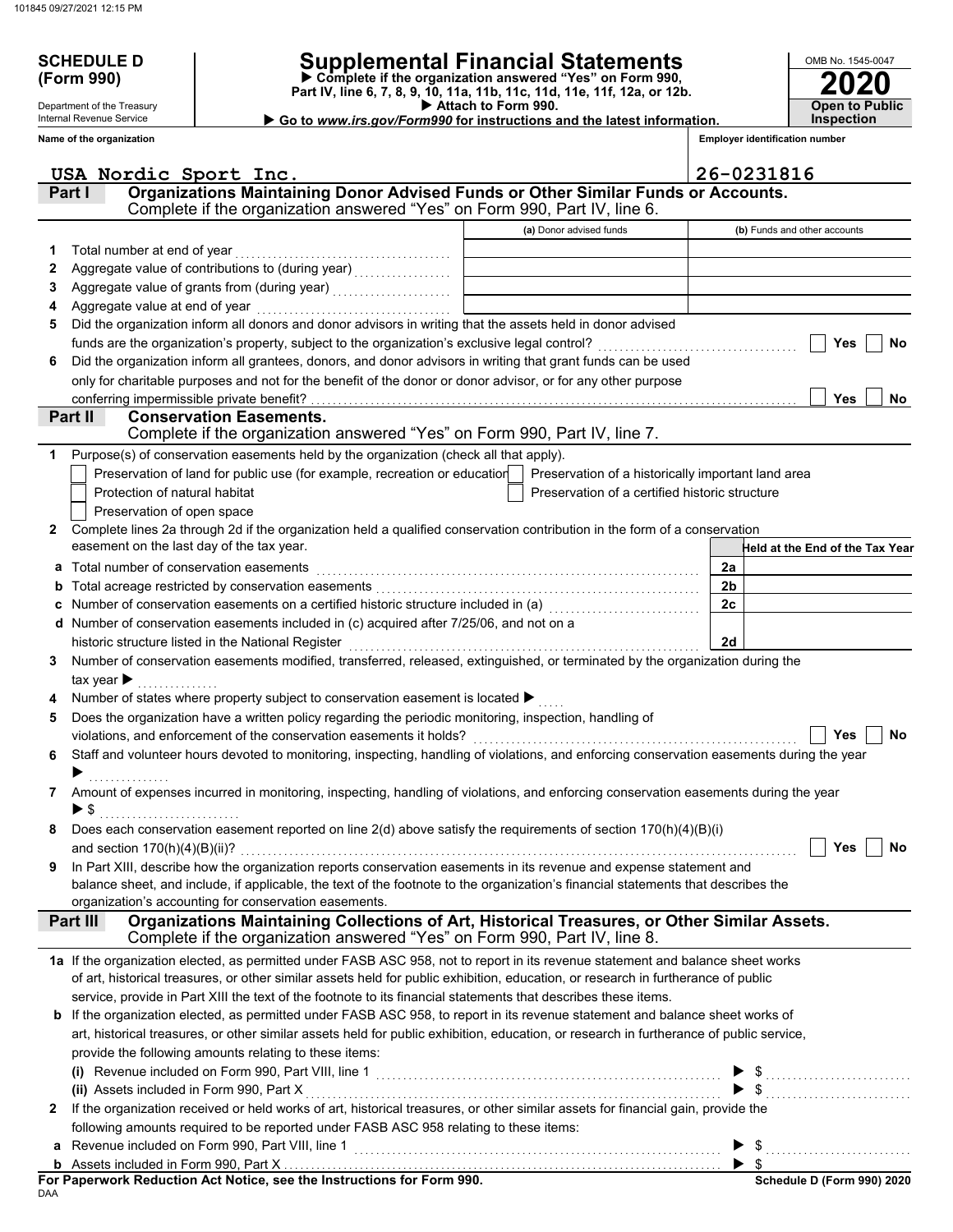|                   | Schedule D (Form 990) 2020 USA Nordic Sport Inc.                                                                                                                                                                               |                         |                          |                         | 26-0231816      |                      | Page 2              |
|-------------------|--------------------------------------------------------------------------------------------------------------------------------------------------------------------------------------------------------------------------------|-------------------------|--------------------------|-------------------------|-----------------|----------------------|---------------------|
|                   | Organizations Maintaining Collections of Art, Historical Treasures, or Other Similar Assets (continued)<br>Part III                                                                                                            |                         |                          |                         |                 |                      |                     |
| 3                 | Using the organization's acquisition, accession, and other records, check any of the following that make significant use of its<br>collection items (check all that apply):                                                    |                         |                          |                         |                 |                      |                     |
| a                 | Public exhibition                                                                                                                                                                                                              | d                       | Loan or exchange program |                         |                 |                      |                     |
| b                 | Scholarly research<br>е                                                                                                                                                                                                        |                         |                          |                         |                 |                      |                     |
| c                 | Preservation for future generations                                                                                                                                                                                            |                         |                          |                         |                 |                      |                     |
| 4                 | Provide a description of the organization's collections and explain how they further the organization's exempt purpose in Part                                                                                                 |                         |                          |                         |                 |                      |                     |
|                   | XIII.                                                                                                                                                                                                                          |                         |                          |                         |                 |                      |                     |
| 5                 | During the year, did the organization solicit or receive donations of art, historical treasures, or other similar                                                                                                              |                         |                          |                         |                 |                      |                     |
|                   | assets to be sold to raise funds rather than to be maintained as part of the organization's collection?                                                                                                                        |                         |                          |                         |                 |                      | Yes<br>No           |
|                   | <b>Escrow and Custodial Arrangements.</b><br><b>Part IV</b>                                                                                                                                                                    |                         |                          |                         |                 |                      |                     |
|                   | Complete if the organization answered "Yes" on Form 990, Part IV, line 9, or reported an amount on Form<br>990, Part X, line 21.                                                                                               |                         |                          |                         |                 |                      |                     |
|                   | 1a Is the organization an agent, trustee, custodian or other intermediary for contributions or other assets not                                                                                                                |                         |                          |                         |                 |                      |                     |
|                   | included on Form 990, Part X?                                                                                                                                                                                                  |                         |                          |                         |                 |                      | Yes<br>No           |
|                   | b If "Yes," explain the arrangement in Part XIII and complete the following table:                                                                                                                                             |                         |                          |                         |                 |                      |                     |
|                   |                                                                                                                                                                                                                                |                         |                          |                         |                 |                      | Amount              |
|                   | c Beginning balance                                                                                                                                                                                                            |                         |                          |                         |                 | 1c                   |                     |
|                   |                                                                                                                                                                                                                                |                         |                          |                         |                 | 1d                   |                     |
|                   | e Distributions during the year manufactured contains and the vertex of the vertex and the vertex of the vertex of the vertex of the vertex of the vertex of the vertex of the vertex of the vertex of the vertex of the verte |                         |                          |                         |                 | 1e                   |                     |
| f                 | Ending balance with a construction of the construction of the construction of the construction of the construction of the construction of the construction of the construction of the construction of the construction of the  |                         |                          |                         |                 | 1f                   |                     |
|                   | 2a Did the organization include an amount on Form 990, Part X, line 21, for escrow or custodial account liability?                                                                                                             |                         |                          |                         |                 |                      | <b>Yes</b><br>No    |
|                   | b If "Yes," explain the arrangement in Part XIII. Check here if the explanation has been provided on Part XIII                                                                                                                 |                         |                          |                         |                 |                      |                     |
|                   | <b>Endowment Funds.</b><br>Part V                                                                                                                                                                                              |                         |                          |                         |                 |                      |                     |
|                   | Complete if the organization answered "Yes" on Form 990, Part IV, line 10.                                                                                                                                                     |                         |                          |                         |                 |                      |                     |
|                   |                                                                                                                                                                                                                                | (a) Current year        | (b) Prior year           | (c) Two years back      |                 | (d) Three years back | (e) Four years back |
|                   | 1a Beginning of year balance                                                                                                                                                                                                   |                         |                          |                         |                 |                      |                     |
|                   | <b>b</b> Contributions                                                                                                                                                                                                         |                         |                          |                         |                 |                      |                     |
|                   | c Net investment earnings, gains, and                                                                                                                                                                                          |                         |                          |                         |                 |                      |                     |
|                   |                                                                                                                                                                                                                                |                         |                          |                         |                 |                      |                     |
|                   | d Grants or scholarships                                                                                                                                                                                                       |                         |                          |                         |                 |                      |                     |
|                   | e Other expenditures for facilities and                                                                                                                                                                                        |                         |                          |                         |                 |                      |                     |
|                   |                                                                                                                                                                                                                                |                         |                          |                         |                 |                      |                     |
|                   | f Administrative expenses<br>End of year balance <i>minimization</i>                                                                                                                                                           |                         |                          |                         |                 |                      |                     |
| a<br>$\mathbf{2}$ | Provide the estimated percentage of the current year end balance (line 1g, column (a)) held as:                                                                                                                                |                         |                          |                         |                 |                      |                     |
|                   | a Board designated or quasi-endowment >                                                                                                                                                                                        |                         |                          |                         |                 |                      |                     |
|                   | <b>b</b> Permanent endowment $\blacktriangleright$                                                                                                                                                                             |                         |                          |                         |                 |                      |                     |
|                   | c Term endowment $\blacktriangleright$                                                                                                                                                                                         |                         |                          |                         |                 |                      |                     |
|                   | The percentages on lines 2a, 2b, and 2c should equal 100%.                                                                                                                                                                     |                         |                          |                         |                 |                      |                     |
|                   | 3a Are there endowment funds not in the possession of the organization that are held and administered for the                                                                                                                  |                         |                          |                         |                 |                      |                     |
|                   | organization by:                                                                                                                                                                                                               |                         |                          |                         |                 |                      | Yes<br>No.          |
|                   | (i) Unrelated organizations entertainment and all the contract of the contract of the contract of the contract of the contract of the contract of the contract of the contract of the contract of the contract of the contract |                         |                          |                         |                 |                      | 3a(i)               |
|                   | (ii) Related organizations                                                                                                                                                                                                     |                         |                          |                         |                 |                      | 3a(ii)              |
|                   |                                                                                                                                                                                                                                |                         |                          |                         |                 |                      | 3b                  |
|                   | Describe in Part XIII the intended uses of the organization's endowment funds.                                                                                                                                                 |                         |                          |                         |                 |                      |                     |
|                   | Land, Buildings, and Equipment.<br><b>Part VI</b>                                                                                                                                                                              |                         |                          |                         |                 |                      |                     |
|                   | Complete if the organization answered "Yes" on Form 990, Part IV, line 11a. See Form 990, Part X, line 10.                                                                                                                     |                         |                          |                         |                 |                      |                     |
|                   | Description of property                                                                                                                                                                                                        | (a) Cost or other basis |                          | (b) Cost or other basis | (c) Accumulated |                      | (d) Book value      |
|                   |                                                                                                                                                                                                                                | (investment)            |                          | (other)                 | depreciation    |                      |                     |
|                   |                                                                                                                                                                                                                                |                         |                          |                         |                 |                      |                     |
|                   |                                                                                                                                                                                                                                |                         |                          |                         |                 |                      |                     |
|                   | c Leasehold improvements                                                                                                                                                                                                       |                         |                          |                         |                 |                      |                     |
|                   |                                                                                                                                                                                                                                |                         |                          | 24,979                  |                 | 24,979               |                     |
|                   |                                                                                                                                                                                                                                |                         |                          |                         |                 |                      |                     |
|                   | Total. Add lines 1a through 1e. (Column (d) must equal Form 990, Part X, column (B), line 10c.)                                                                                                                                |                         |                          |                         |                 | ▶                    |                     |

**Schedule D (Form 990) 2020**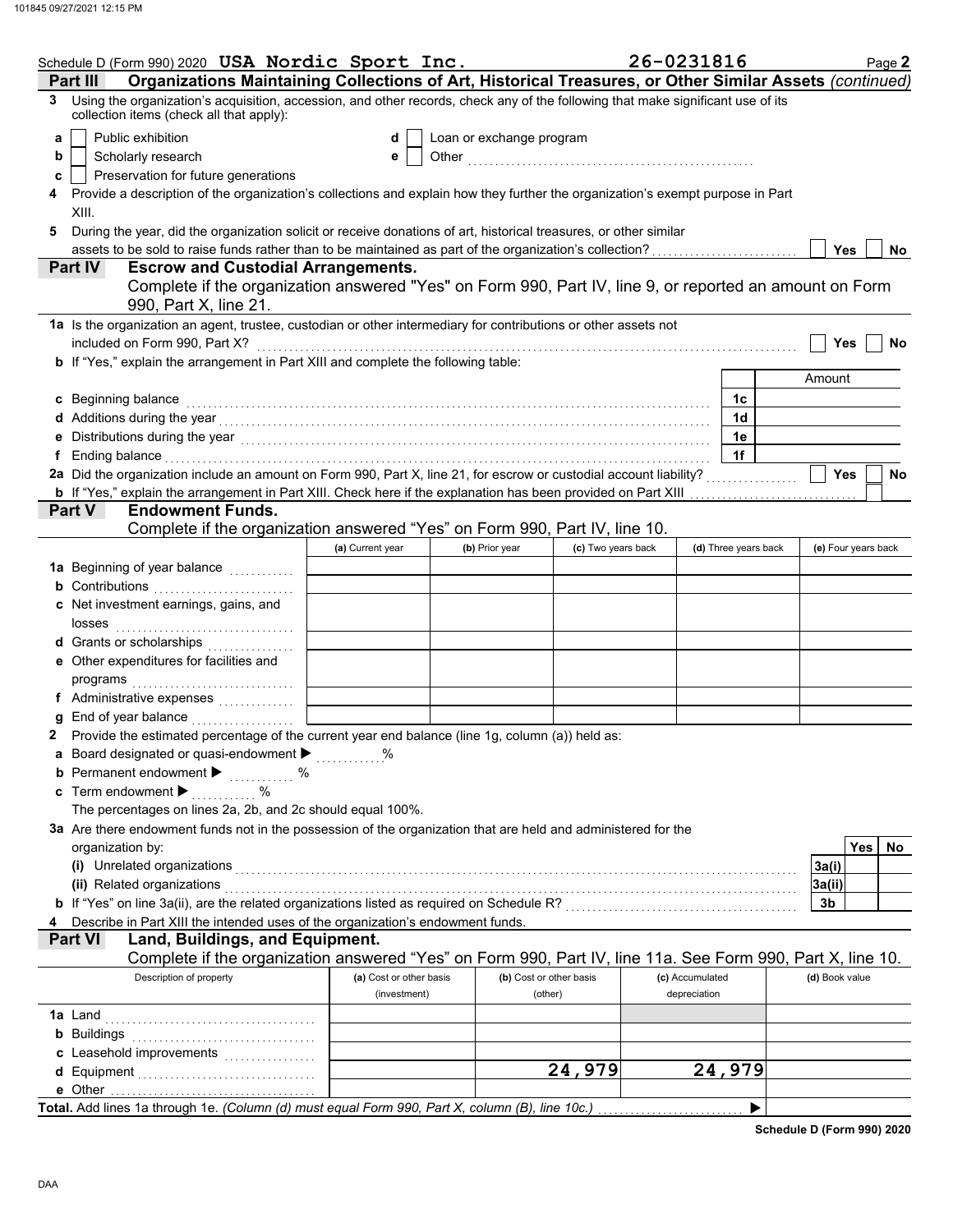DAA

|                           | Schedule D (Form 990) 2020 USA Nordic Sport Inc.                                                           |                | 26-0231816                       | Page 3              |
|---------------------------|------------------------------------------------------------------------------------------------------------|----------------|----------------------------------|---------------------|
| <b>Part VII</b>           | <b>Investments - Other Securities.</b>                                                                     |                |                                  |                     |
|                           | Complete if the organization answered "Yes" on Form 990, Part IV, line 11b. See Form 990, Part X, line 12. |                |                                  |                     |
|                           | (a) Description of security or category                                                                    | (b) Book value | (c) Method of valuation:         |                     |
|                           | (including name of security)                                                                               |                | Cost or end-of-year market value |                     |
| (1) Financial derivatives |                                                                                                            |                |                                  |                     |
|                           | (2) Closely held equity interests                                                                          |                |                                  |                     |
| $(3)$ Other               |                                                                                                            |                |                                  |                     |
| (A)                       |                                                                                                            |                |                                  |                     |
| (B)                       |                                                                                                            |                |                                  |                     |
| (C)                       |                                                                                                            |                |                                  |                     |
| (D)                       |                                                                                                            |                |                                  |                     |
| (E)                       |                                                                                                            |                |                                  |                     |
| (F)                       |                                                                                                            |                |                                  |                     |
| (G)                       |                                                                                                            |                |                                  |                     |
| (H)                       |                                                                                                            |                |                                  |                     |
|                           | Total. (Column (b) must equal Form 990, Part X, col. (B) line 12.)                                         |                |                                  |                     |
| <b>Part VIII</b>          | <b>Investments - Program Related.</b>                                                                      |                |                                  |                     |
|                           | Complete if the organization answered "Yes" on Form 990, Part IV, line 11c. See Form 990, Part X, line 13. |                |                                  |                     |
|                           | (a) Description of investment                                                                              | (b) Book value | (c) Method of valuation:         |                     |
|                           |                                                                                                            |                | Cost or end-of-year market value |                     |
| (1)                       |                                                                                                            |                |                                  |                     |
| (2)                       |                                                                                                            |                |                                  |                     |
| (3)                       |                                                                                                            |                |                                  |                     |
| (4)                       |                                                                                                            |                |                                  |                     |
| (5)                       |                                                                                                            |                |                                  |                     |
| (6)                       |                                                                                                            |                |                                  |                     |
| (7)                       |                                                                                                            |                |                                  |                     |
| (8)                       |                                                                                                            |                |                                  |                     |
| (9)                       |                                                                                                            |                |                                  |                     |
|                           | Total. (Column (b) must equal Form 990, Part X, col. (B) line 13.)                                         |                |                                  |                     |
| Part IX                   | <b>Other Assets.</b>                                                                                       |                |                                  |                     |
|                           | Complete if the organization answered "Yes" on Form 990, Part IV, line 11d. See Form 990, Part X, line 15. |                |                                  |                     |
|                           | (a) Description                                                                                            |                |                                  | (b) Book value      |
| (1)                       | Miners Club                                                                                                |                |                                  | $\overline{29,000}$ |
| (2)                       |                                                                                                            |                |                                  |                     |
| (3)                       |                                                                                                            |                |                                  |                     |
| (4)                       |                                                                                                            |                |                                  |                     |
| (5)                       |                                                                                                            |                |                                  |                     |
| (6)                       |                                                                                                            |                |                                  |                     |
| (7)                       |                                                                                                            |                |                                  |                     |
| (8)                       |                                                                                                            |                |                                  |                     |
| (9)                       |                                                                                                            |                |                                  |                     |
|                           | Total. (Column (b) must equal Form 990, Part X, col. (B) line 15.)                                         |                |                                  | 29,000              |
| Part X                    | <b>Other Liabilities.</b>                                                                                  |                |                                  |                     |
|                           | Complete if the organization answered "Yes" on Form 990, Part IV, line 11e or 11f. See Form 990, Part X,   |                |                                  |                     |
|                           | line 25.                                                                                                   |                |                                  |                     |
| 1.                        | (a) Description of liability                                                                               |                |                                  | (b) Book value      |
| (1)                       | Federal income taxes                                                                                       |                |                                  |                     |
| (2)                       |                                                                                                            |                |                                  |                     |
| (3)                       |                                                                                                            |                |                                  |                     |
| (4)                       |                                                                                                            |                |                                  |                     |
| (5)                       |                                                                                                            |                |                                  |                     |
| (6)                       |                                                                                                            |                |                                  |                     |
| (7)                       |                                                                                                            |                |                                  |                     |
| (8)                       |                                                                                                            |                |                                  |                     |
| (9)                       |                                                                                                            |                |                                  |                     |
|                           | Total. (Column (b) must equal Form 990, Part X, col. (B) line 25.)                                         |                | ▶                                |                     |

Liability for uncertain tax positions. In Part XIII, provide the text of the footnote to the organization's financial statements that reports the **2.** organization's liability for uncertain tax positions under FASB ASC 740. Check here if the text of the footnote has been provided in Part XIII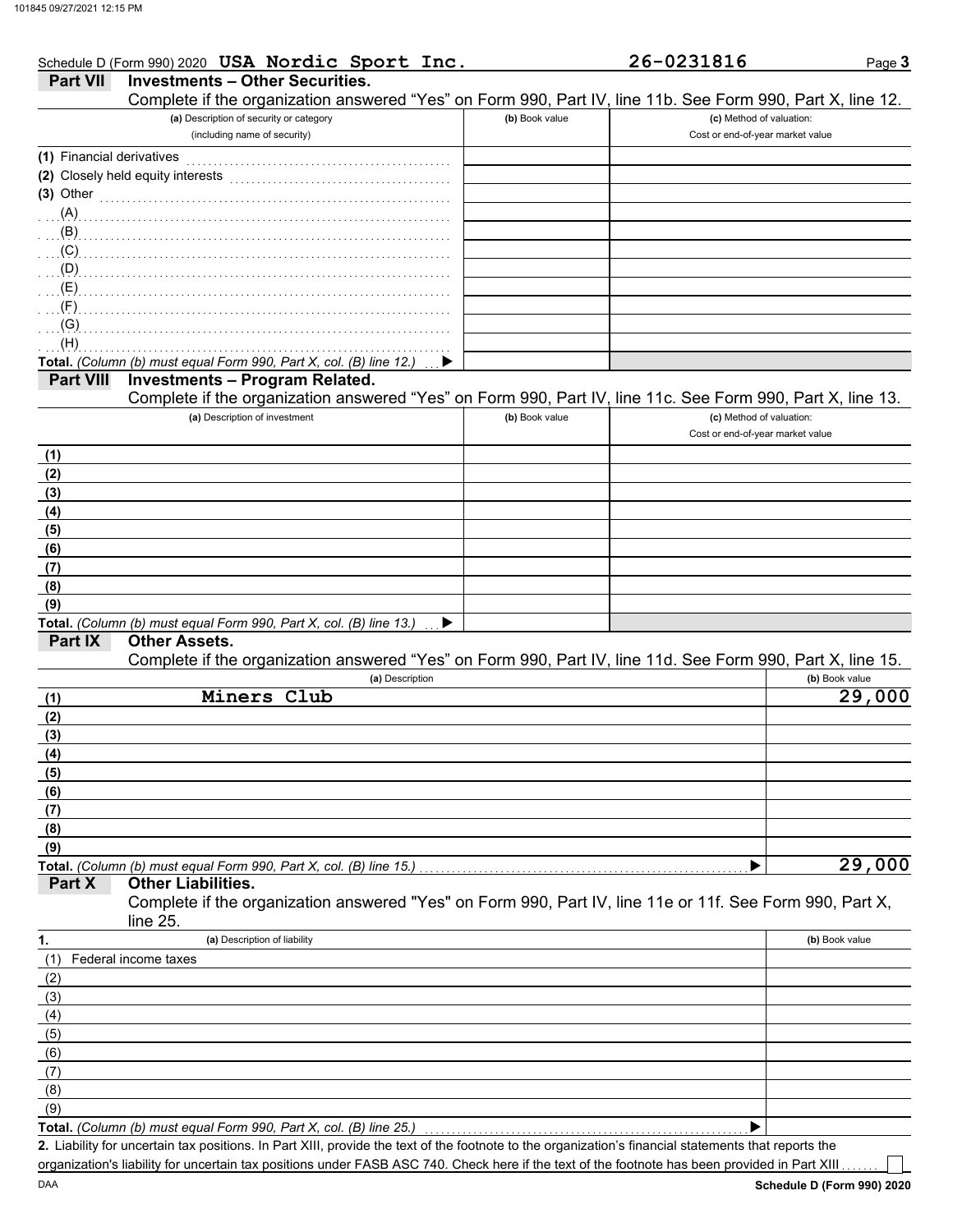| Schedule D (Form 990) 2020 USA Nordic Sport Inc.                                                                                                                                                                               |                      | 26-0231816 | Page 4 |
|--------------------------------------------------------------------------------------------------------------------------------------------------------------------------------------------------------------------------------|----------------------|------------|--------|
| Reconciliation of Revenue per Audited Financial Statements With Revenue per Return.<br>Part XI                                                                                                                                 |                      |            |        |
| Complete if the organization answered "Yes" on Form 990, Part IV, line 12a.                                                                                                                                                    |                      |            |        |
| Total revenue, gains, and other support per audited financial statements<br>1.                                                                                                                                                 |                      | 1          |        |
| Amounts included on line 1 but not on Form 990, Part VIII, line 12:<br>2                                                                                                                                                       |                      |            |        |
|                                                                                                                                                                                                                                | 2a                   |            |        |
|                                                                                                                                                                                                                                | 2 <sub>b</sub>       |            |        |
|                                                                                                                                                                                                                                | 2c                   |            |        |
|                                                                                                                                                                                                                                | 2d                   |            |        |
| e Add lines 2a through 2d                                                                                                                                                                                                      |                      | 2e         |        |
| 3                                                                                                                                                                                                                              |                      | 3          |        |
| Amounts included on Form 990, Part VIII, line 12, but not on line 1:<br>4                                                                                                                                                      |                      |            |        |
| a Investment expenses not included on Form 990, Part VIII, line 7b<br>.                                                                                                                                                        | 4a                   |            |        |
| <b>b</b> Other (Describe in Part XIII.) <b>CONSIDENT DESCRIPTION DESCRIPTION DESCRIPTION DESCRIPTION DESCRIPTION DESCRIPTION DESCRIPTION DESCRIPTION DESCRIPTION DESCRIPTION DESCRIPTION DESCRIPTION DESCRI</b>                | 4b                   |            |        |
| c Add lines 4a and 4b                                                                                                                                                                                                          |                      | 4c         |        |
| 5.                                                                                                                                                                                                                             |                      | 5          |        |
| Reconciliation of Expenses per Audited Financial Statements With Expenses per Return.<br><b>Part XII</b>                                                                                                                       |                      |            |        |
| Complete if the organization answered "Yes" on Form 990, Part IV, line 12a.                                                                                                                                                    |                      |            |        |
| Total expenses and losses per audited financial statements<br>1                                                                                                                                                                |                      | 1          |        |
| Amounts included on line 1 but not on Form 990, Part IX, line 25:<br>2                                                                                                                                                         |                      |            |        |
| a Donated services and use of facilities [11] content to content the service of the service of the service of the service of the service of the service of the service of the service of the service of the service of the ser | 2a<br>2 <sub>b</sub> |            |        |
| <b>b</b> Prior year adjustments <b>contained contained contained and prior contained a</b>                                                                                                                                     |                      |            |        |
| <b>c</b> Other losses                                                                                                                                                                                                          | 2c<br>2d             |            |        |
|                                                                                                                                                                                                                                |                      |            |        |
|                                                                                                                                                                                                                                |                      | 2e<br>3    |        |
| 3                                                                                                                                                                                                                              |                      |            |        |
| Amounts included on Form 990, Part IX, line 25, but not on line 1:<br>4<br>a Investment expenses not included on Form 990, Part VIII, line 7b                                                                                  | 4a                   |            |        |
| <u> 1986 - Andrea Steinberg, ameri</u> kan                                                                                                                                                                                     | 4 <sub>b</sub>       |            |        |
| c Add lines 4a and 4b                                                                                                                                                                                                          |                      | 4с         |        |
|                                                                                                                                                                                                                                |                      | 5          |        |
| <b>Part XIII Supplemental Information.</b>                                                                                                                                                                                     |                      |            |        |
| Provide the descriptions required for Part II, lines 3, 5, and 9; Part III, lines 1a and 4; Part IV, lines 1b and 2b; Part V, line 4; Part X, line                                                                             |                      |            |        |
| 2; Part XI, lines 2d and 4b; and Part XII, lines 2d and 4b. Also complete this part to provide any additional information.                                                                                                     |                      |            |        |
|                                                                                                                                                                                                                                |                      |            |        |
|                                                                                                                                                                                                                                |                      |            |        |
|                                                                                                                                                                                                                                |                      |            |        |
|                                                                                                                                                                                                                                |                      |            |        |
|                                                                                                                                                                                                                                |                      |            |        |
|                                                                                                                                                                                                                                |                      |            |        |
|                                                                                                                                                                                                                                |                      |            |        |
|                                                                                                                                                                                                                                |                      |            |        |
|                                                                                                                                                                                                                                |                      |            |        |
|                                                                                                                                                                                                                                |                      |            |        |
|                                                                                                                                                                                                                                |                      |            |        |
|                                                                                                                                                                                                                                |                      |            |        |
|                                                                                                                                                                                                                                |                      |            |        |
|                                                                                                                                                                                                                                |                      |            |        |
|                                                                                                                                                                                                                                |                      |            |        |
|                                                                                                                                                                                                                                |                      |            |        |
|                                                                                                                                                                                                                                |                      |            |        |
|                                                                                                                                                                                                                                |                      |            |        |
|                                                                                                                                                                                                                                |                      |            |        |
|                                                                                                                                                                                                                                |                      |            |        |
|                                                                                                                                                                                                                                |                      |            |        |
|                                                                                                                                                                                                                                |                      |            |        |
|                                                                                                                                                                                                                                |                      |            |        |
|                                                                                                                                                                                                                                |                      |            |        |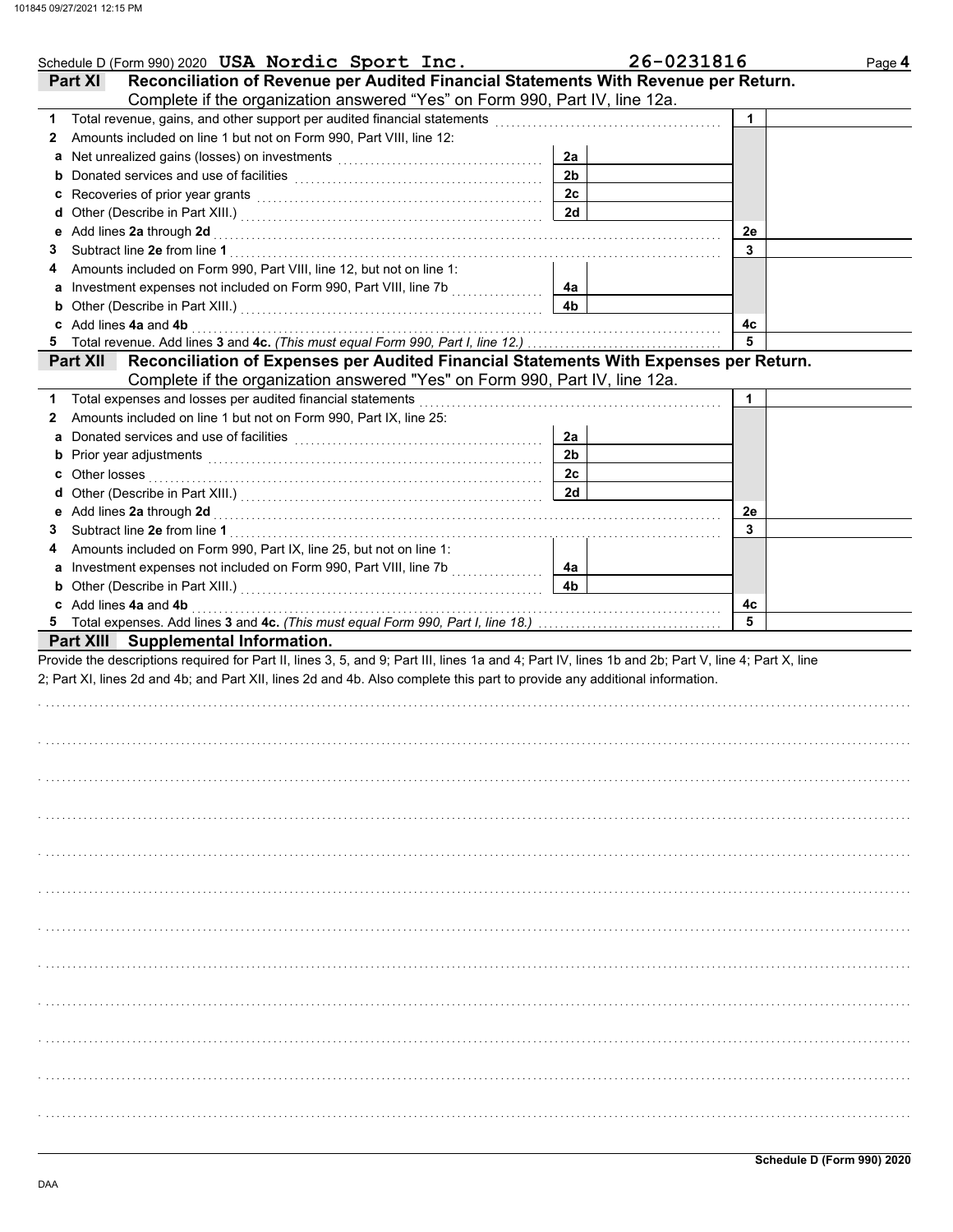| Schedule D (Form 990) 2020 USA Nordic Sport Inc.<br>Part XIII Supplemental Information (continued) | 26-0231816 | Page 5 |
|----------------------------------------------------------------------------------------------------|------------|--------|
|                                                                                                    |            |        |
|                                                                                                    |            |        |
|                                                                                                    |            |        |
|                                                                                                    |            |        |
|                                                                                                    |            |        |
|                                                                                                    |            |        |
|                                                                                                    |            |        |
|                                                                                                    |            |        |
|                                                                                                    |            |        |
|                                                                                                    |            |        |
|                                                                                                    |            |        |
|                                                                                                    |            |        |
|                                                                                                    |            |        |
|                                                                                                    |            |        |
|                                                                                                    |            |        |
|                                                                                                    |            |        |
|                                                                                                    |            |        |
|                                                                                                    |            |        |
|                                                                                                    |            |        |
|                                                                                                    |            |        |
|                                                                                                    |            |        |
|                                                                                                    |            |        |
|                                                                                                    |            |        |
|                                                                                                    |            |        |
|                                                                                                    |            |        |
|                                                                                                    |            |        |
|                                                                                                    |            |        |
|                                                                                                    |            |        |
|                                                                                                    |            |        |
|                                                                                                    |            |        |
|                                                                                                    |            |        |
|                                                                                                    |            |        |
|                                                                                                    |            |        |
|                                                                                                    |            |        |
|                                                                                                    |            |        |
|                                                                                                    |            |        |
|                                                                                                    |            |        |
|                                                                                                    |            |        |
|                                                                                                    |            |        |
|                                                                                                    |            |        |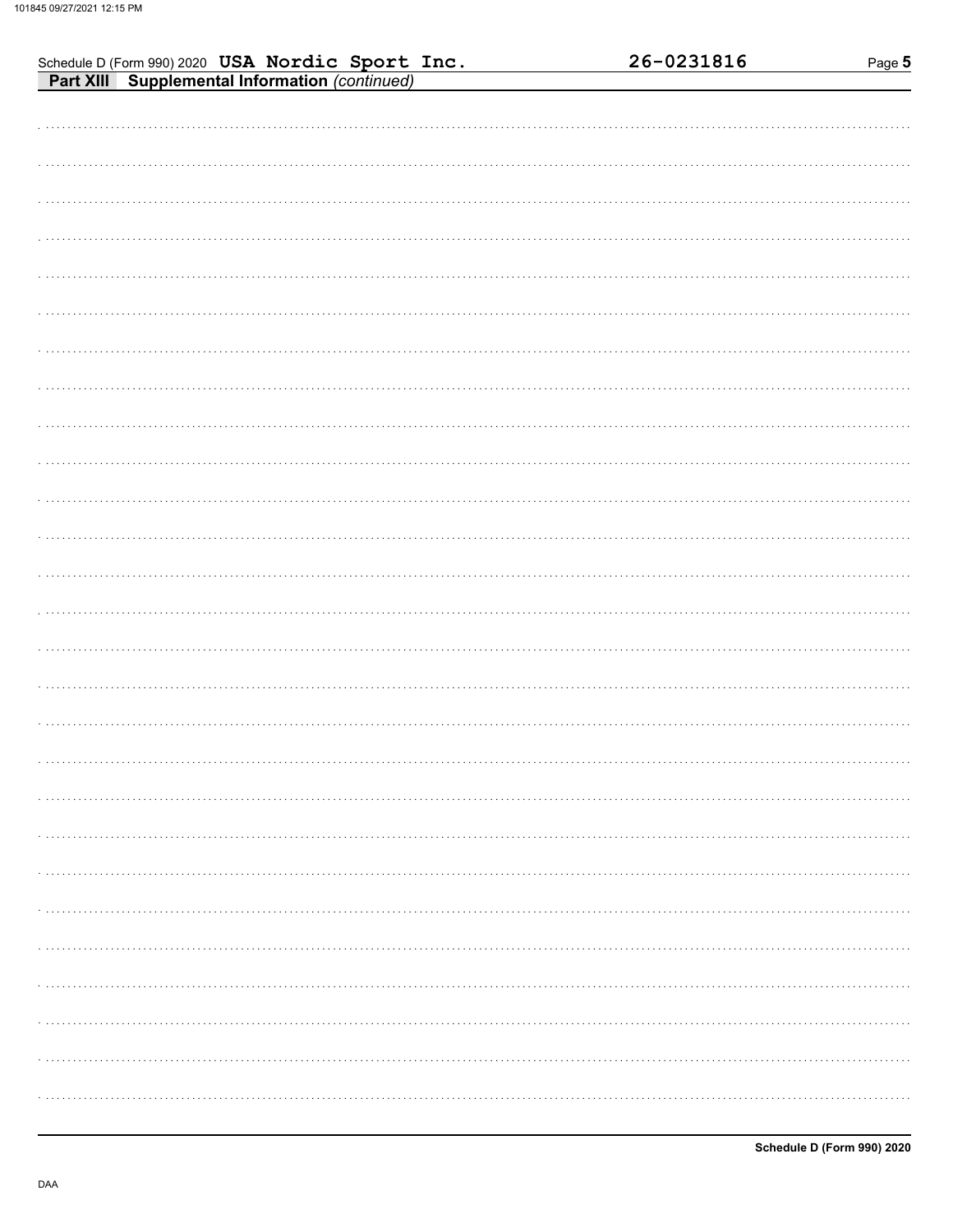| <b>SCHEDULE G</b><br><b>Supplemental Information Regarding Fundraising or Gaming Activities</b><br>Complete if the organization answered "Yes" on Form 990, Part IV, line 17, 18, or 19, or if the<br>(Form 990 or 990-EZ)<br>organization entered more than \$15,000 on Form 990-EZ, line 6a. |                                                                                                                                                                                            |                                    |                |                                |                                                                        | OMB No. 1545-0047                        |                                     |
|------------------------------------------------------------------------------------------------------------------------------------------------------------------------------------------------------------------------------------------------------------------------------------------------|--------------------------------------------------------------------------------------------------------------------------------------------------------------------------------------------|------------------------------------|----------------|--------------------------------|------------------------------------------------------------------------|------------------------------------------|-------------------------------------|
| Department of the Treasury<br>Internal Revenue Service                                                                                                                                                                                                                                         |                                                                                                                                                                                            | Attach to Form 990 or Form 990-EZ. |                |                                | Go to www.irs.gov/Form990 for instructions and the latest information. |                                          | <b>Open to Public</b><br>Inspection |
| Name of the organization                                                                                                                                                                                                                                                                       |                                                                                                                                                                                            |                                    |                |                                |                                                                        | <b>Employer identification number</b>    |                                     |
|                                                                                                                                                                                                                                                                                                | USA Nordic Sport Inc.                                                                                                                                                                      |                                    |                |                                |                                                                        | 26-0231816                               |                                     |
| Part I                                                                                                                                                                                                                                                                                         | Fundraising Activities. Complete if the organization answered "Yes" on Form 990, Part IV, line 17.<br>Form 990-EZ filers are not required to complete this part.                           |                                    |                |                                |                                                                        |                                          |                                     |
| 1                                                                                                                                                                                                                                                                                              | Indicate whether the organization raised funds through any of the following activities. Check all that apply.                                                                              |                                    |                |                                |                                                                        |                                          |                                     |
| Mail solicitations<br>a                                                                                                                                                                                                                                                                        |                                                                                                                                                                                            | e                                  |                |                                | Solicitation of non-government grants                                  |                                          |                                     |
| Internet and email solicitations<br>b                                                                                                                                                                                                                                                          |                                                                                                                                                                                            | f                                  |                |                                | Solicitation of government grants                                      |                                          |                                     |
| Phone solicitations<br>c                                                                                                                                                                                                                                                                       |                                                                                                                                                                                            | Special fundraising events<br>g    |                |                                |                                                                        |                                          |                                     |
| d<br>In-person solicitations                                                                                                                                                                                                                                                                   |                                                                                                                                                                                            |                                    |                |                                |                                                                        |                                          |                                     |
|                                                                                                                                                                                                                                                                                                | 2a Did the organization have a written or oral agreement with any individual (including officers, directors, trustees,                                                                     |                                    |                |                                |                                                                        |                                          |                                     |
|                                                                                                                                                                                                                                                                                                | or key employees listed in Form 990, Part VII) or entity in connection with professional fundraising services?                                                                             |                                    |                |                                |                                                                        |                                          | Yes<br>No                           |
|                                                                                                                                                                                                                                                                                                | b If "Yes," list the 10 highest paid individuals or entities (fundraisers) pursuant to agreements under which the fundraiser is to be<br>compensated at least \$5,000 by the organization. |                                    |                |                                |                                                                        |                                          |                                     |
|                                                                                                                                                                                                                                                                                                |                                                                                                                                                                                            |                                    |                | (iii) Did fund-<br>raiser have |                                                                        | (v) Amount paid to                       | (vi) Amount paid to                 |
|                                                                                                                                                                                                                                                                                                | (i) Name and address of individual<br>or entity (fundraiser)                                                                                                                               | (ii) Activity                      | custody or     | control of                     | (iv) Gross receipts<br>from activity                                   | (or retained by)<br>fundraiser listed in | (or retained by)<br>organization    |
|                                                                                                                                                                                                                                                                                                |                                                                                                                                                                                            |                                    | contributions? |                                |                                                                        | col. (i)                                 |                                     |
| 1                                                                                                                                                                                                                                                                                              |                                                                                                                                                                                            |                                    |                | Yes No                         |                                                                        |                                          |                                     |
|                                                                                                                                                                                                                                                                                                |                                                                                                                                                                                            |                                    |                |                                |                                                                        |                                          |                                     |
| $\mathbf{2}$                                                                                                                                                                                                                                                                                   |                                                                                                                                                                                            |                                    |                |                                |                                                                        |                                          |                                     |
|                                                                                                                                                                                                                                                                                                |                                                                                                                                                                                            |                                    |                |                                |                                                                        |                                          |                                     |
| 3                                                                                                                                                                                                                                                                                              |                                                                                                                                                                                            |                                    |                |                                |                                                                        |                                          |                                     |
|                                                                                                                                                                                                                                                                                                |                                                                                                                                                                                            |                                    |                |                                |                                                                        |                                          |                                     |
|                                                                                                                                                                                                                                                                                                |                                                                                                                                                                                            |                                    |                |                                |                                                                        |                                          |                                     |
| 4                                                                                                                                                                                                                                                                                              |                                                                                                                                                                                            |                                    |                |                                |                                                                        |                                          |                                     |
|                                                                                                                                                                                                                                                                                                |                                                                                                                                                                                            |                                    |                |                                |                                                                        |                                          |                                     |
| 5                                                                                                                                                                                                                                                                                              |                                                                                                                                                                                            |                                    |                |                                |                                                                        |                                          |                                     |
|                                                                                                                                                                                                                                                                                                |                                                                                                                                                                                            |                                    |                |                                |                                                                        |                                          |                                     |
| 6                                                                                                                                                                                                                                                                                              |                                                                                                                                                                                            |                                    |                |                                |                                                                        |                                          |                                     |
|                                                                                                                                                                                                                                                                                                |                                                                                                                                                                                            |                                    |                |                                |                                                                        |                                          |                                     |
|                                                                                                                                                                                                                                                                                                |                                                                                                                                                                                            |                                    |                |                                |                                                                        |                                          |                                     |
| 7                                                                                                                                                                                                                                                                                              |                                                                                                                                                                                            |                                    |                |                                |                                                                        |                                          |                                     |
|                                                                                                                                                                                                                                                                                                |                                                                                                                                                                                            |                                    |                |                                |                                                                        |                                          |                                     |
| 8                                                                                                                                                                                                                                                                                              |                                                                                                                                                                                            |                                    |                |                                |                                                                        |                                          |                                     |
|                                                                                                                                                                                                                                                                                                |                                                                                                                                                                                            |                                    |                |                                |                                                                        |                                          |                                     |
|                                                                                                                                                                                                                                                                                                |                                                                                                                                                                                            |                                    |                |                                |                                                                        |                                          |                                     |
| 9                                                                                                                                                                                                                                                                                              |                                                                                                                                                                                            |                                    |                |                                |                                                                        |                                          |                                     |
|                                                                                                                                                                                                                                                                                                |                                                                                                                                                                                            |                                    |                |                                |                                                                        |                                          |                                     |
| 10                                                                                                                                                                                                                                                                                             |                                                                                                                                                                                            |                                    |                |                                |                                                                        |                                          |                                     |
|                                                                                                                                                                                                                                                                                                |                                                                                                                                                                                            |                                    |                |                                |                                                                        |                                          |                                     |
| Total                                                                                                                                                                                                                                                                                          |                                                                                                                                                                                            |                                    |                |                                |                                                                        |                                          |                                     |
| 3<br>registration or licensing.                                                                                                                                                                                                                                                                | List all states in which the organization is registered or licensed to solicit contributions or has been notified it is exempt from                                                        |                                    |                |                                |                                                                        |                                          |                                     |
|                                                                                                                                                                                                                                                                                                |                                                                                                                                                                                            |                                    |                |                                |                                                                        |                                          |                                     |
|                                                                                                                                                                                                                                                                                                |                                                                                                                                                                                            |                                    |                |                                |                                                                        |                                          |                                     |
|                                                                                                                                                                                                                                                                                                |                                                                                                                                                                                            |                                    |                |                                |                                                                        |                                          |                                     |
|                                                                                                                                                                                                                                                                                                |                                                                                                                                                                                            |                                    |                |                                |                                                                        |                                          |                                     |
|                                                                                                                                                                                                                                                                                                |                                                                                                                                                                                            |                                    |                |                                |                                                                        |                                          |                                     |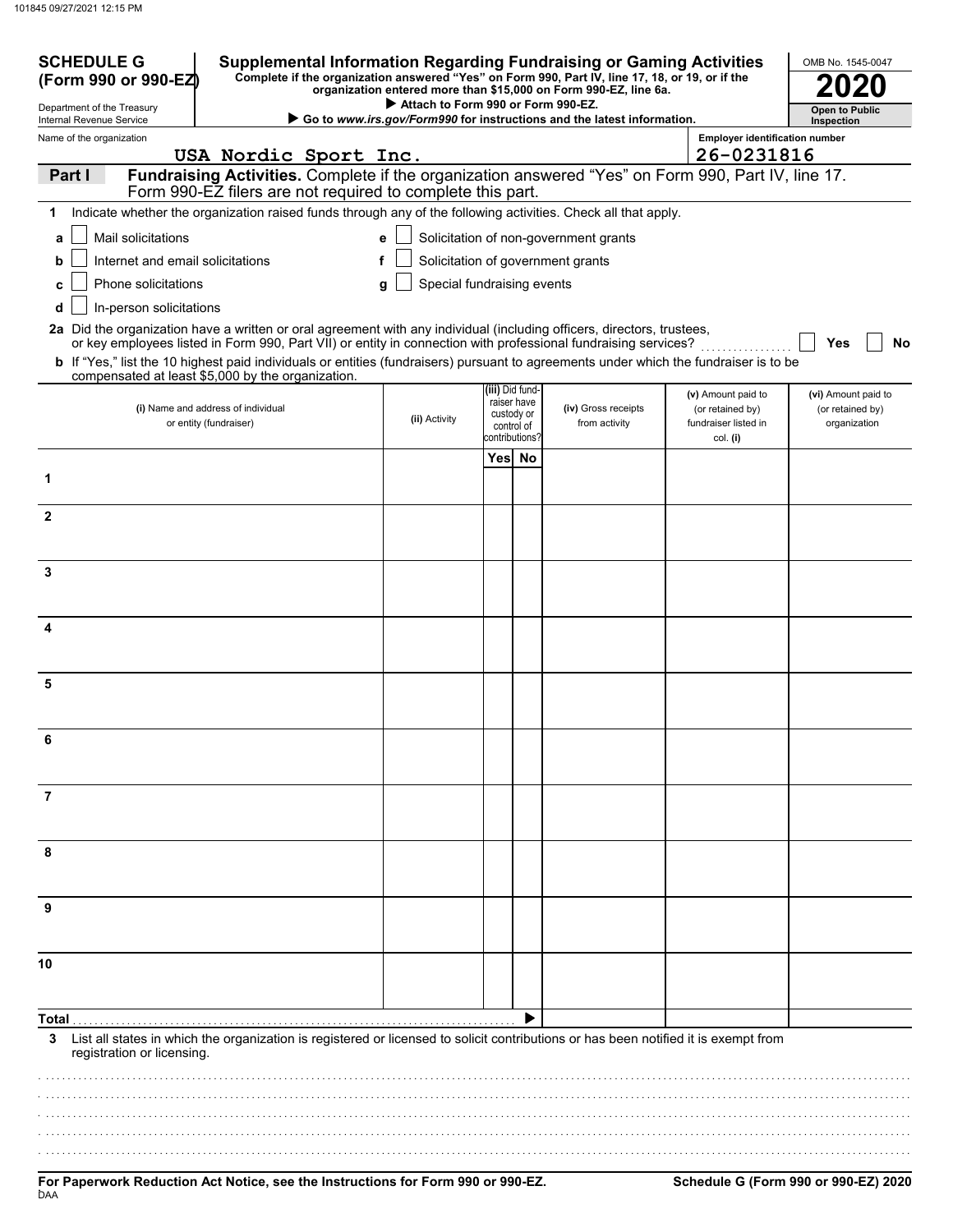|         |                                                       | Form 990 or 990-EZ) 2020 USA Nordic Sport Inc.<br>Fundraising Events. Complete if the organization answered "Yes" on Form 990, Part IV, line 18, or reported more<br>Schedule G (Form 990 or 990-EZ) 2020 USA Nordic Sport Inc. |                         |                               |                            |
|---------|-------------------------------------------------------|---------------------------------------------------------------------------------------------------------------------------------------------------------------------------------------------------------------------------------|-------------------------|-------------------------------|----------------------------|
| Part II |                                                       | than \$15,000 of fundraising event contributions and gross income on Form 990-EZ, lines 1 and 6b. List events with                                                                                                              |                         |                               |                            |
|         |                                                       | gross receipts greater than \$5,000.                                                                                                                                                                                            |                         |                               |                            |
|         |                                                       | (a) Event $#1$                                                                                                                                                                                                                  | $(b)$ Event #2          | (c) Other events              | (d) Total events           |
|         |                                                       | Annual Event                                                                                                                                                                                                                    |                         | None                          | (add col. (a) through      |
|         |                                                       | (event type)                                                                                                                                                                                                                    | (event type)            | (total number)                | col. (c)                   |
|         | 1 Gross receipts                                      | 98,704                                                                                                                                                                                                                          |                         |                               | 98,704                     |
|         | 2 Less: Contributions<br>3 Gross income (line 1 minus |                                                                                                                                                                                                                                 |                         |                               |                            |
|         |                                                       | 98,704                                                                                                                                                                                                                          |                         |                               | 98,704                     |
|         | 4 Cash prizes                                         |                                                                                                                                                                                                                                 |                         |                               |                            |
|         | 5 Noncash prizes                                      |                                                                                                                                                                                                                                 |                         |                               |                            |
|         | 6 Rent/facility costs                                 |                                                                                                                                                                                                                                 |                         |                               |                            |
|         | 7 Food and beverages                                  |                                                                                                                                                                                                                                 |                         |                               |                            |
|         | 8 Entertainment                                       |                                                                                                                                                                                                                                 |                         |                               |                            |
|         | 9 Other direct expenses                               | 18,637                                                                                                                                                                                                                          |                         |                               | 18,637                     |
|         |                                                       | 10 Direct expense summary. Add lines 4 through 9 in column (d)                                                                                                                                                                  |                         |                               | 18,637                     |
|         |                                                       |                                                                                                                                                                                                                                 |                         |                               | 80,067                     |
|         | Part III                                              | Gaming. Complete if the organization answered "Yes" on Form 990, Part IV, line 19, or reported more than                                                                                                                        |                         |                               |                            |
|         |                                                       | \$15,000 on Form 990-EZ, line 6a.                                                                                                                                                                                               | (b) Pull tabs/instant   |                               | (d) Total gaming (add      |
|         |                                                       | (a) Bingo                                                                                                                                                                                                                       | bingo/progressive bingo | (c) Other gaming              | col. (a) through col. (c)) |
|         |                                                       |                                                                                                                                                                                                                                 |                         |                               |                            |
|         | 1 Gross revenue $\ldots$                              |                                                                                                                                                                                                                                 |                         |                               |                            |
|         |                                                       |                                                                                                                                                                                                                                 |                         |                               |                            |
|         | 3 Noncash prizes                                      |                                                                                                                                                                                                                                 |                         |                               |                            |
|         | 4 Rent/facility costs                                 |                                                                                                                                                                                                                                 |                         |                               |                            |
|         | 5 Other direct expenses                               |                                                                                                                                                                                                                                 |                         |                               |                            |
|         | 6 Volunteer labor                                     | Yes $%$<br><b>No</b>                                                                                                                                                                                                            | Yes $%$<br>No.          | %<br>Yes $\frac{1}{2}$<br>No. |                            |
|         |                                                       | 7 Direct expense summary. Add lines 2 through 5 in column (d) [11] content content content content content of                                                                                                                   |                         | ▶                             |                            |
|         |                                                       |                                                                                                                                                                                                                                 |                         |                               |                            |
|         |                                                       |                                                                                                                                                                                                                                 |                         |                               |                            |
|         | b If "No," explain:                                   |                                                                                                                                                                                                                                 |                         |                               | Yes $\vert$ $\vert$<br>No  |
|         |                                                       |                                                                                                                                                                                                                                 |                         |                               |                            |
|         | b If "Yes," explain:                                  |                                                                                                                                                                                                                                 |                         |                               | Yes No                     |
|         |                                                       |                                                                                                                                                                                                                                 |                         |                               |                            |
|         |                                                       |                                                                                                                                                                                                                                 |                         |                               |                            |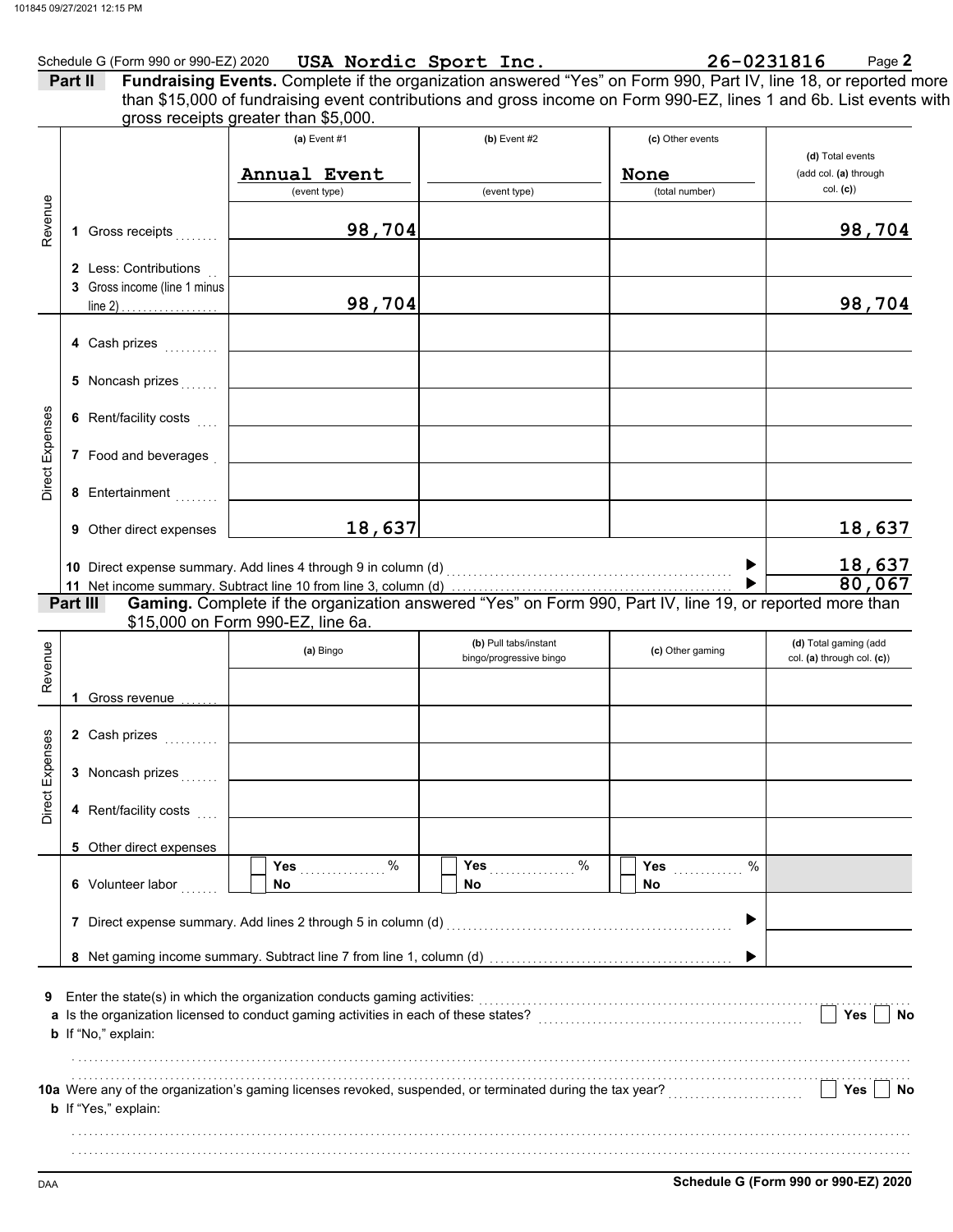|    | Schedule G (Form 990 or 990-EZ) 2020 USA Nordic Sport Inc.                                                                                                                                                                     | 26-0231816      | Page 3                               |
|----|--------------------------------------------------------------------------------------------------------------------------------------------------------------------------------------------------------------------------------|-----------------|--------------------------------------|
| 11 | Does the organization conduct gaming activities with nonmembers?                                                                                                                                                               |                 | Yes<br>No                            |
| 12 | Is the organization a grantor, beneficiary or trustee of a trust, or a member of a partnership or other entity                                                                                                                 |                 |                                      |
|    |                                                                                                                                                                                                                                |                 | <b>Yes</b><br>No                     |
| 13 | Indicate the percentage of gaming activity conducted in:                                                                                                                                                                       |                 |                                      |
| а  | The organization's facility with the contract of the contract of the contract of the contract of the contract of the contract of the contract of the contract of the contract of the contract of the contract of the contract  | 13а             | %                                    |
| b  | An outside facility                                                                                                                                                                                                            | 13 <sub>b</sub> | $\%$                                 |
| 14 | Enter the name and address of the person who prepares the organization's gaming/special events books and                                                                                                                       |                 |                                      |
|    | records:                                                                                                                                                                                                                       |                 |                                      |
|    |                                                                                                                                                                                                                                |                 |                                      |
|    |                                                                                                                                                                                                                                |                 |                                      |
|    |                                                                                                                                                                                                                                |                 |                                      |
|    |                                                                                                                                                                                                                                |                 |                                      |
|    | Address $\blacktriangleright$                                                                                                                                                                                                  |                 |                                      |
|    |                                                                                                                                                                                                                                |                 |                                      |
|    | <b>15a</b> Does the organization have a contract with a third party from whom the organization receives gaming                                                                                                                 |                 |                                      |
|    | revenue?                                                                                                                                                                                                                       |                 | Yes<br>No                            |
|    | If "Yes," enter the amount of gaming revenue received by the organization ▶ [[[[[[[[[[[[[[[[[[[[[[[[[[]]]]]]]                                                                                                                  |                 |                                      |
|    |                                                                                                                                                                                                                                |                 |                                      |
| c  | If "Yes," enter name and address of the third party:                                                                                                                                                                           |                 |                                      |
|    |                                                                                                                                                                                                                                |                 |                                      |
|    |                                                                                                                                                                                                                                |                 |                                      |
|    |                                                                                                                                                                                                                                |                 |                                      |
|    | Address > material contract and contract and contract and contract and contract and contract and contract and contract and contract and contract and contract and contract and contract and contract and contract and contract |                 |                                      |
|    |                                                                                                                                                                                                                                |                 |                                      |
| 16 | Gaming manager information:                                                                                                                                                                                                    |                 |                                      |
|    |                                                                                                                                                                                                                                |                 |                                      |
|    |                                                                                                                                                                                                                                |                 |                                      |
|    |                                                                                                                                                                                                                                |                 |                                      |
|    |                                                                                                                                                                                                                                |                 |                                      |
|    |                                                                                                                                                                                                                                |                 |                                      |
|    |                                                                                                                                                                                                                                |                 |                                      |
|    |                                                                                                                                                                                                                                |                 |                                      |
|    | Director/officer<br>Employee<br>  Independent contractor                                                                                                                                                                       |                 |                                      |
|    |                                                                                                                                                                                                                                |                 |                                      |
| 17 | Mandatory distributions:                                                                                                                                                                                                       |                 |                                      |
| a  | Is the organization required under state law to make charitable distributions from the gaming proceeds to                                                                                                                      |                 |                                      |
|    |                                                                                                                                                                                                                                |                 | Yes<br>No                            |
|    | Enter the amount of distributions required under state law to be distributed to other exempt organizations or                                                                                                                  |                 |                                      |
|    | spent in the organization's own exempt activities during the tax year $\blacktriangleright$                                                                                                                                    |                 |                                      |
|    | Supplemental Information. Provide the explanations required by Part I, line 2b, columns (iii) and (v); and<br>Part IV                                                                                                          |                 |                                      |
|    | Part III, lines 9, 9b, 10b, 15b, 15c, 16, and 17b, as applicable. Also provide any additional information.                                                                                                                     |                 |                                      |
|    | See instructions.                                                                                                                                                                                                              |                 |                                      |
|    |                                                                                                                                                                                                                                |                 |                                      |
|    |                                                                                                                                                                                                                                |                 |                                      |
|    |                                                                                                                                                                                                                                |                 |                                      |
|    |                                                                                                                                                                                                                                |                 |                                      |
|    |                                                                                                                                                                                                                                |                 |                                      |
|    |                                                                                                                                                                                                                                |                 |                                      |
|    |                                                                                                                                                                                                                                |                 |                                      |
|    |                                                                                                                                                                                                                                |                 |                                      |
|    |                                                                                                                                                                                                                                |                 |                                      |
|    |                                                                                                                                                                                                                                |                 |                                      |
|    |                                                                                                                                                                                                                                |                 |                                      |
|    |                                                                                                                                                                                                                                |                 |                                      |
|    |                                                                                                                                                                                                                                |                 |                                      |
|    |                                                                                                                                                                                                                                |                 |                                      |
|    |                                                                                                                                                                                                                                |                 | Schedule G (Form 990 or 990-EZ) 2020 |
|    |                                                                                                                                                                                                                                |                 |                                      |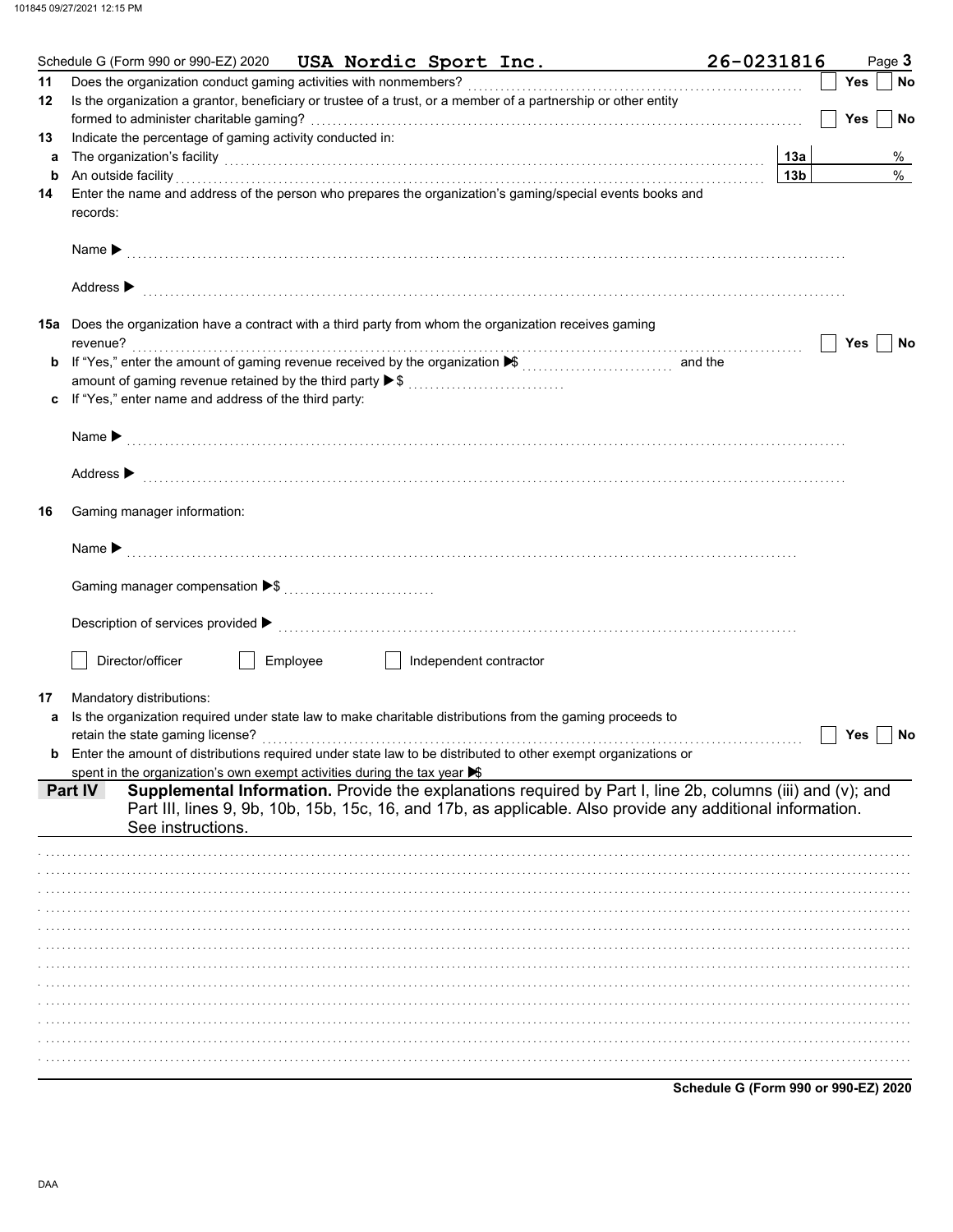# **SCHEDULE L Transactions With Interested Persons**

**(Form 990 or 990-EZ) ►** Complete if the organization answered "Yes" on Form 990, Part IV, line 25a, 25b, 26, 27, 28a,<br>28b, or 28c, or Form 990-EZ, Part V, line 38a or 40b.<br>2020

 **Attach to Form 990 or Form 990-EZ.**

 **Go to** *www.irs.gov/Form990* **for instructions and the latest information.**

Name of the organization Department of the Treasury Internal Revenue Service

**Inspection Employer identification number**

**Open To Public**

OMB No. 1545-0047

|              | USA Nordic Sport Inc.                                                                                                 |                   |                                                                    |             |                         |                          |                                | 26-0231816 |     |                                                                                           |     |                           |                |             |
|--------------|-----------------------------------------------------------------------------------------------------------------------|-------------------|--------------------------------------------------------------------|-------------|-------------------------|--------------------------|--------------------------------|------------|-----|-------------------------------------------------------------------------------------------|-----|---------------------------|----------------|-------------|
| Part I       | <b>Excess Benefit Transactions</b> (section 501(c)(3), section 501(c)(4), and 501(c)(29) organizations only).         |                   |                                                                    |             |                         |                          |                                |            |     |                                                                                           |     |                           |                |             |
|              | Complete if the organization answered "Yes" on Form 990, Part IV, line 25a or 25b, or Form 990-EZ, Part V, line 40b.  |                   |                                                                    |             |                         |                          |                                |            |     |                                                                                           |     |                           |                |             |
|              |                                                                                                                       |                   | (b) Relationship between disqualified person and                   |             |                         |                          |                                |            |     |                                                                                           |     |                           | (d) Corrected? |             |
| 1            | (a) Name of disqualified person                                                                                       |                   | organization                                                       |             |                         |                          | (c) Description of transaction |            |     |                                                                                           |     | Yes                       |                | No          |
| (1)          |                                                                                                                       |                   |                                                                    |             |                         |                          |                                |            |     |                                                                                           |     |                           |                |             |
| (2)          |                                                                                                                       |                   |                                                                    |             |                         |                          |                                |            |     |                                                                                           |     |                           |                |             |
| (3)          |                                                                                                                       |                   |                                                                    |             |                         |                          |                                |            |     |                                                                                           |     |                           |                |             |
| (4)          |                                                                                                                       |                   |                                                                    |             |                         |                          |                                |            |     |                                                                                           |     |                           |                |             |
| (5)          |                                                                                                                       |                   |                                                                    |             |                         |                          |                                |            |     |                                                                                           |     |                           |                |             |
| (6)          |                                                                                                                       |                   |                                                                    |             |                         |                          |                                |            |     |                                                                                           |     |                           |                |             |
| $\mathbf{2}$ | Enter the amount of tax incurred by the organization managers or disqualified persons during the year                 |                   |                                                                    |             |                         |                          |                                |            |     |                                                                                           |     |                           |                |             |
|              |                                                                                                                       |                   |                                                                    |             |                         |                          |                                |            |     | $\begin{array}{c} \triangleright \text{ $$\$} \\ \triangleright \text{ $$\$} \end{array}$ |     |                           |                |             |
| 3            |                                                                                                                       |                   |                                                                    |             |                         |                          |                                |            |     |                                                                                           |     |                           |                |             |
|              |                                                                                                                       |                   |                                                                    |             |                         |                          |                                |            |     |                                                                                           |     |                           |                |             |
| Part II      | Loans to and/or From Interested Persons.                                                                              |                   |                                                                    |             |                         |                          |                                |            |     |                                                                                           |     |                           |                |             |
|              | Complete if the organization answered "Yes" on Form 990-EZ, Part V, line 38a or Form 990, Part IV, line 26; or if the |                   |                                                                    |             |                         |                          |                                |            |     |                                                                                           |     |                           |                |             |
|              | organization reported an amount on Form 990, Part X, line 5, 6, or 22.                                                |                   |                                                                    |             |                         |                          |                                |            |     |                                                                                           |     |                           |                |             |
|              | (a) Name of interested person                                                                                         | (b) Relationship  | (c) Purpose of                                                     |             | $(d)$ Loan              | (e) Original             | (f) Balance due                |            |     | (g) In default? (h) Approved                                                              |     |                           |                | (i) Written |
|              |                                                                                                                       | with organization | loan                                                               |             | to or from<br>the org.? | principal amount         |                                |            |     |                                                                                           |     | by board or<br>committee? |                | agreement?  |
|              |                                                                                                                       |                   |                                                                    |             | To From                 |                          |                                |            | Yes | No                                                                                        | Yes | No                        | Yes            | No          |
| Rex Bell     |                                                                                                                       | Director          |                                                                    |             |                         |                          |                                |            |     |                                                                                           |     |                           |                |             |
| (1)          | Expansion                                                                                                             |                   |                                                                    | $\mathbf X$ |                         | 64,707                   |                                | 130,924    |     | X                                                                                         | X   |                           | X              |             |
| Billy Demong |                                                                                                                       | Officer           |                                                                    |             |                         |                          |                                |            |     |                                                                                           |     |                           |                |             |
| (2)          | Expansion                                                                                                             |                   |                                                                    | $\mathbf x$ |                         | 89,518                   |                                | 128,067    |     | X                                                                                         | X   |                           | X              |             |
|              |                                                                                                                       |                   |                                                                    |             |                         |                          |                                |            |     |                                                                                           |     |                           |                |             |
| (3)          |                                                                                                                       |                   |                                                                    |             |                         |                          |                                |            |     |                                                                                           |     |                           |                |             |
|              |                                                                                                                       |                   |                                                                    |             |                         |                          |                                |            |     |                                                                                           |     |                           |                |             |
| (4)          |                                                                                                                       |                   |                                                                    |             |                         |                          |                                |            |     |                                                                                           |     |                           |                |             |
|              |                                                                                                                       |                   |                                                                    |             |                         |                          |                                |            |     |                                                                                           |     |                           |                |             |
| (5)          |                                                                                                                       |                   |                                                                    |             |                         |                          |                                |            |     |                                                                                           |     |                           |                |             |
|              |                                                                                                                       |                   |                                                                    |             |                         |                          |                                |            |     |                                                                                           |     |                           |                |             |
| (6)          |                                                                                                                       |                   |                                                                    |             |                         |                          |                                |            |     |                                                                                           |     |                           |                |             |
|              |                                                                                                                       |                   |                                                                    |             |                         |                          |                                |            |     |                                                                                           |     |                           |                |             |
| (7)          |                                                                                                                       |                   |                                                                    |             |                         |                          |                                |            |     |                                                                                           |     |                           |                |             |
|              |                                                                                                                       |                   |                                                                    |             |                         |                          |                                |            |     |                                                                                           |     |                           |                |             |
| (8)          |                                                                                                                       |                   |                                                                    |             |                         |                          |                                |            |     |                                                                                           |     |                           |                |             |
|              |                                                                                                                       |                   |                                                                    |             |                         |                          |                                |            |     |                                                                                           |     |                           |                |             |
| (9)          |                                                                                                                       |                   |                                                                    |             |                         |                          |                                |            |     |                                                                                           |     |                           |                |             |
|              |                                                                                                                       |                   |                                                                    |             |                         |                          |                                |            |     |                                                                                           |     |                           |                |             |
| (10)         |                                                                                                                       |                   |                                                                    |             |                         |                          |                                |            |     |                                                                                           |     |                           |                |             |
| <b>Total</b> |                                                                                                                       |                   |                                                                    |             |                         | $\blacktriangleright$ \$ |                                | 258,991    |     |                                                                                           |     |                           |                |             |
| Part III     | <b>Grants or Assistance Benefiting Interested Persons.</b>                                                            |                   |                                                                    |             |                         |                          |                                |            |     |                                                                                           |     |                           |                |             |
|              | Complete if the organization answered "Yes" on Form 990, Part IV, line 27.                                            |                   |                                                                    |             |                         |                          |                                |            |     |                                                                                           |     |                           |                |             |
|              |                                                                                                                       |                   |                                                                    |             |                         | (c) Amount of assistance |                                |            |     |                                                                                           |     |                           |                |             |
|              | (a) Name of interested person                                                                                         |                   | (b) Relationship between interested<br>person and the organization |             |                         |                          | (d) Type of assistance         |            |     |                                                                                           |     | (e) Purpose of assistance |                |             |
| (1)          |                                                                                                                       |                   |                                                                    |             |                         |                          |                                |            |     |                                                                                           |     |                           |                |             |
|              |                                                                                                                       |                   |                                                                    |             |                         |                          |                                |            |     |                                                                                           |     |                           |                |             |
| (2)          |                                                                                                                       |                   |                                                                    |             |                         |                          |                                |            |     |                                                                                           |     |                           |                |             |
| (3)          |                                                                                                                       |                   |                                                                    |             |                         |                          |                                |            |     |                                                                                           |     |                           |                |             |
| (4)          |                                                                                                                       |                   |                                                                    |             |                         |                          |                                |            |     |                                                                                           |     |                           |                |             |
| (5)          |                                                                                                                       |                   |                                                                    |             |                         |                          |                                |            |     |                                                                                           |     |                           |                |             |
| (6)          |                                                                                                                       |                   |                                                                    |             |                         |                          |                                |            |     |                                                                                           |     |                           |                |             |
| (7)          |                                                                                                                       |                   |                                                                    |             |                         |                          |                                |            |     |                                                                                           |     |                           |                |             |
| (8)          |                                                                                                                       |                   |                                                                    |             |                         |                          |                                |            |     |                                                                                           |     |                           |                |             |
| (9)          |                                                                                                                       |                   |                                                                    |             |                         |                          |                                |            |     |                                                                                           |     |                           |                |             |
| (10)         |                                                                                                                       |                   |                                                                    |             |                         |                          |                                |            |     |                                                                                           |     |                           |                |             |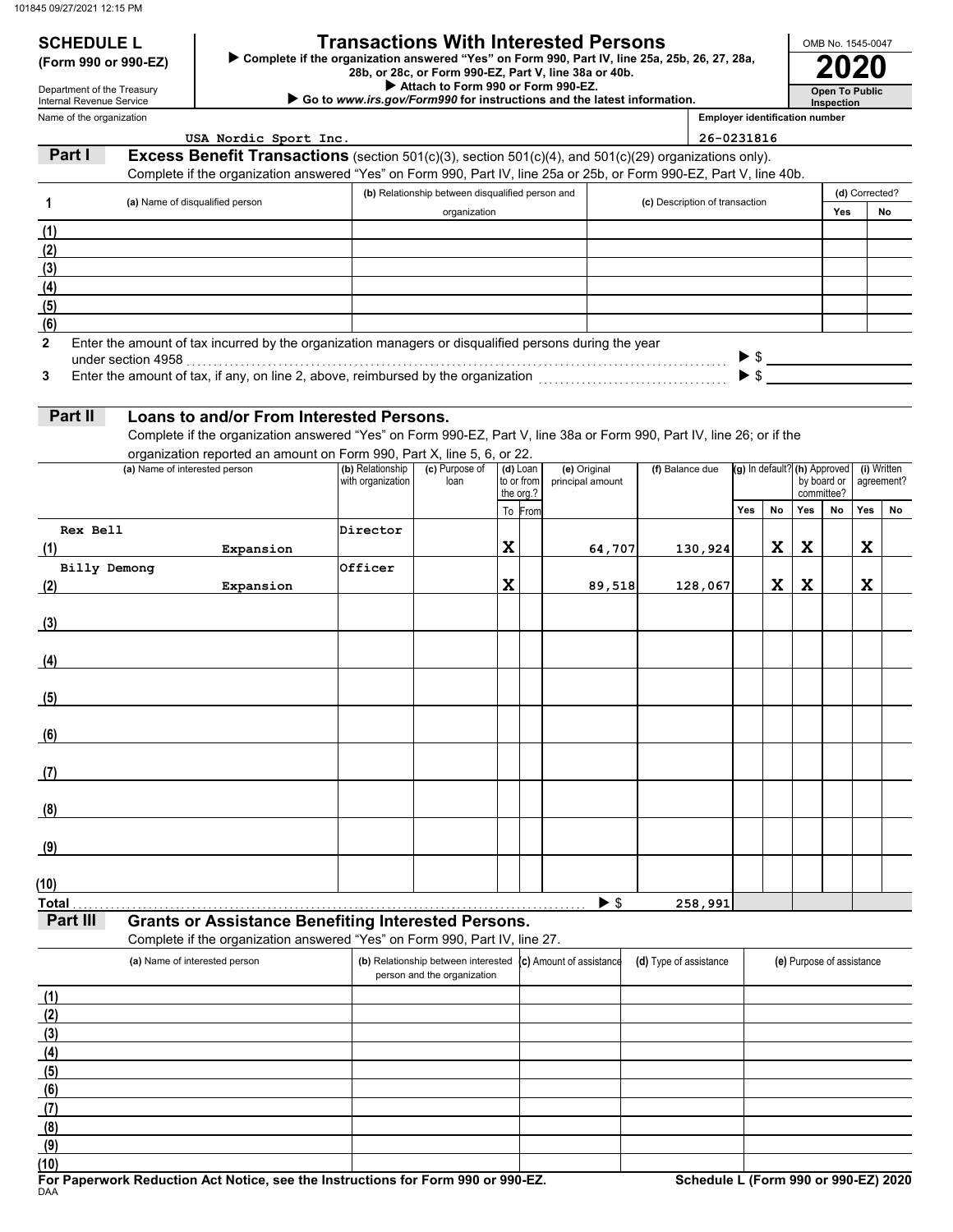# Schedule L (Form 990 or 990-EZ) 2020 **USA Nordic Sport Inc. 26-0231816** Page **2**

**Part IV Business Transactions Involving Interested Persons.** Complete if the organization answered "Yes" on Form 990, Part IV, line 28a, 28b, or 28c.

|        | (a) Name of interested person | (b) Relationship between<br>interested person and the | (c) Amount of<br>transaction | (d) Description of transaction |     | (e) Sharing<br>of org.<br>revenues? |
|--------|-------------------------------|-------------------------------------------------------|------------------------------|--------------------------------|-----|-------------------------------------|
|        |                               | organization                                          |                              |                                | Yes | No                                  |
| (1)    |                               |                                                       |                              |                                |     |                                     |
| (2)    |                               |                                                       |                              |                                |     |                                     |
| (3)    |                               |                                                       |                              |                                |     |                                     |
| (4)    |                               |                                                       |                              |                                |     |                                     |
| (5)    |                               |                                                       |                              |                                |     |                                     |
| (6)    |                               |                                                       |                              |                                |     |                                     |
| (7)    |                               |                                                       |                              |                                |     |                                     |
| (8)    |                               |                                                       |                              |                                |     |                                     |
| (9)    |                               |                                                       |                              |                                |     |                                     |
| (10)   |                               |                                                       |                              |                                |     |                                     |
| Part V | Sunnlamantal Information      |                                                       |                              |                                |     |                                     |

## **Part V** Supplemental Information.

Provide additional information for responses to questions on Schedule L (see instructions).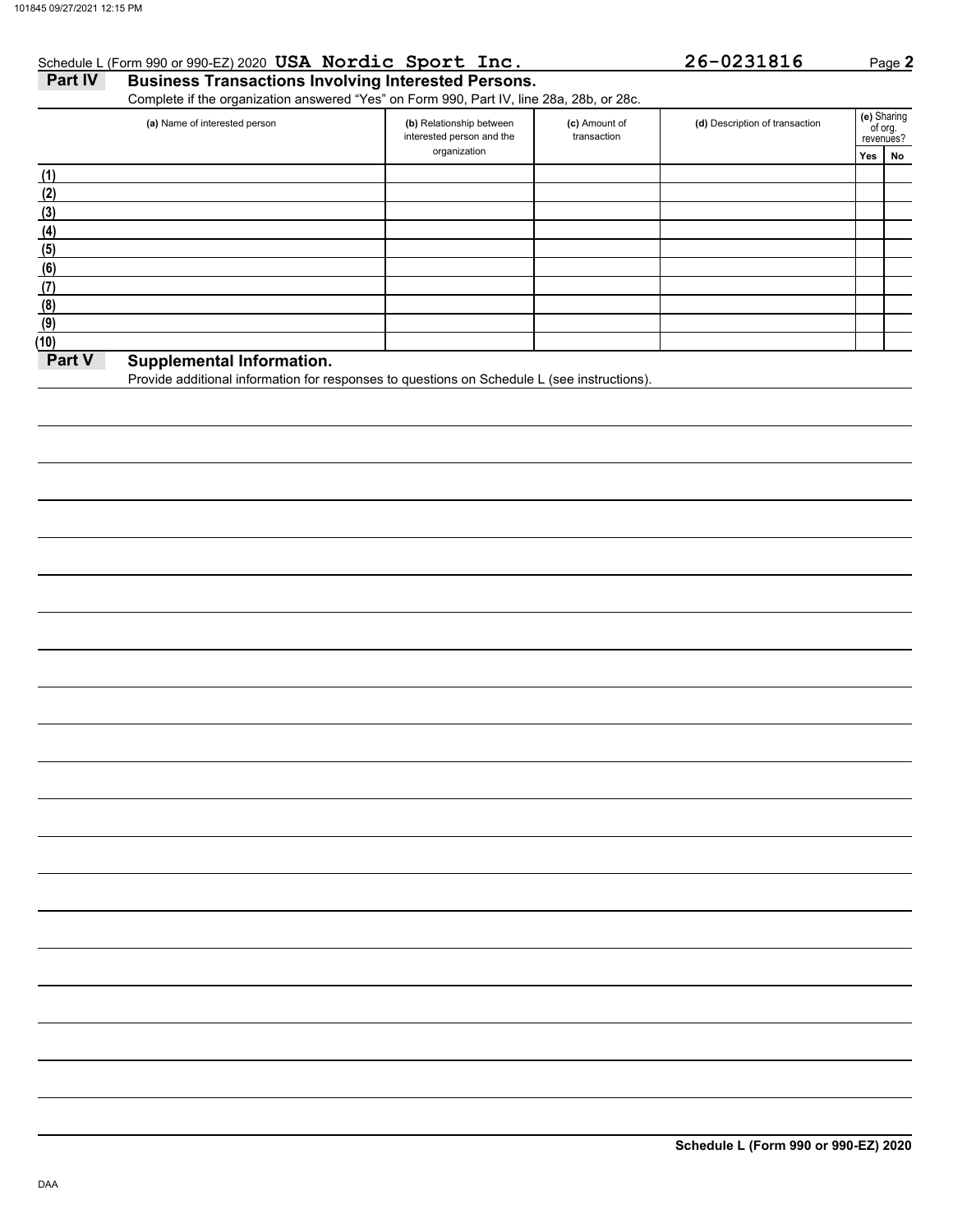| <b>SCHEDULE O</b><br>(Form 990 or 990-EZ)<br>Department of the Treasury<br>Internal Revenue Service | OMB No. 1545-0047<br>2020<br><b>Open to Public</b><br><b>Inspection</b> |                                                                                                                                                    |   |               |                                       |             |  |  |  |  |  |  |
|-----------------------------------------------------------------------------------------------------|-------------------------------------------------------------------------|----------------------------------------------------------------------------------------------------------------------------------------------------|---|---------------|---------------------------------------|-------------|--|--|--|--|--|--|
| Name of the organization                                                                            |                                                                         |                                                                                                                                                    |   |               | <b>Employer identification number</b> |             |  |  |  |  |  |  |
|                                                                                                     |                                                                         | USA Nordic Sport Inc.                                                                                                                              |   |               | 26-0231816                            |             |  |  |  |  |  |  |
|                                                                                                     |                                                                         | Form 990, Part VI, Line 11b - Organization's Process to Review Form 990<br>President and finance committee review and then provide to entire board |   |               |                                       |             |  |  |  |  |  |  |
| prior to filing.                                                                                    |                                                                         |                                                                                                                                                    |   |               |                                       |             |  |  |  |  |  |  |
|                                                                                                     |                                                                         |                                                                                                                                                    |   |               |                                       |             |  |  |  |  |  |  |
|                                                                                                     |                                                                         | Form 990, Part VI, Line 15a - Compensation Process for Top Official<br>Board of directors reviews and approves.                                    |   |               |                                       |             |  |  |  |  |  |  |
|                                                                                                     |                                                                         | Form 990, Part VI, Line 19 - Governing Documents Disclosure Explanation                                                                            |   |               |                                       |             |  |  |  |  |  |  |
|                                                                                                     |                                                                         |                                                                                                                                                    |   |               |                                       |             |  |  |  |  |  |  |
|                                                                                                     |                                                                         | Governing documents are available upon request just as Forms 990.                                                                                  |   |               |                                       |             |  |  |  |  |  |  |
|                                                                                                     |                                                                         |                                                                                                                                                    |   |               |                                       |             |  |  |  |  |  |  |
|                                                                                                     |                                                                         |                                                                                                                                                    |   |               |                                       |             |  |  |  |  |  |  |
| Form 990, Part IX, Line 11g - Other Fees for Services                                               |                                                                         |                                                                                                                                                    |   |               |                                       |             |  |  |  |  |  |  |
|                                                                                                     |                                                                         |                                                                                                                                                    |   |               |                                       |             |  |  |  |  |  |  |
|                                                                                                     |                                                                         |                                                                                                                                                    |   |               |                                       |             |  |  |  |  |  |  |
| Description                                                                                         |                                                                         |                                                                                                                                                    |   |               |                                       |             |  |  |  |  |  |  |
|                                                                                                     |                                                                         | Tot/Prog Service                                                                                                                                   |   | Mgt & General |                                       | Fundraising |  |  |  |  |  |  |
|                                                                                                     |                                                                         |                                                                                                                                                    |   |               |                                       |             |  |  |  |  |  |  |
|                                                                                                     |                                                                         |                                                                                                                                                    |   |               |                                       |             |  |  |  |  |  |  |
|                                                                                                     | ¢                                                                       | 471,540                                                                                                                                            | ¢ | 183,767       | ¢                                     | 23,150      |  |  |  |  |  |  |
|                                                                                                     |                                                                         |                                                                                                                                                    |   |               |                                       |             |  |  |  |  |  |  |
|                                                                                                     |                                                                         |                                                                                                                                                    |   |               |                                       |             |  |  |  |  |  |  |
|                                                                                                     |                                                                         |                                                                                                                                                    |   |               |                                       |             |  |  |  |  |  |  |
|                                                                                                     |                                                                         |                                                                                                                                                    |   |               |                                       |             |  |  |  |  |  |  |
|                                                                                                     |                                                                         |                                                                                                                                                    |   |               |                                       |             |  |  |  |  |  |  |
|                                                                                                     |                                                                         |                                                                                                                                                    |   |               |                                       |             |  |  |  |  |  |  |
|                                                                                                     |                                                                         |                                                                                                                                                    |   |               |                                       |             |  |  |  |  |  |  |
|                                                                                                     |                                                                         |                                                                                                                                                    |   |               |                                       |             |  |  |  |  |  |  |
|                                                                                                     |                                                                         |                                                                                                                                                    |   |               |                                       |             |  |  |  |  |  |  |
|                                                                                                     |                                                                         |                                                                                                                                                    |   |               |                                       |             |  |  |  |  |  |  |
|                                                                                                     |                                                                         |                                                                                                                                                    |   |               |                                       |             |  |  |  |  |  |  |
|                                                                                                     |                                                                         |                                                                                                                                                    |   |               |                                       |             |  |  |  |  |  |  |
|                                                                                                     |                                                                         |                                                                                                                                                    |   |               |                                       |             |  |  |  |  |  |  |
|                                                                                                     |                                                                         |                                                                                                                                                    |   |               |                                       |             |  |  |  |  |  |  |
|                                                                                                     |                                                                         |                                                                                                                                                    |   |               |                                       |             |  |  |  |  |  |  |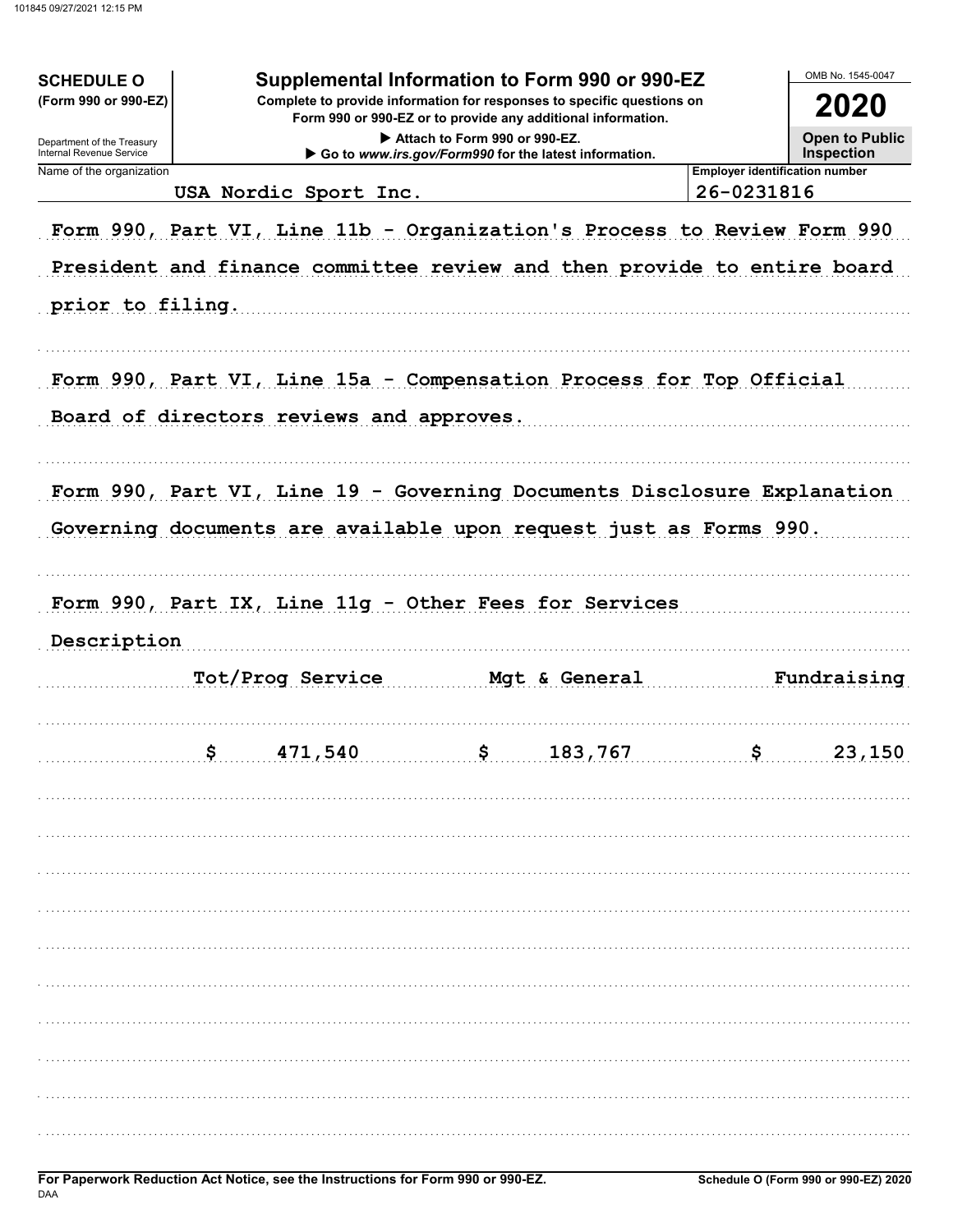**d**

| 45 09/27/2021 12:15 PM<br><b>SCHEDULE A</b>                                                                                                                                                                                                                                                                                                                                                                                                                                                                                                                                                                                                                                                                                                                                                                                                                                                                                                                                                                                                                                                                                                                                                                                                                                                                                                                          | <b>Public Charity Status and Public Support</b>                                                                                                                                                                                                                                                                                                                                                                                                                                                                                                                                                                                                                                                                                                                                                                                                                                                                                                                                                                                                                                                                                                                                                                                                                                                                                                                                                    |                                                                                                                      | OMB No. 1545-0047                           |  |  |  |  |
|----------------------------------------------------------------------------------------------------------------------------------------------------------------------------------------------------------------------------------------------------------------------------------------------------------------------------------------------------------------------------------------------------------------------------------------------------------------------------------------------------------------------------------------------------------------------------------------------------------------------------------------------------------------------------------------------------------------------------------------------------------------------------------------------------------------------------------------------------------------------------------------------------------------------------------------------------------------------------------------------------------------------------------------------------------------------------------------------------------------------------------------------------------------------------------------------------------------------------------------------------------------------------------------------------------------------------------------------------------------------|----------------------------------------------------------------------------------------------------------------------------------------------------------------------------------------------------------------------------------------------------------------------------------------------------------------------------------------------------------------------------------------------------------------------------------------------------------------------------------------------------------------------------------------------------------------------------------------------------------------------------------------------------------------------------------------------------------------------------------------------------------------------------------------------------------------------------------------------------------------------------------------------------------------------------------------------------------------------------------------------------------------------------------------------------------------------------------------------------------------------------------------------------------------------------------------------------------------------------------------------------------------------------------------------------------------------------------------------------------------------------------------------------|----------------------------------------------------------------------------------------------------------------------|---------------------------------------------|--|--|--|--|
| (Form 990 or 990-EZ)                                                                                                                                                                                                                                                                                                                                                                                                                                                                                                                                                                                                                                                                                                                                                                                                                                                                                                                                                                                                                                                                                                                                                                                                                                                                                                                                                 |                                                                                                                                                                                                                                                                                                                                                                                                                                                                                                                                                                                                                                                                                                                                                                                                                                                                                                                                                                                                                                                                                                                                                                                                                                                                                                                                                                                                    | Complete if the organization is a section 501(c)(3) organization or a section 4947(a)(1) nonexempt charitable trust. |                                             |  |  |  |  |
| Department of the Treasury<br>Internal Revenue Service                                                                                                                                                                                                                                                                                                                                                                                                                                                                                                                                                                                                                                                                                                                                                                                                                                                                                                                                                                                                                                                                                                                                                                                                                                                                                                               | Attach to Form 990 or Form 990-EZ.<br>Go to www.irs.gov/Form990 for instructions and the latest information.                                                                                                                                                                                                                                                                                                                                                                                                                                                                                                                                                                                                                                                                                                                                                                                                                                                                                                                                                                                                                                                                                                                                                                                                                                                                                       |                                                                                                                      | 2020<br><b>Open to Public</b><br>Inspection |  |  |  |  |
| Name of the organization                                                                                                                                                                                                                                                                                                                                                                                                                                                                                                                                                                                                                                                                                                                                                                                                                                                                                                                                                                                                                                                                                                                                                                                                                                                                                                                                             | USA Nordic Sport Inc.                                                                                                                                                                                                                                                                                                                                                                                                                                                                                                                                                                                                                                                                                                                                                                                                                                                                                                                                                                                                                                                                                                                                                                                                                                                                                                                                                                              | <b>Employer identification number</b><br>26-0231816                                                                  |                                             |  |  |  |  |
| Part I                                                                                                                                                                                                                                                                                                                                                                                                                                                                                                                                                                                                                                                                                                                                                                                                                                                                                                                                                                                                                                                                                                                                                                                                                                                                                                                                                               | <b>Reason for Public Charity Status.</b> (All organizations must complete this part.) See instructions.                                                                                                                                                                                                                                                                                                                                                                                                                                                                                                                                                                                                                                                                                                                                                                                                                                                                                                                                                                                                                                                                                                                                                                                                                                                                                            |                                                                                                                      |                                             |  |  |  |  |
| 1<br>2<br>3<br>4<br>city, and state:<br>5<br>6<br>7<br>8<br>9<br>university:                                                                                                                                                                                                                                                                                                                                                                                                                                                                                                                                                                                                                                                                                                                                                                                                                                                                                                                                                                                                                                                                                                                                                                                                                                                                                         | The organization is not a private foundation because it is: (For lines 1 through 12, check only one box.)<br>A church, convention of churches, or association of churches described in section 170(b)(1)(A)(i).<br>A school described in section 170(b)(1)(A)(ii). (Attach Schedule E (Form 990 or 990-EZ).)<br>A hospital or a cooperative hospital service organization described in section 170(b)(1)(A)(iii).<br>A medical research organization operated in conjunction with a hospital described in section 170(b)(1)(A)(iii). Enter the hospital's name,<br>An organization operated for the benefit of a college or university owned or operated by a governmental unit described in<br>section 170(b)(1)(A)(iv). (Complete Part II.)<br>A federal, state, or local government or governmental unit described in section 170(b)(1)(A)(v).<br>An organization that normally receives a substantial part of its support from a governmental unit or from the general public<br>described in section 170(b)(1)(A)(vi). (Complete Part II.)<br>A community trust described in section 170(b)(1)(A)(vi). (Complete Part II.)<br>An agricultural research organization described in section 170(b)(1)(A)(ix) operated in conjunction with a land-grant college<br>or university or a non-land-grant college of agriculture (see instructions). Enter the name, city, and state of the college or |                                                                                                                      |                                             |  |  |  |  |
| $ {\bf X} $<br>An organization that normally receives: (1) more than 33 1/3% of its support from contributions, membership fees, and gross<br>10<br>receipts from activities related to its exempt functions, subject to certain exceptions; and (2) no more than 331/3% of its<br>support from gross investment income and unrelated business taxable income (less section 511 tax) from businesses<br>acquired by the organization after June 30, 1975. See section 509(a)(2). (Complete Part III.)<br>An organization organized and operated exclusively to test for public safety. See section 509(a)(4).<br>11<br>12<br>An organization organized and operated exclusively for the benefit of, to perform the functions of, or to carry out the purposes<br>of one or more publicly supported organizations described in section 509(a)(1) or section 509(a)(2). See section 509(a)(3).<br>Check the box in lines 12a through 12d that describes the type of supporting organization and complete lines 12e, 12f, and 12g.<br>Type I. A supporting organization operated, supervised, or controlled by its supported organization(s), typically by giving<br>a<br>the supported organization(s) the power to regularly appoint or elect a majority of the directors or trustees of the<br>supporting organization. You must complete Part IV, Sections A and B. |                                                                                                                                                                                                                                                                                                                                                                                                                                                                                                                                                                                                                                                                                                                                                                                                                                                                                                                                                                                                                                                                                                                                                                                                                                                                                                                                                                                                    |                                                                                                                      |                                             |  |  |  |  |

**b** organization(s). **You must complete Part IV, Sections A and C. Type II.** A supporting organization supervised or controlled in connection with its supported organization(s), by having control or management of the supporting organization vested in the same persons that control or manage the supported

**c** its supported organization(s) (see instructions). **You must complete Part IV, Sections A, D, and E. Type III functionally integrated.** A supporting organization operated in connection with, and functionally integrated with,

that is not functionally integrated. The organization generally must satisfy a distribution requirement and an attentiveness **Type III non-functionally integrated.** A supporting organization operated in connection with its supported organization(s) requirement (see instructions). **You must complete Part IV, Sections A and D, and Part V.**

**e** Check this box if the organization received a written determination from the IRS that it is a Type I, Type II, Type III functionally integrated, or Type III non-functionally integrated supporting organization.

**f** Enter the number of supported organizations . . . . . . . . . . . . . . . . . . . . . . . . . . . . . . . . . . . . . . . . . . . . . . . . . . . . . . . . . . . . . . . . . . . . . . . . . . . . . . . . . Provide the following information about the supported organization(s).

| ີ                                     |          |                                                                                     |                                                                   |    |  |  |  |  |  |  |  |  |  |  |  |  |  |  |  |  |  |  |                                                         |                                                       |
|---------------------------------------|----------|-------------------------------------------------------------------------------------|-------------------------------------------------------------------|----|--|--|--|--|--|--|--|--|--|--|--|--|--|--|--|--|--|--|---------------------------------------------------------|-------------------------------------------------------|
| (i) Name of supported<br>organization | (ii) EIN | (iii) Type of organization<br>(described on lines 1-10<br>above (see instructions)) | (iv) Is the organization<br>listed in your governing<br>document? |    |  |  |  |  |  |  |  |  |  |  |  |  |  |  |  |  |  |  | (v) Amount of monetary<br>support (see<br>instructions) | (vi) Amount of<br>other support (see<br>instructions) |
|                                       |          |                                                                                     | Yes                                                               | No |  |  |  |  |  |  |  |  |  |  |  |  |  |  |  |  |  |  |                                                         |                                                       |
| (A)                                   |          |                                                                                     |                                                                   |    |  |  |  |  |  |  |  |  |  |  |  |  |  |  |  |  |  |  |                                                         |                                                       |
| (B)                                   |          |                                                                                     |                                                                   |    |  |  |  |  |  |  |  |  |  |  |  |  |  |  |  |  |  |  |                                                         |                                                       |
| (C)                                   |          |                                                                                     |                                                                   |    |  |  |  |  |  |  |  |  |  |  |  |  |  |  |  |  |  |  |                                                         |                                                       |
| (D)                                   |          |                                                                                     |                                                                   |    |  |  |  |  |  |  |  |  |  |  |  |  |  |  |  |  |  |  |                                                         |                                                       |
| (E)                                   |          |                                                                                     |                                                                   |    |  |  |  |  |  |  |  |  |  |  |  |  |  |  |  |  |  |  |                                                         |                                                       |
| Total                                 |          |                                                                                     |                                                                   |    |  |  |  |  |  |  |  |  |  |  |  |  |  |  |  |  |  |  |                                                         |                                                       |

**For Paperwork Reduction Act Notice, see the Instructions for Form 990 or 990-EZ.**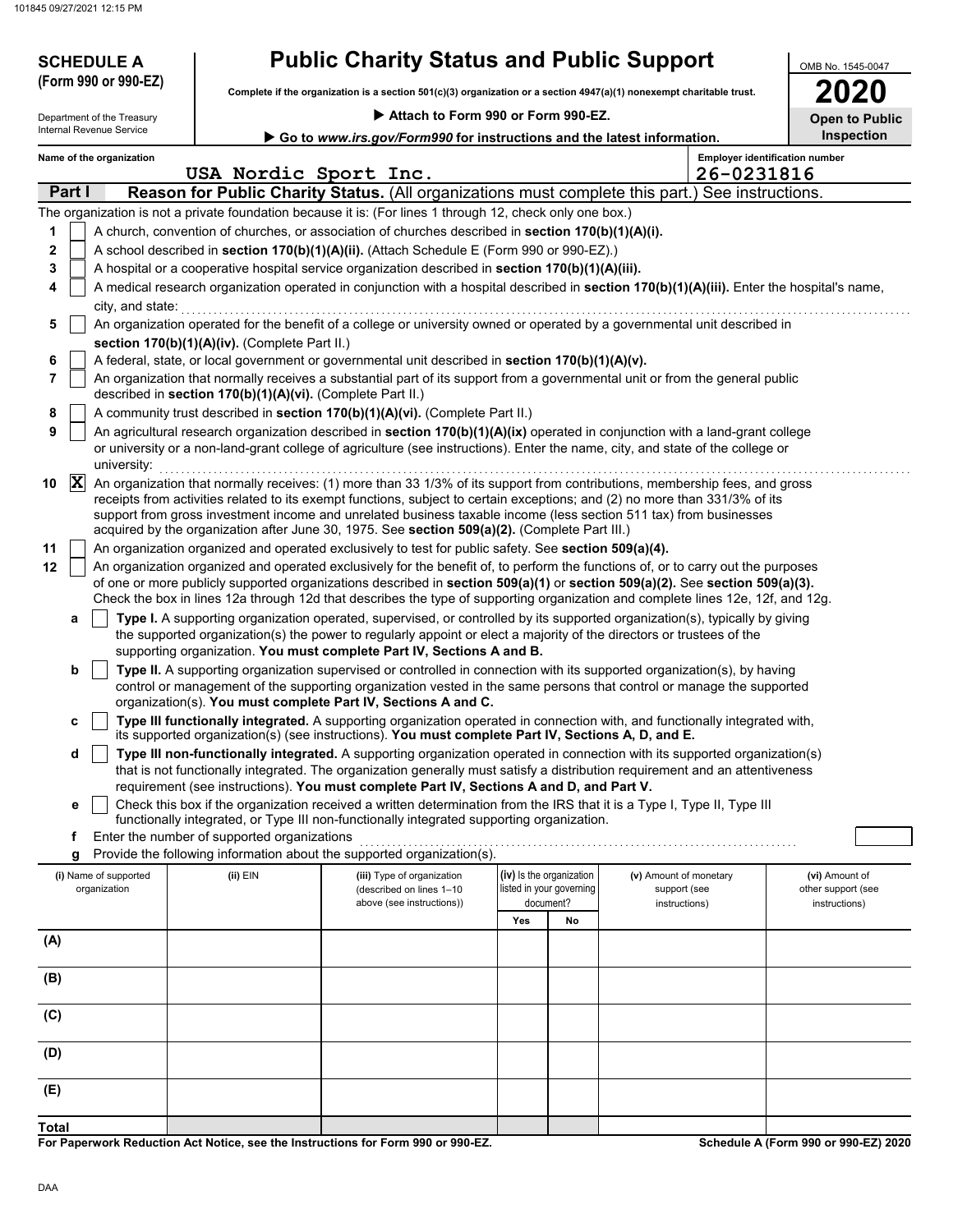|          | Schedule A (Form 990 or 990-EZ) 2020 USA Nordic Sport Inc.                                                                            |          |          |            |            | 26-0231816 | Page 2    |
|----------|---------------------------------------------------------------------------------------------------------------------------------------|----------|----------|------------|------------|------------|-----------|
|          | Support Schedule for Organizations Described in Sections 170(b)(1)(A)(iv) and 170(b)(1)(A)(vi)<br>Part II                             |          |          |            |            |            |           |
|          | (Complete only if you checked the box on line 5, 7, or 8 of Part I or if the organization failed to qualify under                     |          |          |            |            |            |           |
|          | Part III. If the organization fails to qualify under the tests listed below, please complete Part III.)                               |          |          |            |            |            |           |
|          | <b>Section A. Public Support</b><br>Calendar year (or fiscal year beginning in) $\blacktriangleright$                                 |          |          |            |            |            |           |
|          |                                                                                                                                       | (a) 2016 | (b) 2017 | $(c)$ 2018 | $(d)$ 2019 | (e) 2020   | (f) Total |
| 1        | Gifts, grants, contributions, and                                                                                                     |          |          |            |            |            |           |
|          | membership fees received. (Do not<br>include any "unusual grants.")                                                                   |          |          |            |            |            |           |
|          |                                                                                                                                       |          |          |            |            |            |           |
| 2        | Tax revenues levied for the                                                                                                           |          |          |            |            |            |           |
|          | organization's benefit and either paid<br>to or expended on its behalf                                                                |          |          |            |            |            |           |
|          |                                                                                                                                       |          |          |            |            |            |           |
| 3        | The value of services or facilities<br>furnished by a governmental unit to the                                                        |          |          |            |            |            |           |
|          | organization without charge<br>.                                                                                                      |          |          |            |            |            |           |
| 4        | Total. Add lines 1 through 3                                                                                                          |          |          |            |            |            |           |
| 5        | The portion of total contributions by                                                                                                 |          |          |            |            |            |           |
|          | each person (other than a                                                                                                             |          |          |            |            |            |           |
|          | governmental unit or publicly<br>supported organization) included on                                                                  |          |          |            |            |            |           |
|          | line 1 that exceeds 2% of the amount                                                                                                  |          |          |            |            |            |           |
|          | shown on line 11, column (f)                                                                                                          |          |          |            |            |            |           |
| 6        | Public support. Subtract line 5 from line 4<br><b>Section B. Total Support</b>                                                        |          |          |            |            |            |           |
|          | Calendar year (or fiscal year beginning in) $\blacktriangleright$                                                                     | (a) 2016 | (b) 2017 | $(c)$ 2018 | $(d)$ 2019 | (e) 2020   | (f) Total |
| 7        | Amounts from line 4                                                                                                                   |          |          |            |            |            |           |
| 8        | Gross income from interest, dividends,                                                                                                |          |          |            |            |            |           |
|          | payments received on securities loans,                                                                                                |          |          |            |            |            |           |
|          | rents, royalties, and income from<br>similar sources                                                                                  |          |          |            |            |            |           |
|          |                                                                                                                                       |          |          |            |            |            |           |
| 9        | Net income from unrelated business<br>activities, whether or not the business                                                         |          |          |            |            |            |           |
|          | is regularly carried on                                                                                                               |          |          |            |            |            |           |
| 10       | Other income. Do not include gain or                                                                                                  |          |          |            |            |            |           |
|          | loss from the sale of capital assets                                                                                                  |          |          |            |            |            |           |
|          | (Explain in Part VI.)                                                                                                                 |          |          |            |            |            |           |
| 11<br>12 | Total support. Add lines 7 through 10<br>Gross receipts from related activities, etc. (see instructions)                              |          |          |            |            | 12         |           |
| 13       | First 5 years. If the Form 990 is for the organization's first, second, third, fourth, or fifth tax year as a section 501(c)(3)       |          |          |            |            |            |           |
|          | organization, check this box and stop here                                                                                            |          |          |            |            |            |           |
|          | <b>Section C. Computation of Public Support Percentage</b>                                                                            |          |          |            |            |            |           |
| 14       | Public support percentage for 2020 (line 6, column (f) divided by line 11, column (f)) [[[[[[[[[[[[[[[[[[[[[[                         |          |          |            |            | 14         | %         |
| 15       | Public support percentage from 2019 Schedule A, Part II, line 14                                                                      |          |          |            |            | 15         | %         |
| 16a      | 33 1/3% support test-2020. If the organization did not check the box on line 13, and line 14 is 33 1/3% or more, check this           |          |          |            |            |            |           |
|          | box and stop here. The organization qualifies as a publicly supported organization                                                    |          |          |            |            |            |           |
| b        | 33 1/3% support test-2019. If the organization did not check a box on line 13 or 16a, and line 15 is 33 1/3% or more, check           |          |          |            |            |            |           |
|          | this box and stop here. The organization qualifies as a publicly supported organization                                               |          |          |            |            |            |           |
|          | 17a 10%-facts-and-circumstances test-2020. If the organization did not check a box on line 13, 16a, or 16b, and line 14 is            |          |          |            |            |            |           |
|          | 10% or more, and if the organization meets the "facts-and-circumstances" test, check this box and stop here. Explain in               |          |          |            |            |            |           |
|          | Part VI how the organization meets the "facts-and-circumstances" test. The organization qualifies as a publicly supported             |          |          |            |            |            |           |
|          | organization<br>10%-facts-and-circumstances test-2019. If the organization did not check a box on line 13, 16a, 16b, or 17a, and line |          |          |            |            |            |           |
| b        | 15 is 10% or more, and if the organization meets the "facts-and-circumstances" test, check this box and stop here. Explain            |          |          |            |            |            |           |
|          | in Part VI how the organization meets the "facts-and-circumstances" test. The organization qualifies as a publicly supported          |          |          |            |            |            |           |
|          | organization                                                                                                                          |          |          |            |            |            |           |
| 18       | Private foundation. If the organization did not check a box on line 13, 16a, 16b, 17a, or 17b, check this box and see                 |          |          |            |            |            |           |
|          | instructions                                                                                                                          |          |          |            |            |            |           |
|          |                                                                                                                                       |          |          |            |            |            |           |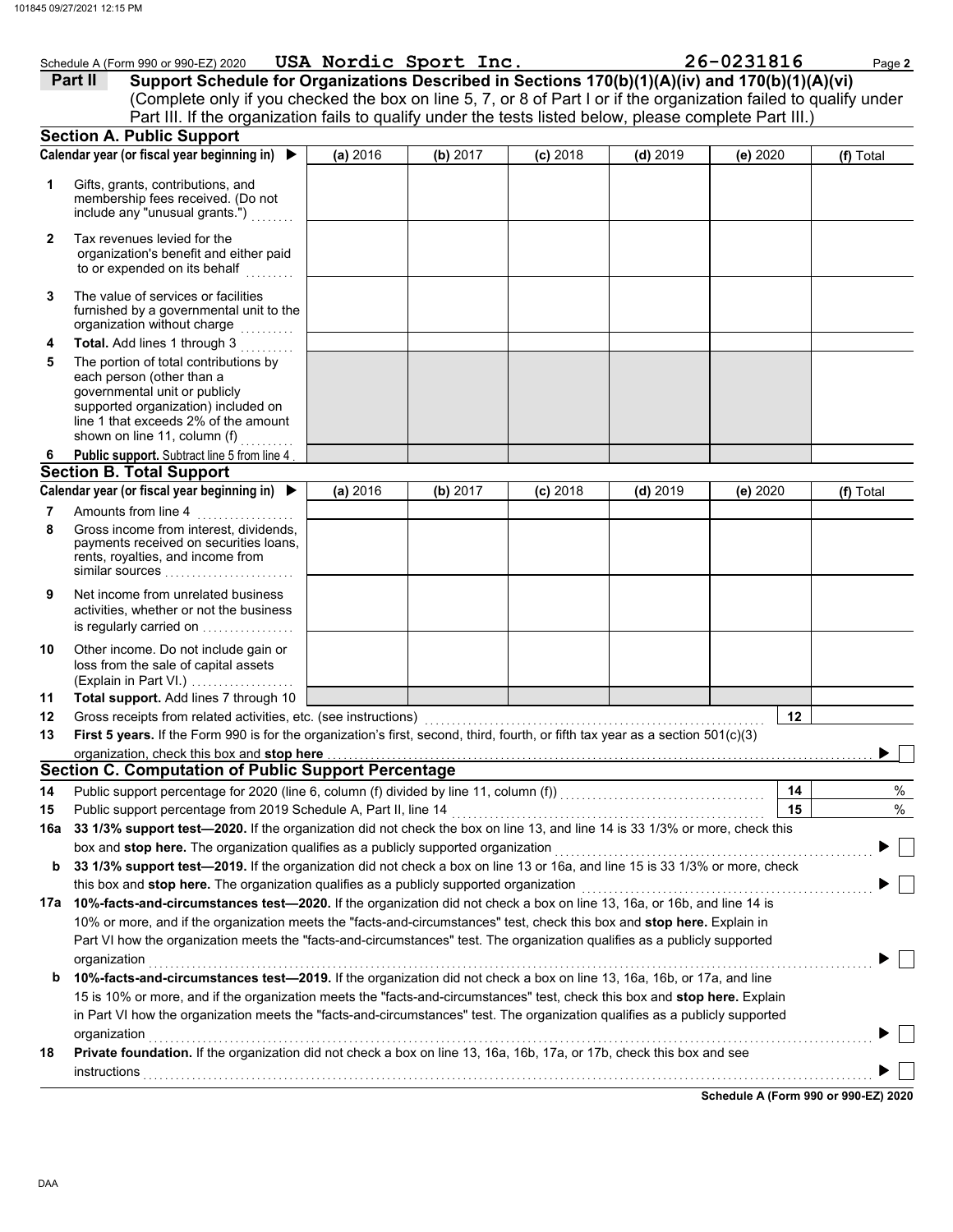## Schedule A (Form 990 or 990-EZ) 2020 Page **3 USA Nordic Sport Inc. 26-0231816 Part III Support Schedule for Organizations Described in Section 509(a)(2)** (Complete only if you checked the box on line 10 of Part I or if the organization failed to qualify under Part II. If the organization fails to qualify under the tests listed below, please complete Part II.) **Section A. Public Support Calendar year (or fiscal year beginning in) (a)** 2016 **(b)** 2017 **(c)** 2018 **(d)** 2019 **(e)** 2020 **(f)** Total Gifts, grants, contributions, and membership fees **1 949,520 1,031,244 1,561,757 2,059,669 1,167,290 6,769,480** received. (Do not include any "unusual grants.") **2** Gross receipts from admissions, merchandise sold or services performed, or facilities furnished in any activity that is related to the **273,111 522,064 312,168 179,291 399,029 1,685,663** organization's tax-exempt purpose . . . . . . . . **3** Gross receipts from activities that are not an unrelated trade or business under section 513 **212,901 212,901 4** Tax revenues levied for the organization's benefit and either paid to or expended on its behalf **5** The value of services or facilities furnished by a governmental unit to the organization without charge ........... **Total.** Add lines 1 through 5 . . . . . . . . . **6 1,222,631 1,553,308 1,873,925 2,238,960 1,779,220 8,668,044 7a** Amounts included on lines 1, 2, and 3 received from disqualified persons **b** Amounts included on lines 2 and 3 received from other than disqualified persons that exceed the greater of \$5,000 or 1% of the amount on line 13 for the year **c** Add lines 7a and 7b ....... **8 Public support.** (Subtract line 7c from  $line 6.)$ **8,668,044 Section B. Total Support Calendar year (or fiscal year beginning in) (a)** 2016 **(b)** 2017 **(c)** 2018 **(d)** 2019 **(e)** 2020 **(f)** Total Amounts from line 6 . . . . . . . . . . . . . . . . . . **9 1,222,631 1,553,308 1,873,925 2,238,960 1,779,220 8,668,044 10a** Gross income from interest, dividends, payments received on securities loans, rents, royalties, and income from similar sources . **b** Unrelated business taxable income (less section 511 taxes) from businesses acquired after June 30, 1975 . . . . . . . . **c** Add lines 10a and 10b . . . . . . . . . . . . . . . . **11** Net income from unrelated business activities not included in line 10b, whether or not the business is regularly carried on ... **12** Other income. Do not include gain or loss from the sale of capital assets (Explain in Part VI.) . . . . . . . . . . . . . . **2,261 2,261 13 Total support.** (Add lines 9, 10c, 11, and 12.) **1,222,631 1,555,569 1,873,925 2,238,960 1,779,220 8,670,305 14 First 5 years.** If the Form 990 is for the organization's first, second, third, fourth, or fifth tax year as a section 501(c)(3) organization, check this box and stop here ь **Section C. Computation of Public Support Percentage 15** Public support percentage for 2020 (line 8, column (f), divided by line 13, column (f)) . . . . . . . . . . . . . . . . . . . . . . . . . . . . . . . . . . . . . **15** % **99.97** Public support percentage from 2019 Schedule A, Part III, line 15 **16 16** % **99.95 Section D. Computation of Investment Income Percentage** 17 Investment income percentage for 2020 (line 10c, column (f), divided by line 13, column (f)) **17** % **18** % **18** Investment income percentage from **2019** Schedule A, Part III, line 17 . . . . . . . . . . . . . . . . . . . . . . . . . . . . . . . . . . . . . . . . . . . . . . . . . . . . . . . **19a 33 1/3% support tests—2020.** If the organization did not check the box on line 14, and line 15 is more than 33 1/3%, and line **X**

17 is not more than 33 1/3%, check this box and **stop here.** The organization qualifies as a publicly supported organization . . . . . . . . . . . . . . . **b** 33 1/3% support tests—2019. If the organization did not check a box on line 14 or line 19a, and line 16 is more than 33 1/3%, and line 18 is not more than 33 1/3%, check this box and **stop here.** The organization qualifies as a publicly supported organization ........

**20 Private foundation.** If the organization did not check a box on line 14, 19a, or 19b, check this box and see instructions . . . . . . . . . . . . . . . . . . .

**Schedule A (Form 990 or 990-EZ) 2020**

Þ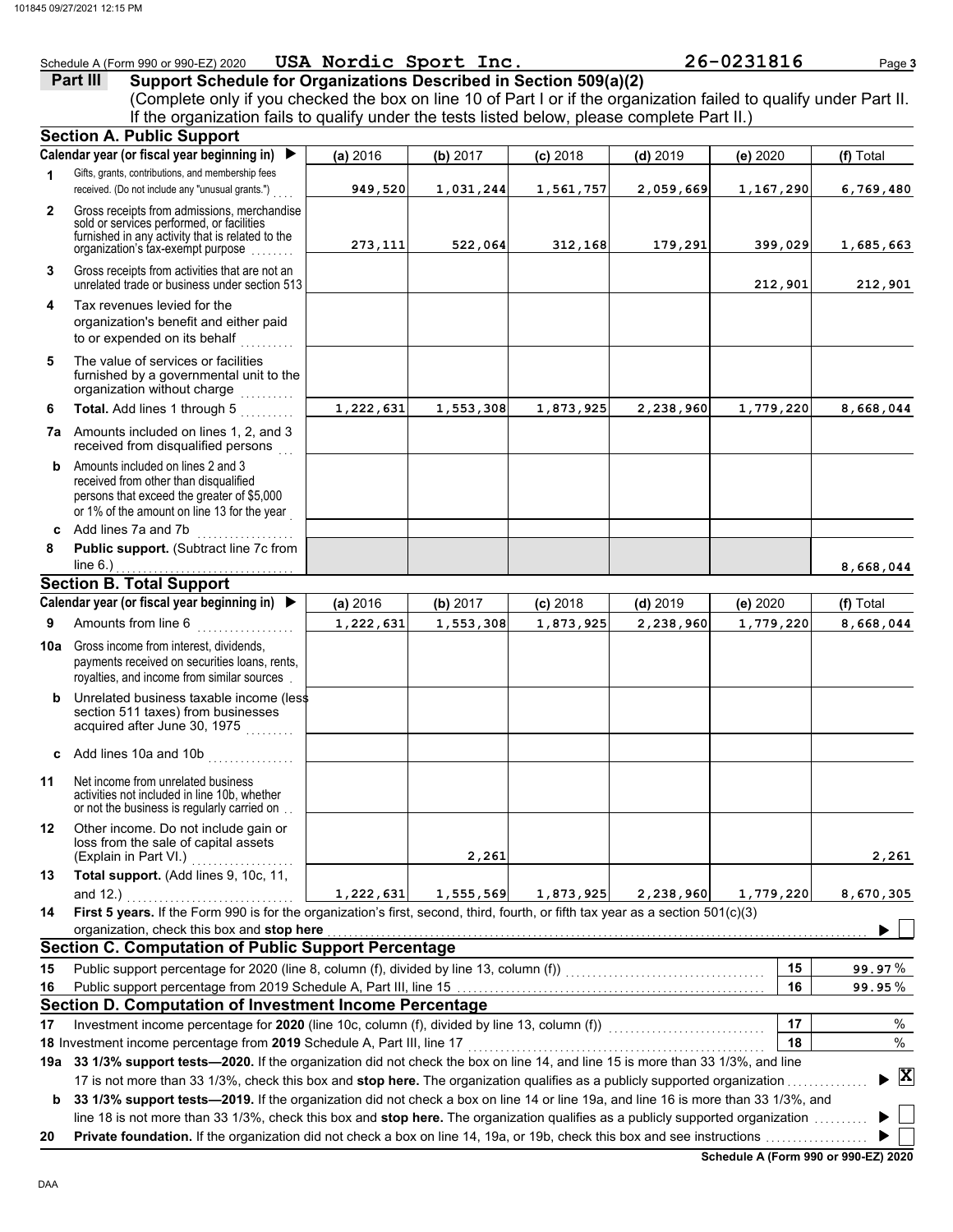### **Part IV Supporting Organizations** Sections A, D, and E. If you checked box 12d, Part I, complete Sections A and D, and complete Part V.) Schedule A (Form 990 or 990-EZ) 2020 Page **4 USA Nordic Sport Inc. 26-0231816 Section A. All Supporting Organizations** (Complete only if you checked a box in line 12 on Part I. If you checked box 12a, Part I, complete Sections A and B. If you checked box 12b, Part I, complete Sections A and C. If you checked box 12c, Part I, complete Are all of the organization's supported organizations listed by name in the organization's governing documents? *If "No," describe in Part VI how the supported organizations are designated. If designated by class or purpose, describe the designation. If historic and continuing relationship, explain.* Did the organization have any supported organization that does not have an IRS determination of status under section 509(a)(1) or (2)? *If "Yes," explain in Part VI how the organization determined that the supported organization was described in section 509(a)(1) or (2).* **1 2 3a** Did the organization have a supported organization described in section 501(c)(4), (5), or (6)? *If "Yes," answer* **b c** Did the organization ensure that all support to such organizations was used exclusively for section 170(c)(2)(B) **4a** Was any supported organization not organized in the United States ("foreign supported organization")? *If* **b c** Did the organization support any foreign supported organization that does not have an IRS determination **5a** Did the organization add, substitute, or remove any supported organizations during the tax year? *If "Yes,"* **b c 6 7 8 9a b c 10a b** *lines 3b and 3c below.* Did the organization confirm that each supported organization qualified under section  $501(c)(4)$ ,  $(5)$ , or  $(6)$  and satisfied the public support tests under section 509(a)(2)? *If "Yes," describe in Part VI when and how the organization made the determination.* purposes? *If "Yes," explain in Part VI what controls the organization put in place to ensure such use. "Yes," and if you checked 12a or 12b in Part I, answer (b) and (c) below.* Did the organization have ultimate control and discretion in deciding whether to make grants to the foreign supported organization? *If "Yes," describe in Part VI how the organization had such control and discretion despite being controlled or supervised by or in connection with its supported organizations.* under sections 501(c)(3) and 509(a)(1) or (2)? *If "Yes," explain in Part VI what controls the organization used to ensure that all support to the foreign supported organization was used exclusively for section 170(c)(2)(B) purposes. answer lines 5b and 5c below (if applicable). Also, provide detail in Part VI, including (i) the names and EIN numbers of the supported organizations added, substituted, or removed; (ii) the reasons for each such action; (iii) the authority under the organization's organizing document authorizing such action; and (iv) how the action was accomplished (such as by amendment to the organizing document).* **Type I or Type II only.** Was any added or substituted supported organization part of a class already designated in the organization's organizing document? **Substitutions only.** Was the substitution the result of an event beyond the organization's control? Did the organization provide support (whether in the form of grants or the provision of services or facilities) to anyone other than (i) its supported organizations, (ii) individuals that are part of the charitable class benefited by one or more of its supported organizations, or (iii) other supporting organizations that also support or benefit one or more of the filing organization's supported organizations? *If "Yes," provide detail in Part VI.* Did the organization provide a grant, loan, compensation, or other similar payment to a substantial contributor (as defined in section 4958(c)(3)(C)), a family member of a substantial contributor, or a 35% controlled entity with regard to a substantial contributor? *If "Yes," complete Part I of Schedule L (Form 990 or 990-EZ).* Did the organization make a loan to a disqualified person (as defined in section 4958) not described in line 7? *If "Yes," complete Part I of Schedule L (Form 990 or 990-EZ).* Was the organization controlled directly or indirectly at any time during the tax year by one or more disqualified persons, as defined in section 4946 (other than foundation managers and organizations described in section 509(a)(1) or (2))? *If "Yes," provide detail in Part VI.* Did one or more disqualified persons (as defined in line 9a) hold a controlling interest in any entity in which the supporting organization had an interest? *If "Yes," provide detail in Part VI.* Did a disqualified person (as defined in line 9a) have an ownership interest in, or derive any personal benefit from, assets in which the supporting organization also had an interest? *If "Yes," provide detail in Part VI.* Was the organization subject to the excess business holdings rules of section 4943 because of section 4943(f) (regarding certain Type II supporting organizations, and all Type III non-functionally integrated supporting organizations)? *If "Yes," answer line 10b below.* Did the organization have any excess business holdings in the tax year? *(Use Schedule C, Form 4720, to determine whether the organization had excess business holdings.)* **Yes No 1 2 3a 3b 3c 4a 4b 4c 5a 5b 5c 6 7 8 9a 9b 9c 10a 10b**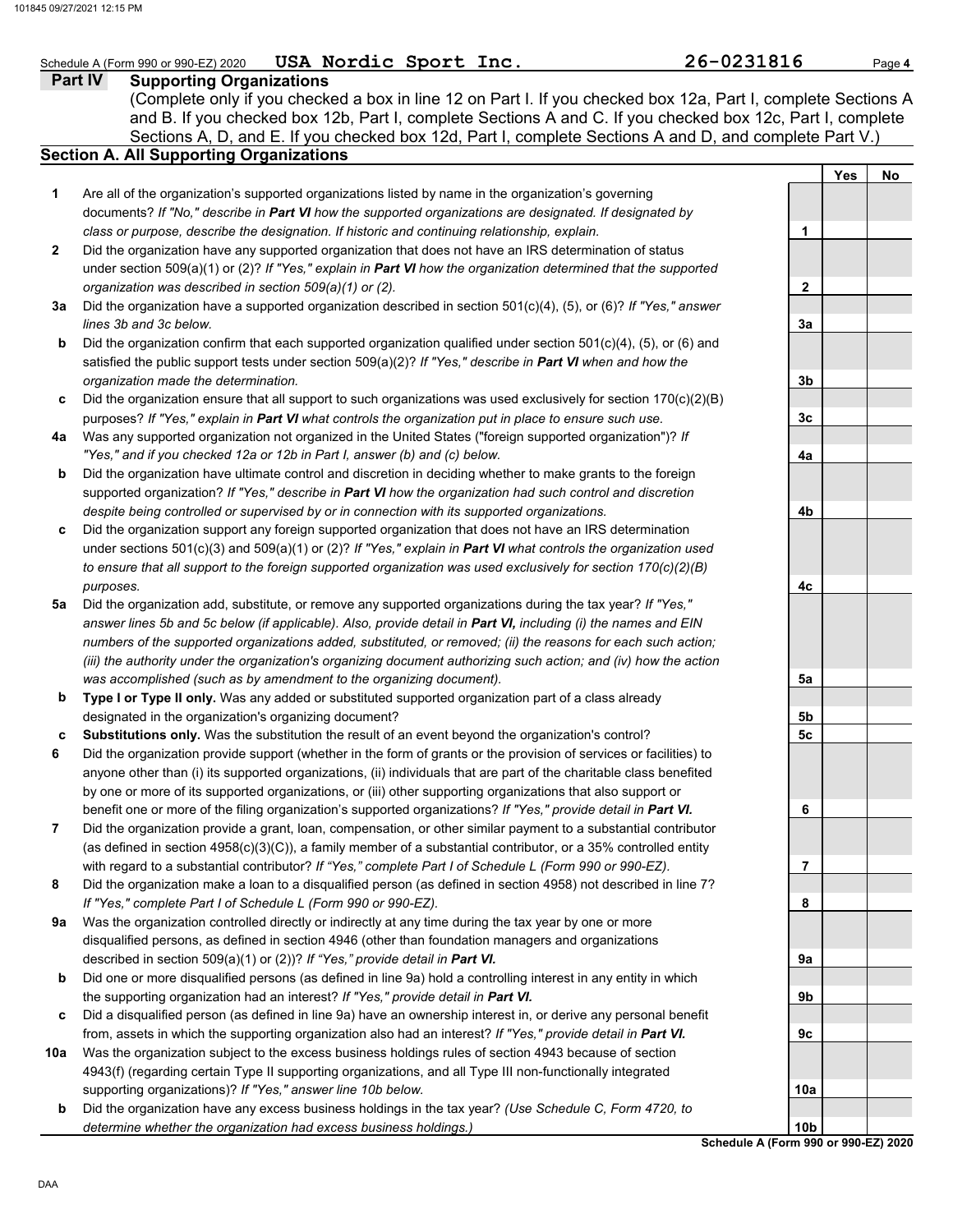| 26-0231816<br><b>USA</b><br>Nordic Sport<br>Inc.<br>Schedule A (Form 990 or 990-EZ) 2020<br>$P$ age 5 |
|-------------------------------------------------------------------------------------------------------|
|-------------------------------------------------------------------------------------------------------|

**2**

|  | ۰, |
|--|----|

|    |                                                                                                                            |                 | Yes | No |
|----|----------------------------------------------------------------------------------------------------------------------------|-----------------|-----|----|
| 11 | Has the organization accepted a gift or contribution from any of the following persons?                                    |                 |     |    |
| a  | A person who directly or indirectly controls, either alone or together with persons described in lines 11b and             |                 |     |    |
|    | 11c below, the governing body of a supported organization?                                                                 | 11a             |     |    |
| b  | A family member of a person described in line 11a above?                                                                   | 11 <sub>b</sub> |     |    |
| c  | A 35% controlled entity of a person described in line 11a or 11b above? If "Yes" to line 11a, 11b, or 11c, provide         |                 |     |    |
|    | detail in <b>Part VI.</b>                                                                                                  | 11c             |     |    |
|    | <b>Section B. Type I Supporting Organizations</b>                                                                          |                 |     |    |
|    |                                                                                                                            |                 | Yes | No |
|    | Did the governing body, members of the governing body, officers acting in their official capacity, or membership of one or |                 |     |    |

- **2** *supported organizations and what conditions or restrictions, if any, applied to such powers during the tax year. organization, describe how the powers to appoint and/or remove officers, directors, or trustees were allocated among the effectively operated, supervised, or controlled the organization's activities. If the organization had more than one supported* directors, or trustees at all times during the tax year? *If "No," describe in Part VI how the supported organization(s)* more supported organizations have the power to regularly appoint or elect at least a majority of the organization's officers, Did the organization operate for the benefit of any supported organization other than the supported **1**
- organization(s) that operated, supervised, or controlled the supporting organization? *If "Yes," explain in Part VI how providing such benefit carried out the purposes of the supported organization(s) that operated, supervised, or controlled the supporting organization.*

# **Section C. Type II Supporting Organizations**

**Part IV Supporting Organizations** *(continued)*

|                                                                                                                      | Yes |  |
|----------------------------------------------------------------------------------------------------------------------|-----|--|
| Were a majority of the organization's directors or trustees during the tax year also a majority of the directors     |     |  |
| or trustees of each of the organization's supported organization(s)? If "No," describe in <b>Part VI</b> how control |     |  |
| or management of the supporting organization was vested in the same persons that controlled or managed               |     |  |
| the supported organization(s).                                                                                       |     |  |

# **Section D. All Type III Supporting Organizations**

|                |                                                                                                                        |   | Yes | No |
|----------------|------------------------------------------------------------------------------------------------------------------------|---|-----|----|
| 1              | Did the organization provide to each of its supported organizations, by the last day of the fifth month of the         |   |     |    |
|                | organization's tax year, (i) a written notice describing the type and amount of support provided during the prior tax  |   |     |    |
|                | year, (ii) a copy of the Form 990 that was most recently filed as of the date of notification, and (iii) copies of the |   |     |    |
|                | organization's governing documents in effect on the date of notification, to the extent not previously provided?       |   |     |    |
| $\overline{2}$ | Were any of the organization's officers, directors, or trustees either (i) appointed or elected by the supported       |   |     |    |
|                | organization(s) or (ii) serving on the governing body of a supported organization? If "No," explain in Part VI how     |   |     |    |
|                | the organization maintained a close and continuous working relationship with the supported organization(s).            | າ |     |    |
| $\mathbf{3}$   | By reason of the relationship described in line 2, above, did the organization's supported organizations have          |   |     |    |
|                | a significant voice in the organization's investment policies and in directing the use of the organization's           |   |     |    |
|                | income or assets at all times during the tax year? If "Yes," describe in Part VI the role the organization's           |   |     |    |
|                | supported organizations played in this regard.                                                                         | 3 |     |    |

## **Section E. Type III Functionally-Integrated Supporting Organizations**

| Check the box next to the method that the organization used to satisfy the Integral Part Test during the year (see instructions). |  |  |
|-----------------------------------------------------------------------------------------------------------------------------------|--|--|

- The organization satisfied the Activities Test. *Complete line 2 below.* **a**
- The organization is the parent of each of its supported organizations. *Complete line 3 below.* **b**

|  |  | $c$   The organization supported a governmental entity. Describe in Part VI how you supported a governmental entity (see instructions). |  |
|--|--|-----------------------------------------------------------------------------------------------------------------------------------------|--|
|  |  |                                                                                                                                         |  |

**2** Activities Test. *Answer lines 2a and 2b below.*

- **a** Did substantially all of the organization's activities during the tax year directly further the exempt purposes of the supported organization(s) to which the organization was responsive? *If "Yes," then in Part VI identify those supported organizations and explain how these activities directly furthered their exempt purposes,*  how the organization was responsive to those supported organizations, and how the organization determined *that these activities constituted substantially all of its activities.*
- **b** Did the activities described in line 2a, above, constitute activities that, but for the organization's involvement, one or more of the organization's supported organization(s) would have been engaged in? If "Yes," explain in *Part VI the reasons for the organization's position that its supported organization(s) would have engaged in these activities but for the organization's involvement.*
- **3** Parent of Supported Organizations. *Answer lines 3a and 3b below.*
- **a** Did the organization have the power to regularly appoint or elect a majority of the officers, directors, or trustees of each of the supported organizations? *If "Yes" or "No," provide details in Part VI.*
- DAA **Schedule A (Form 990 or 990-EZ) 2020 b** Did the organization exercise a substantial degree of direction over the policies, programs, and activities of each of its supported organizations? *If "Yes," describe in Part VI the role played by the organization in this regard.*

**3b**

**2a**

**2b**

**3a**

**Yes No**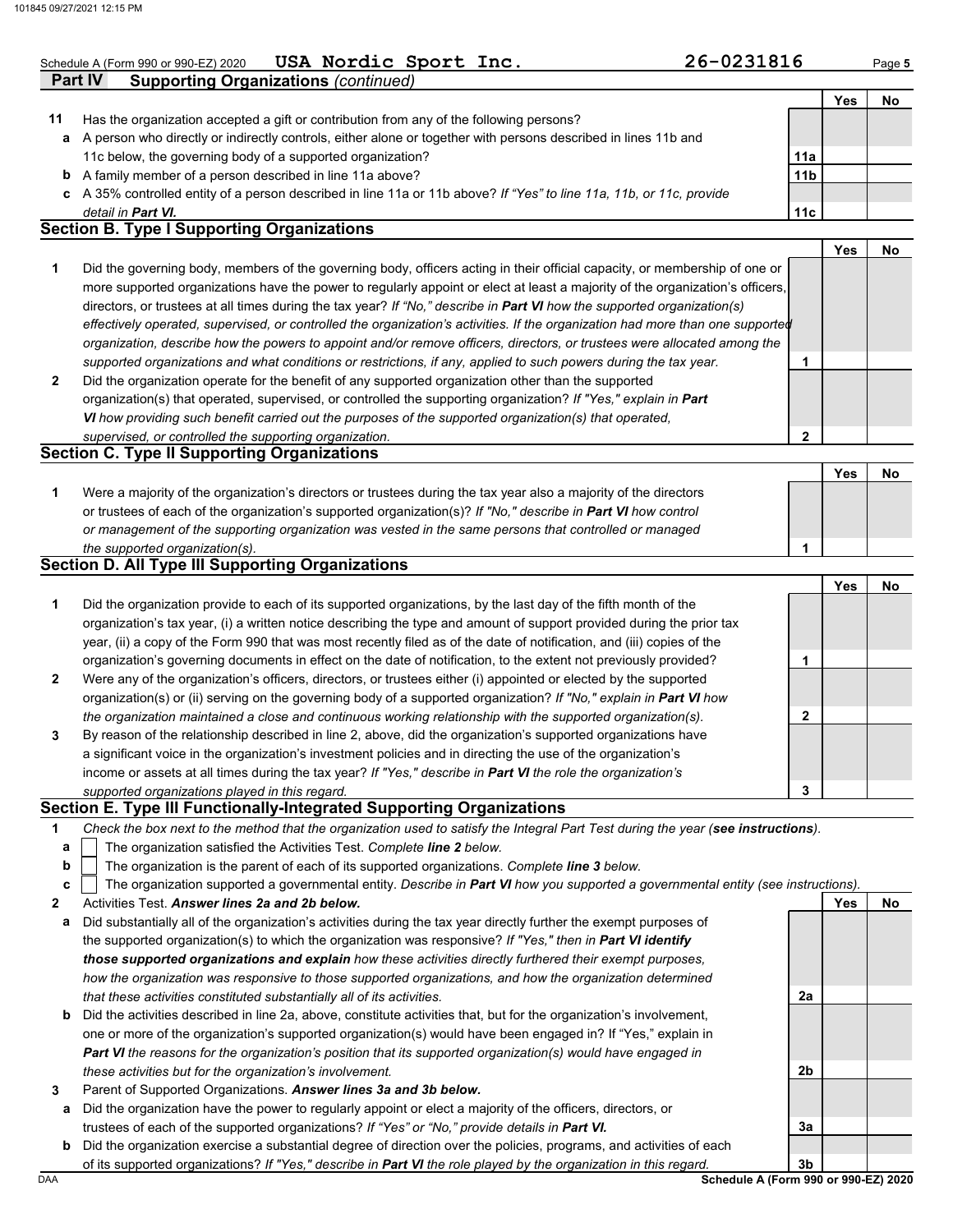| Schedule A (Form 990 or 990-EZ) 2020 USA Nordic Sport Inc.                                                                            |                     | 26-0231816     | Page 6                         |
|---------------------------------------------------------------------------------------------------------------------------------------|---------------------|----------------|--------------------------------|
| <b>Part V</b><br>Type III Non-Functionally Integrated 509(a)(3) Supporting Organizations                                              |                     |                |                                |
| Check here if the organization satisfied the Integral Part Test as a qualifying trust on Nov. 20, 1970 (explain in Part VI). See<br>1 |                     |                |                                |
| instructions. All other Type III non-functionally integrated supporting organizations must complete Sections A through E.             |                     |                |                                |
| Section A - Adjusted Net Income                                                                                                       |                     | (A) Prior Year | (B) Current Year<br>(optional) |
| 1<br>Net short-term capital gain                                                                                                      | $\mathbf{1}$        |                |                                |
| 2<br>Recoveries of prior-year distributions                                                                                           | $\mathbf{2}$        |                |                                |
| 3<br>Other gross income (see instructions)                                                                                            | 3                   |                |                                |
| 4<br>Add lines 1 through 3.                                                                                                           | 4                   |                |                                |
| 5<br>Depreciation and depletion                                                                                                       | 5                   |                |                                |
| Portion of operating expenses paid or incurred for production or collection of<br>6                                                   |                     |                |                                |
| gross income or for management, conservation, or maintenance of property                                                              |                     |                |                                |
| held for production of income (see instructions)                                                                                      | 6                   |                |                                |
| $\overline{7}$<br>Other expenses (see instructions)                                                                                   | $\overline{7}$      |                |                                |
| <b>Adjusted Net Income</b> (subtract lines 5, 6, and 7 from line 4)<br>8                                                              | 8                   |                |                                |
| <b>Section B - Minimum Asset Amount</b>                                                                                               |                     | (A) Prior Year | (B) Current Year<br>(optional) |
| Aggregate fair market value of all non-exempt-use assets (see<br>1                                                                    |                     |                |                                |
| instructions for short tax year or assets held for part of year):                                                                     |                     |                |                                |
| a Average monthly value of securities                                                                                                 | 1a                  |                |                                |
| <b>b</b> Average monthly cash balances                                                                                                | 1b                  |                |                                |
| c Fair market value of other non-exempt-use assets                                                                                    | 1c                  |                |                                |
| <b>d Total</b> (add lines 1a, 1b, and 1c)                                                                                             | 1d                  |                |                                |
| <b>e</b> Discount claimed for blockage or other factors                                                                               |                     |                |                                |
| (explain in detail in Part VI):                                                                                                       |                     |                |                                |
| 2 Acquisition indebtedness applicable to non-exempt-use assets                                                                        | $\mathbf{2}$        |                |                                |
| 3<br>Subtract line 2 from line 1d.                                                                                                    | 3                   |                |                                |
| Cash deemed held for exempt use. Enter 0.015 of line 3 (for greater amount,<br>4                                                      |                     |                |                                |
| see instructions).                                                                                                                    | 4                   |                |                                |
| 5<br>Net value of non-exempt-use assets (subtract line 4 from line 3)                                                                 | 5                   |                |                                |
| 6<br>Multiply line 5 by 0.035.                                                                                                        | 6                   |                |                                |
| $\overline{7}$<br>Recoveries of prior-year distributions                                                                              | $\overline{7}$      |                |                                |
| 8<br>Minimum Asset Amount (add line 7 to line 6)                                                                                      | 8                   |                |                                |
| Section C - Distributable Amount                                                                                                      | <b>Current Year</b> |                |                                |
| 1<br>Adjusted net income for prior year (from Section A, line 8, column A)                                                            | $\mathbf{1}$        |                |                                |
| $\mathbf{2}$<br>Enter 0.85 of line 1.                                                                                                 | $\mathbf{2}$        |                |                                |
| 3<br>Minimum asset amount for prior year (from Section B, line 8, column A)                                                           | 3                   |                |                                |
| 4<br>Enter greater of line 2 or line 3.                                                                                               | 4                   |                |                                |
| 5<br>Income tax imposed in prior year                                                                                                 | 5                   |                |                                |
| <b>Distributable Amount.</b> Subtract line 5 from line 4, unless subject to<br>6                                                      |                     |                |                                |
| emergency temporary reduction (see instructions).                                                                                     | 6                   |                |                                |

**7** emergency temporary reduction (see instructions). Check here if the current year is the organization's first as a non-functionally integrated Type III supporting organization

(see instructions).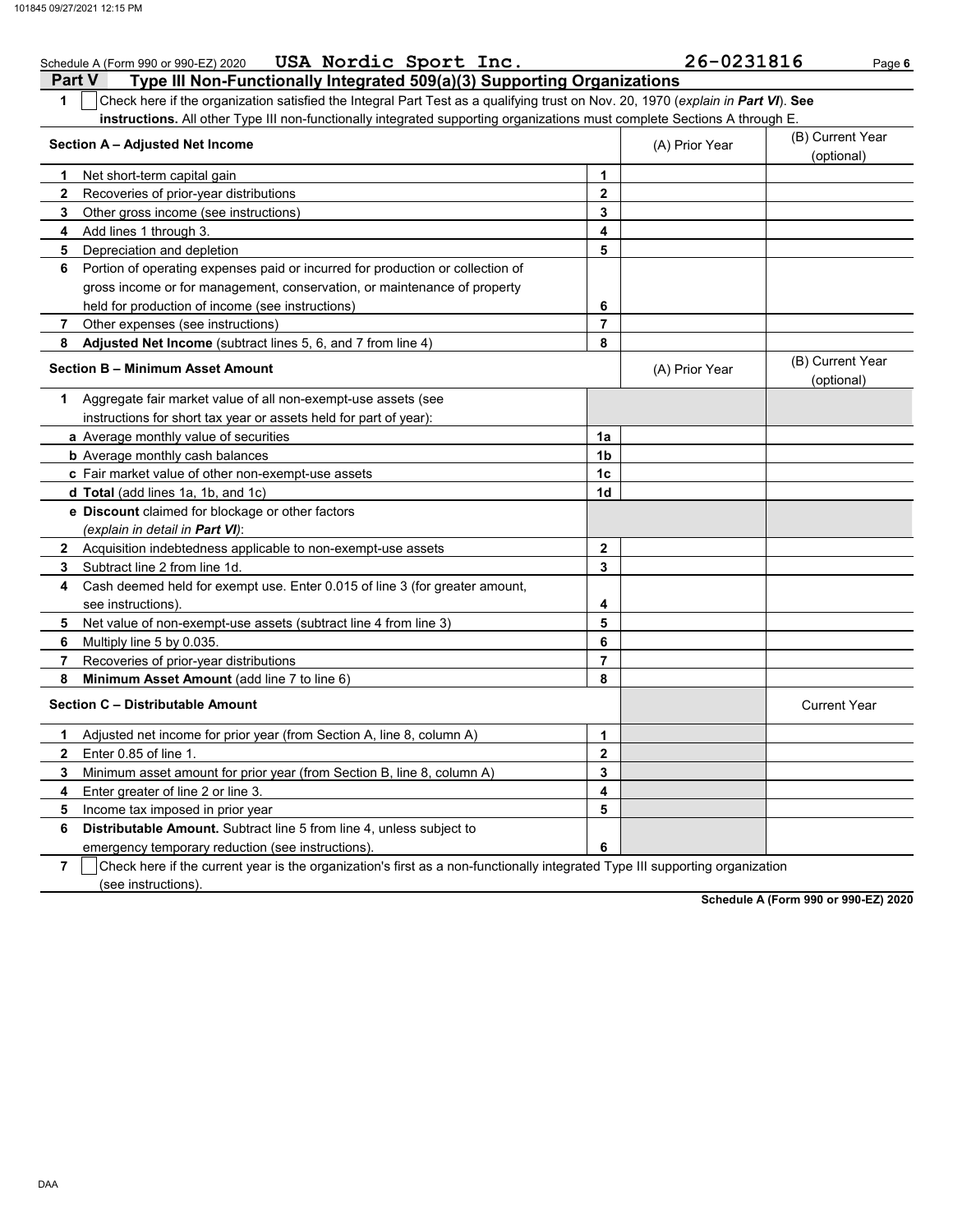| Part V         | USA Nordic Sport Inc.<br>Schedule A (Form 990 or 990-EZ) 2020<br>Type III Non-Functionally Integrated 509(a)(3) Supporting Organizations (continued) |                             | 26-0231816                            | Page 7                                  |  |  |  |
|----------------|------------------------------------------------------------------------------------------------------------------------------------------------------|-----------------------------|---------------------------------------|-----------------------------------------|--|--|--|
|                | <b>Section D - Distributions</b>                                                                                                                     |                             |                                       | <b>Current Year</b>                     |  |  |  |
| 1              | Amounts paid to supported organizations to accomplish exempt purposes                                                                                |                             |                                       |                                         |  |  |  |
| $\mathbf{2}$   | Amounts paid to perform activity that directly furthers exempt purposes of supported                                                                 |                             |                                       |                                         |  |  |  |
|                | organizations, in excess of income from activity                                                                                                     |                             |                                       |                                         |  |  |  |
| 3              | Administrative expenses paid to accomplish exempt purposes of supported organizations                                                                |                             |                                       |                                         |  |  |  |
| 4              | Amounts paid to acquire exempt-use assets                                                                                                            |                             |                                       |                                         |  |  |  |
| 5              | Qualified set-aside amounts (prior IRS approval required-provide details in Part VI)                                                                 |                             |                                       |                                         |  |  |  |
| 6              | Other distributions (describe in Part VI). See instructions.                                                                                         |                             |                                       |                                         |  |  |  |
| $\overline{7}$ | Total annual distributions. Add lines 1 through 6.                                                                                                   |                             |                                       |                                         |  |  |  |
| 8              | Distributions to attentive supported organizations to which the organization is responsive                                                           |                             |                                       |                                         |  |  |  |
|                | (provide details in Part VI). See instructions.                                                                                                      |                             |                                       |                                         |  |  |  |
| 9              | Distributable amount for 2020 from Section C, line 6                                                                                                 |                             |                                       |                                         |  |  |  |
| 10             | Line 8 amount divided by line 9 amount                                                                                                               |                             |                                       |                                         |  |  |  |
|                |                                                                                                                                                      | (i)                         | (ii)                                  | (iii)                                   |  |  |  |
|                | <b>Section E - Distribution Allocations (see instructions)</b>                                                                                       | <b>Excess Distributions</b> | <b>Underdistributions</b><br>Pre-2020 | <b>Distributable</b><br>Amount for 2020 |  |  |  |
| 1              | Distributable amount for 2020 from Section C, line 6                                                                                                 |                             |                                       |                                         |  |  |  |
| $\mathbf{2}$   | Underdistributions, if any, for years prior to 2020                                                                                                  |                             |                                       |                                         |  |  |  |
|                | (reasonable cause required-explain in Part VI). See                                                                                                  |                             |                                       |                                         |  |  |  |
|                | instructions.                                                                                                                                        |                             |                                       |                                         |  |  |  |
| 3              | Excess distributions carryover, if any, to 2020                                                                                                      |                             |                                       |                                         |  |  |  |
|                | <b>a</b> From 2015                                                                                                                                   |                             |                                       |                                         |  |  |  |
|                | <b>b</b> From 2016                                                                                                                                   |                             |                                       |                                         |  |  |  |
|                | c From 2017                                                                                                                                          |                             |                                       |                                         |  |  |  |
|                | <b>d</b> From 2018                                                                                                                                   |                             |                                       |                                         |  |  |  |
|                | e From 2019                                                                                                                                          |                             |                                       |                                         |  |  |  |
|                | f Total of lines 3a through 3e                                                                                                                       |                             |                                       |                                         |  |  |  |
|                | g Applied to underdistributions of prior years                                                                                                       |                             |                                       |                                         |  |  |  |
|                | h Applied to 2020 distributable amount                                                                                                               |                             |                                       |                                         |  |  |  |
|                | Carryover from 2015 not applied (see instructions)                                                                                                   |                             |                                       |                                         |  |  |  |
|                | Remainder. Subtract lines 3g, 3h, and 3i from line 3f.                                                                                               |                             |                                       |                                         |  |  |  |
| 4              | Distributions for 2020 from                                                                                                                          |                             |                                       |                                         |  |  |  |
|                | Section D, line 7:<br>\$                                                                                                                             |                             |                                       |                                         |  |  |  |
|                | a Applied to underdistributions of prior years                                                                                                       |                             |                                       |                                         |  |  |  |
|                | <b>b</b> Applied to 2020 distributable amount                                                                                                        |                             |                                       |                                         |  |  |  |
|                | c Remainder. Subtract lines 4a and 4b from line 4.                                                                                                   |                             |                                       |                                         |  |  |  |
| 5              | Remaining underdistributions for years prior to 2020, if                                                                                             |                             |                                       |                                         |  |  |  |
|                | any. Subtract lines 3g and 4a from line 2. For result                                                                                                |                             |                                       |                                         |  |  |  |
|                | greater than zero, explain in Part VI. See instructions.                                                                                             |                             |                                       |                                         |  |  |  |
| 6              | Remaining underdistributions for 2020 Subtract lines 3h                                                                                              |                             |                                       |                                         |  |  |  |
|                | and 4b from line 1. For result greater than zero, explain in                                                                                         |                             |                                       |                                         |  |  |  |
|                | <b>Part VI</b> . See instructions.                                                                                                                   |                             |                                       |                                         |  |  |  |
| $\mathbf{7}$   | Excess distributions carryover to 2021. Add lines 3j                                                                                                 |                             |                                       |                                         |  |  |  |
|                | and 4c.                                                                                                                                              |                             |                                       |                                         |  |  |  |
| 8              | Breakdown of line 7:                                                                                                                                 |                             |                                       |                                         |  |  |  |
|                | a Excess from 2016                                                                                                                                   |                             |                                       |                                         |  |  |  |
|                |                                                                                                                                                      |                             |                                       |                                         |  |  |  |
|                | c Excess from 2018                                                                                                                                   |                             |                                       |                                         |  |  |  |
|                | d Excess from 2019                                                                                                                                   |                             |                                       |                                         |  |  |  |
|                | e Excess from 2020                                                                                                                                   |                             |                                       |                                         |  |  |  |